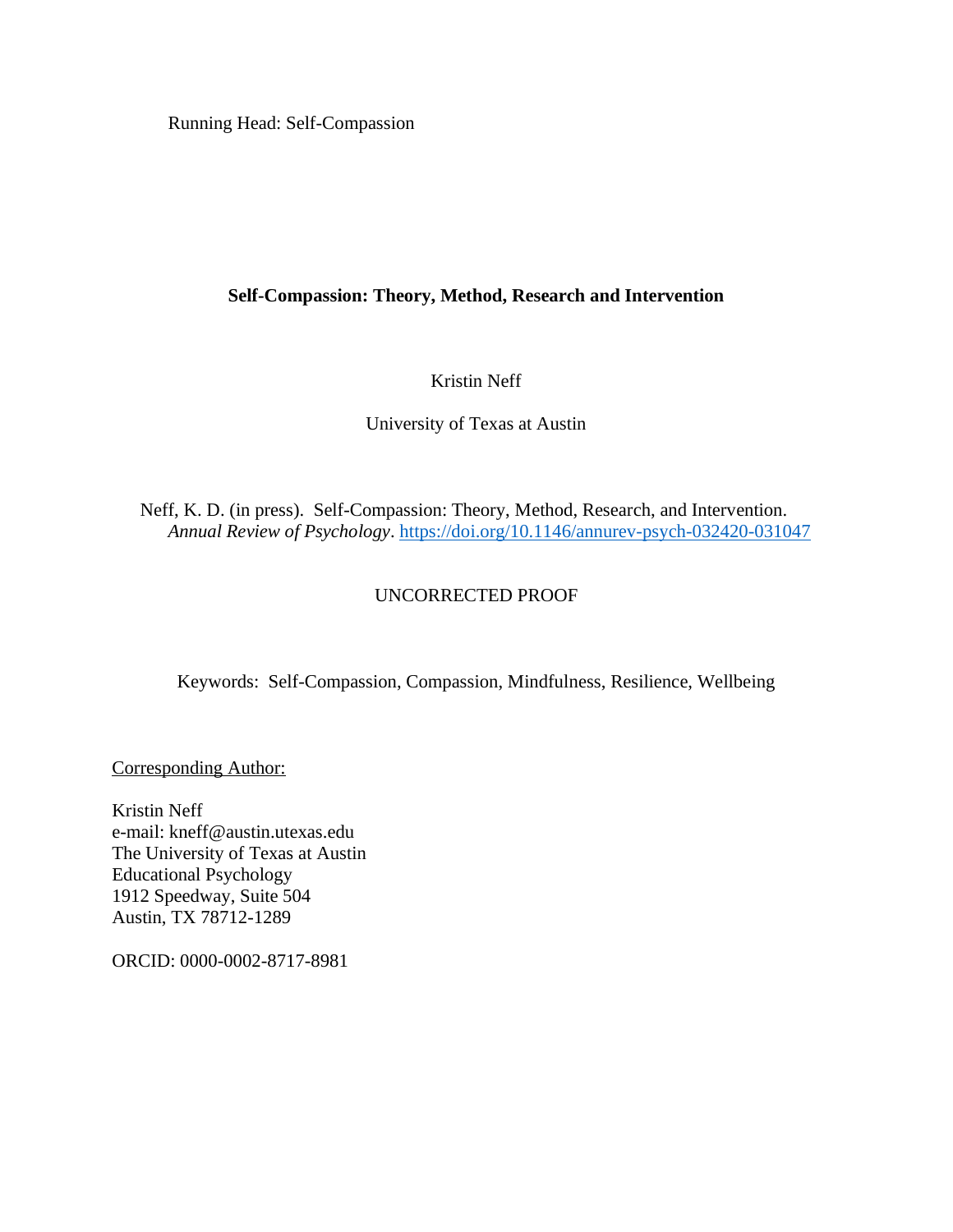#### **Abstract**

Self-compassion refers to being supportive toward oneself when experiencing suffering or pain – whether it is caused by personal mistakes and inadequacies or external life challenges. This review presents my theoretical model of self-compassion as comprised of six different elements: increased self-kindness, common humanity and mindfulness and reduced selfjudgment, isolation, and over-identification. It discusses the methodology of self-compassion research and reviews the increasingly large body of empirical studies that indicate selfcompassion is a productive way of approaching distressing thoughts and emotions that engenders mental and physical wellbeing. It also reviews research that dispels common myths about selfcompassion (e.g., that it is weak, selfish, self-indulgent or undermines motivation). Interventions designed to increase self-compassion such as Compassion-Focused Therapy and Mindful Self-Compassion are discussed. Finally, the review considers problematic issues in the field such as the differential effects fallacy and considers limitations and future research directions in the field of self-compassion research.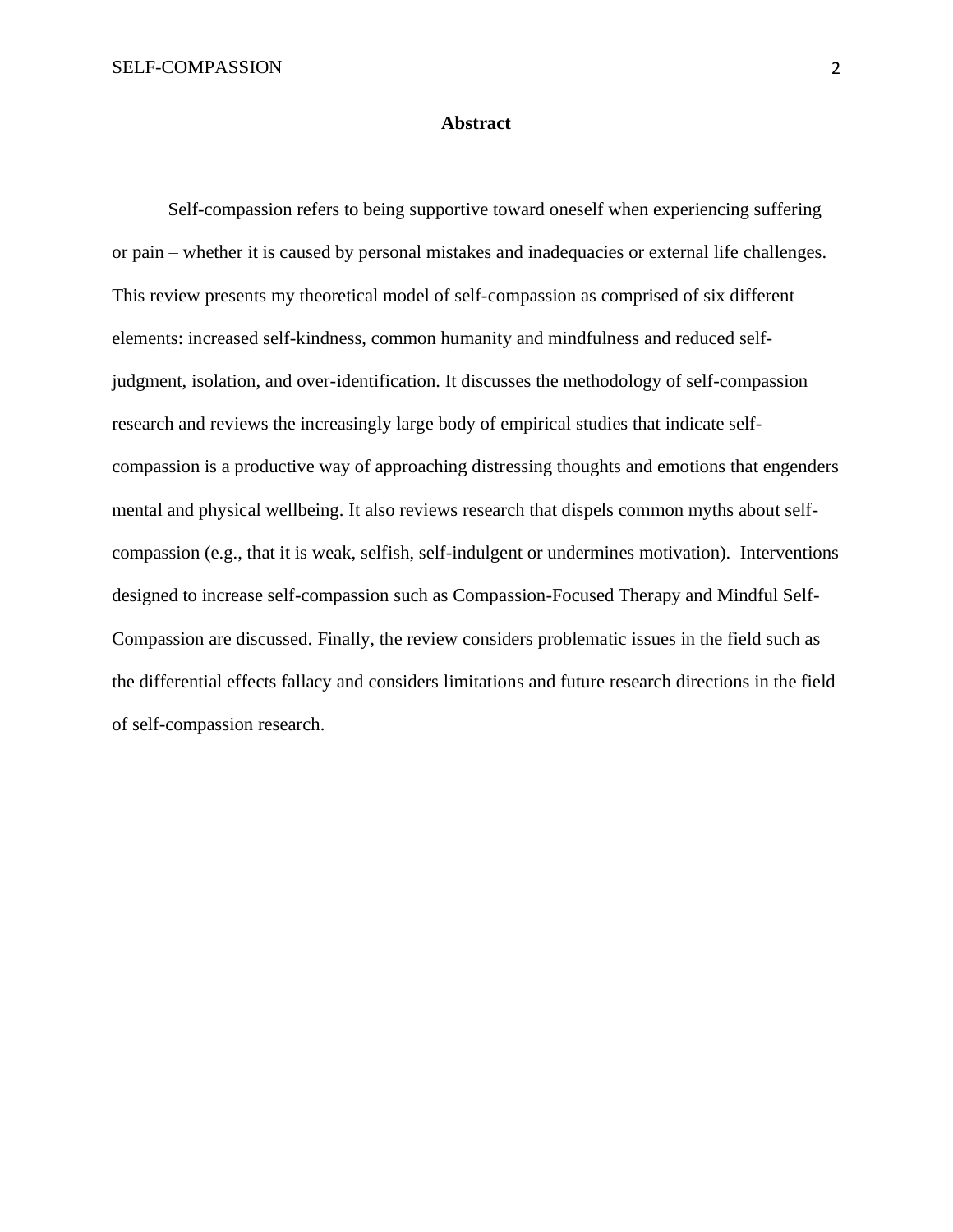#### **Self-Compassion: Theory, Method, Research and Intervention**

Self-compassion, which can be understood as compassion for the experience of suffering turned inward, is a productive way of approaching distressing thoughts and emotions that engenders mental and physical wellbeing. This review will define self-compassion according to my theoretical model, discuss the methodology of self-compassion research, provide a broad overview of existing research on self-compassion and well-being, and examine interventions designed to increase self-compassion. It will also consider issues, limitations and new directions in the field of self-compassion studies.

#### **What is Self-Compassion?**

Self-compassion refers to how we relate to ourselves in instances of perceived failure, inadequacy or personal suffering. My initial operationalization of the construct (Neff, 2003b) was based on compassion for others as broadly conceptualized in Buddhist philosophy (e.g., Brach, 2003). From a Buddhist perspective, compassion is omni-directional and includes oneself as well as others. In order to understand what self-compassion is, therefore, it helps to consider what occurs in the experience of compassion more generally. Goetz et al. (2010) define compassion as "the feeling that arises when witnessing another's suffering and that motivates a subsequent desire to help" (p. 351). This feeling is warm and caring rather than cold and judgmental, wanting to help rather than harm. In order to experience compassion, we must be willing to acknowledge suffering, as uncomfortable as it might be, for feelings of care and concern to arise. This requires mindfulness so that we can be present with discomfort rather than avoiding or resisting it. Also central to compassion is a sense of connection with others who are suffering rather than feeling isolated from them. In fact, this is what differentiates compassion from pity, or feeling sorry for someone separate from ourselves.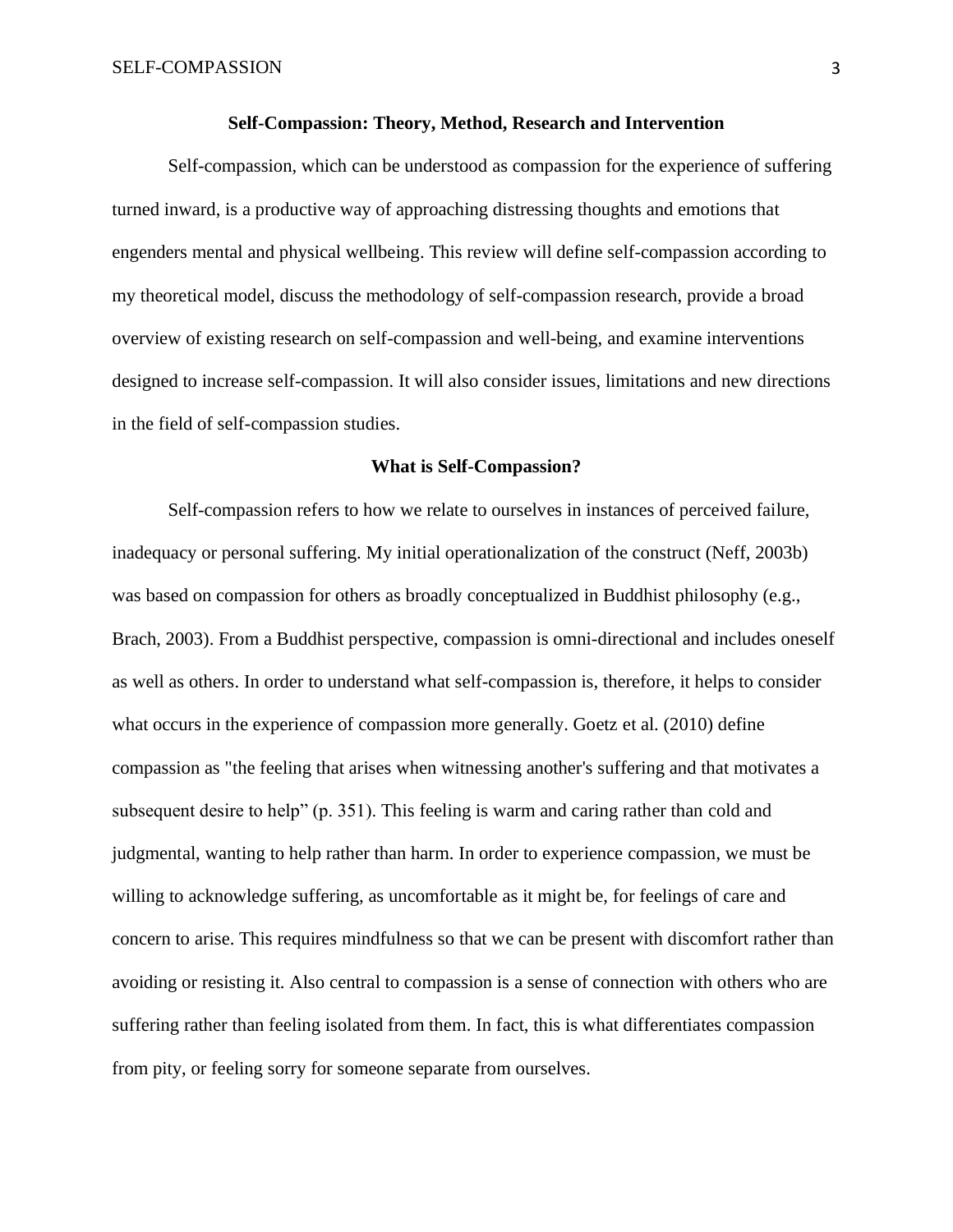The experience of compassion is similar when applied to our own suffering, whether it stems from failure, feelings of personal inadequacy, or life challenges more generally. It involves being present with our own pain, feeling connected to others who are also suffering, and understanding and supporting ourselves through difficult moments. Self-compassion can take a tender, nurturing form, especially when it is aimed at self-acceptance or soothing distressing emotions. However, it can also take a fierce, powerful, agentic form, especially when it is aimed at self-protection, meeting our important needs or motivating change (Neff, 2021).

I have operationalized self-compassion as a multifaceted construct comprised of overlapping but conceptually distinct elements that can be loosely organized into three broad domains (Neff, 2016) - how people emotionally respond to suffering (with kindness or judgment), cognitively understand their predicament (as part of the human experience or as isolating) and pay attention to suffering (in a mindful or overly identified manner). The elements of self-compassion are separable and do not co-vary in a lockstep manner, but they do mutually impact one another. Put another way, self-compassion represents a dynamic system in which the various elements of self-compassion work together to alleviate suffering.

The construct of self-compassion is conceptualized as a bipolar continuum ranging from uncompassionate self-responding (UCS) to compassionate self-responding (CS) in moments of distress (Neff, 2022). A bipolar continuum is comprised of qualitatively distinct opposites that range from -1 to 1 (Tay & Jebb, 2018). Heat and cold are a prototypical bipolar continuum. One feature of a bipolar continuum is that observations can fall in a range on either side of the zero point, and in any moment of suffering one can display coldness toward oneself (UCS), warmth (CS), or be at some neutral point in between.

## **The Elements of Self-Compassion**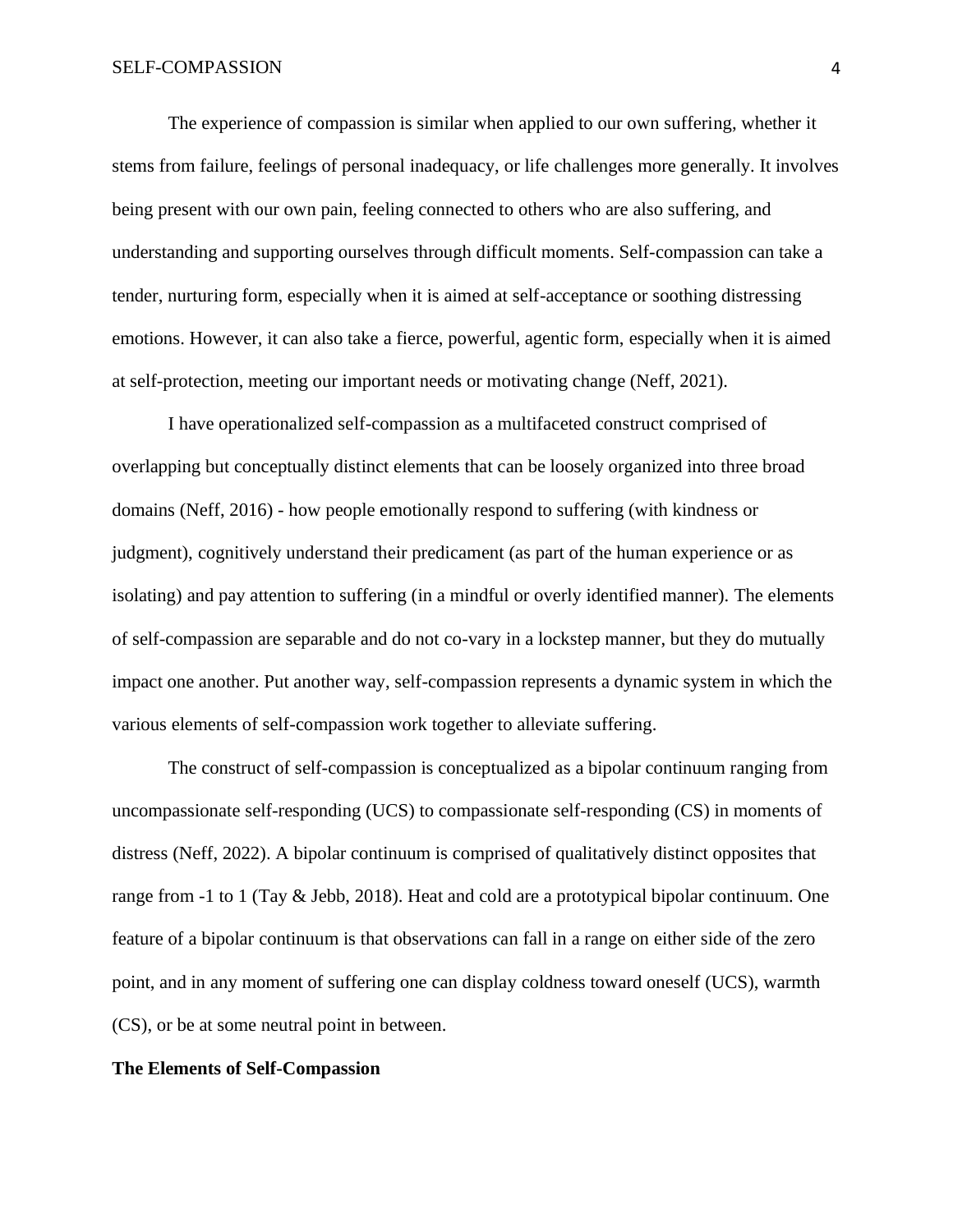#### SELF-COMPASSION 5

*Self-Kindness vs. Self-Judgment.* Most of us try to be kind and supportive toward our friends and loved ones when they feel badly about themselves or experience life challenges. We may voice words of warmth and understanding to let them know we care – perhaps even offering a physical gesture of affection such as putting a hand on their shoulder. We are often much harsher with ourselves, however, saying unkind and judgmental things that we would never say to a friend. With self-compassion, however, we take a benevolent and supportive attitude rather than condemning ourselves coldly. We acknowledge our shortcomings while caring for ourselves regardless. This type of self-acceptance decreases feelings of unworthiness.

Self-kindness involves more than ending self-criticism, however. It involves actively showing concern for our distress. We try to ease our discomfort if we can - not because we're inadequate as we are, but because we care. Self-kindness involves being emotionally available when life becomes difficult. It means that we are moved by our own pain, stopping to say, "This is really hard right now. How can I care for myself in this moment?" When we respond to ourselves with warmth, we feel validated, supported, and encouraged, in a similar manner to how we feel when receiving kindness from another.

*Common Humanity vs. Isolation***.** The sense of common humanity that is inherent to selfcompassion helps us to feel connected to rather than separate from others. When we fail or make mistakes, we tend to irrationally feel like everyone else is just fine and it's only *me* who has blown it. This isn't a logical process, but an emotional reaction that narrows our understanding and distorts reality. And even when our struggles stem from difficult life circumstances that we don't blame ourselves for, we tend to feel that somehow everyone else is having an easier time of it. We react as if "something has gone wrong" and forget that part of being human means facing challenges and being vulnerable. This feeling of abnormality creates a frightening sense of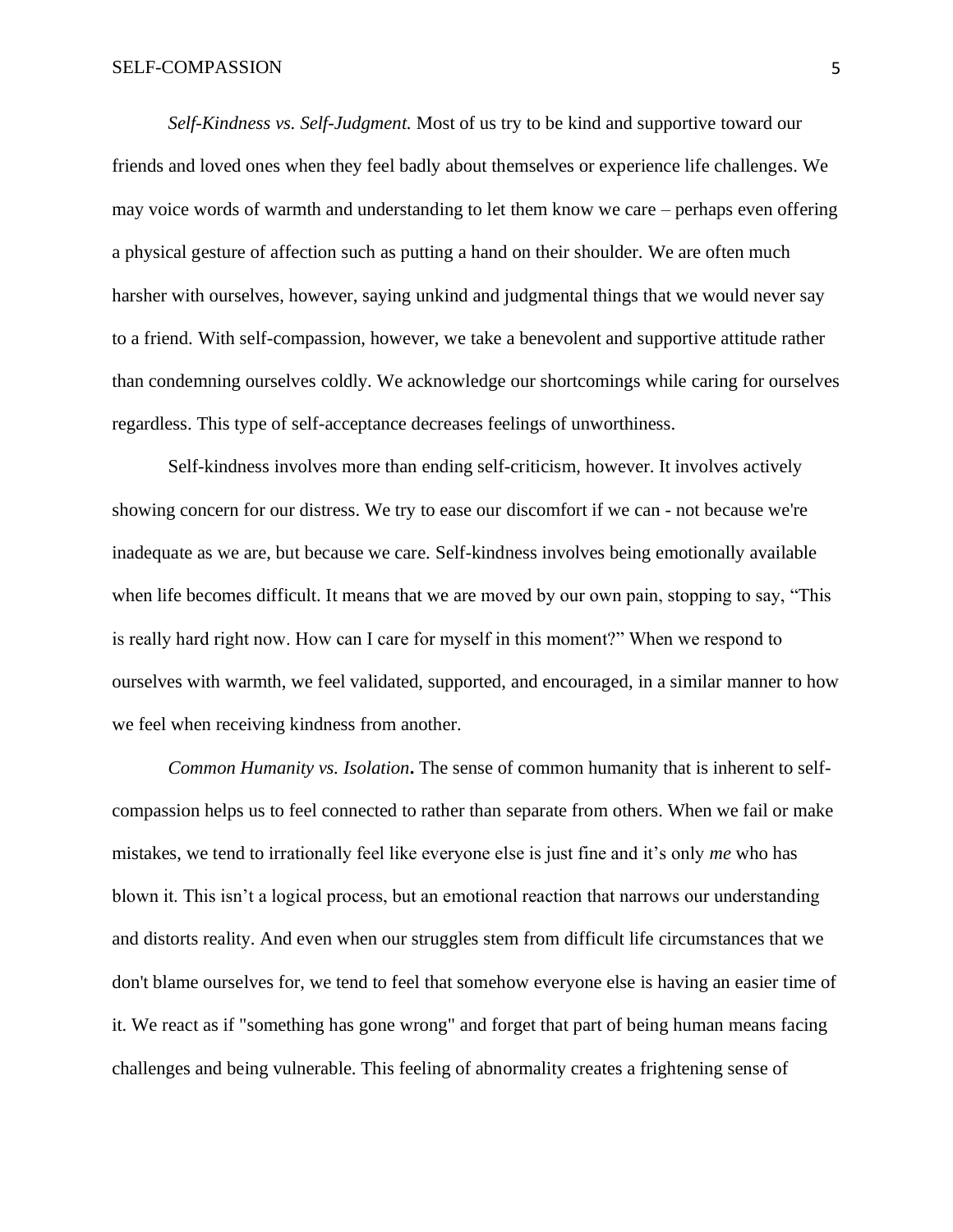disconnection and loneliness that exacerbates our suffering.

With self-compassion, however, we recognize that life challenges are part of being human, an experience we all share. In fact, our struggles are what make us card-carrying members of humankind. The element of common humanity also helps to distinguish selfcompassion from self-pity. Compassion is, by definition, relational. It implies a basic mutuality in the experience of suffering, and springs from the acknowledgement that the human experience is imperfect. When we're in touch with our humanity, we remember that everyone experiences suffering. The triggers are different, the circumstances are different, the degree of pain is different, but the experience of imperfection is shared. When we remember our common humanity, we feel less isolated and alone.

*Mindfulness vs. Over-identification.* In order to have compassion for ourselves we need to be willing to turn toward our own pain, to acknowledge it mindfully. Mindfulness is a type of balanced awareness that neither avoids nor exaggerates the discomfort of our present-moment experience (Shapiro et al. 2006). We can't show ourselves compassion if we don't acknowledge we're in pain. At the same time, if we fight and resist the fact that we're suffering, our attention may become so absorbed by our pain that we can't step outside ourselves and adopt the perspective needed to care for ourselves. We may become overly identified with our negative thoughts or feelings and be swept away by our aversive reactions. This type of rumination narrows our focus and exaggerates implications for self-worth (Nolen-Hoeksema et al. 2008). Not only did I make a mistake, "I am a mistake." Not only did something horrible happen, "My life is horrific." Over-identification tends to reify our moment-to-moment experience so that we perceive transitory events as definitive and permanent. With mindfulness, however, we recognize that our negative thoughts and feelings are just that – thoughts and feelings – which helps us to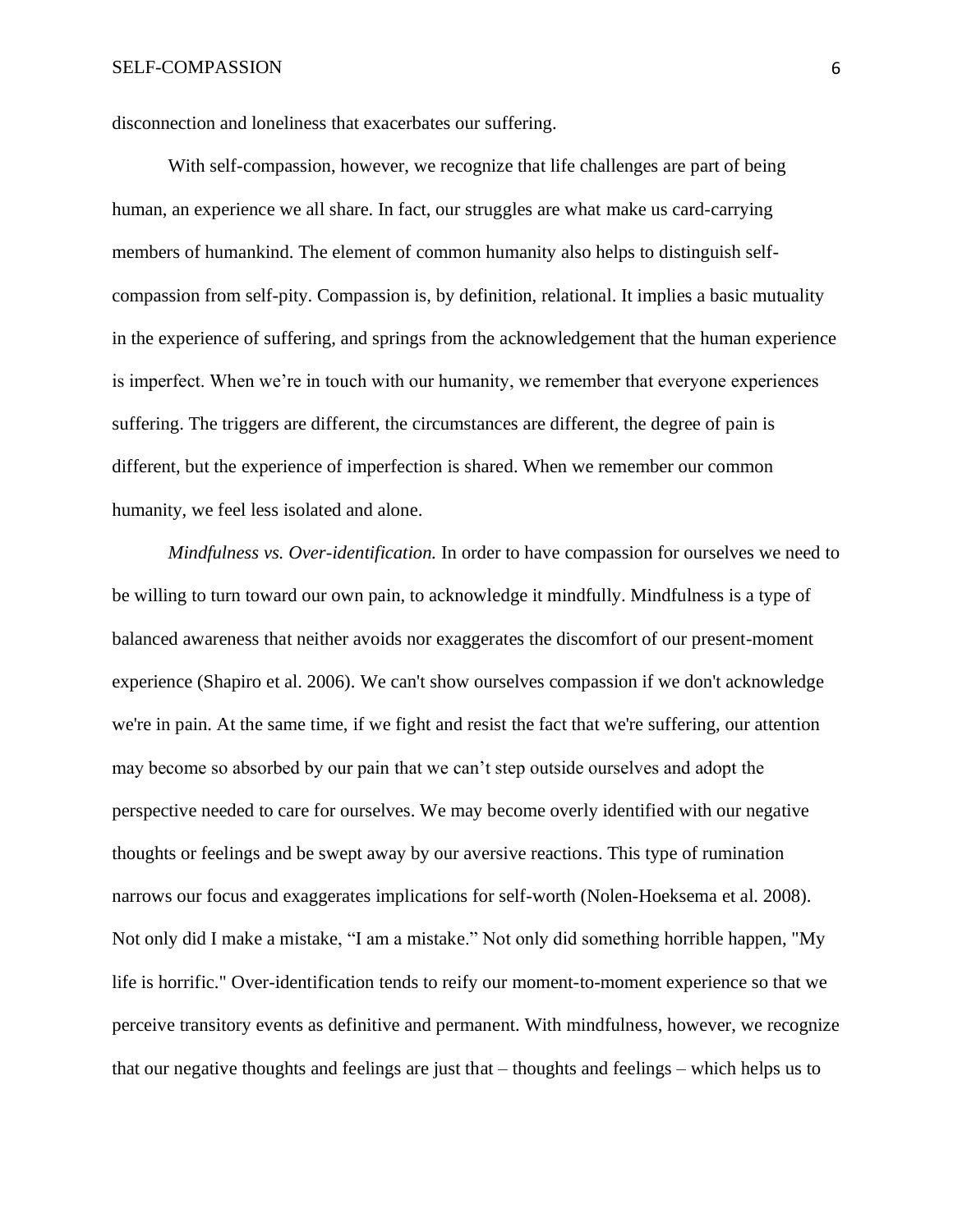be less absorbed by and identified with them. We have the perspective necessary to extend compassion for our difficulties. For this reason, mindfulness is the pillar on which selfcompassion rests.

### **Research on Self-Compassion**

Research on self-compassion has grown at an exponential rate since I first published my operational definition of the construct (Neff, 2003b) and scale to measure it – the Self-Compassion Scale (SCS; Neff, 2003a) - almost twenty years ago. There are now over 4,000 journal articles and dissertations focused on the topic (see Figure 1) with new studies being published every day. These studies span a vast range of topics and I will only be able to discuss a small subset of them here.

## **The Methodology of Self-Compassion Research**

Most research on self-compassion has relied on self-reports of trait self-compassion as measured by instruments such as the SCS (Neff, 2003a). This research tends to be crosssectional, although more longitudinal research is also being done. There is also an increasing amount of research being conducted with experimental methodologies involving self-compassion training or brief mood inductions.

## *Self-Report Measures of Self-Compassion*

**The Self-Compassion Scale.** The SCS (Neff, 2003a) is the most common method of examining self-compassion, and it has been translated into at least 22 different languages (Tóth-Király & Neff, 2021). It is a 26-item self-report measure that is designed to measure selfcompassion as I have defined it (Neff, 2003b). Even though self-compassion is a state of mind, the SCS measures trait levels of the tendency to respond self-compassionately in moments of personal inadequacy and failure or general life challenges. It's a straightforward assessment of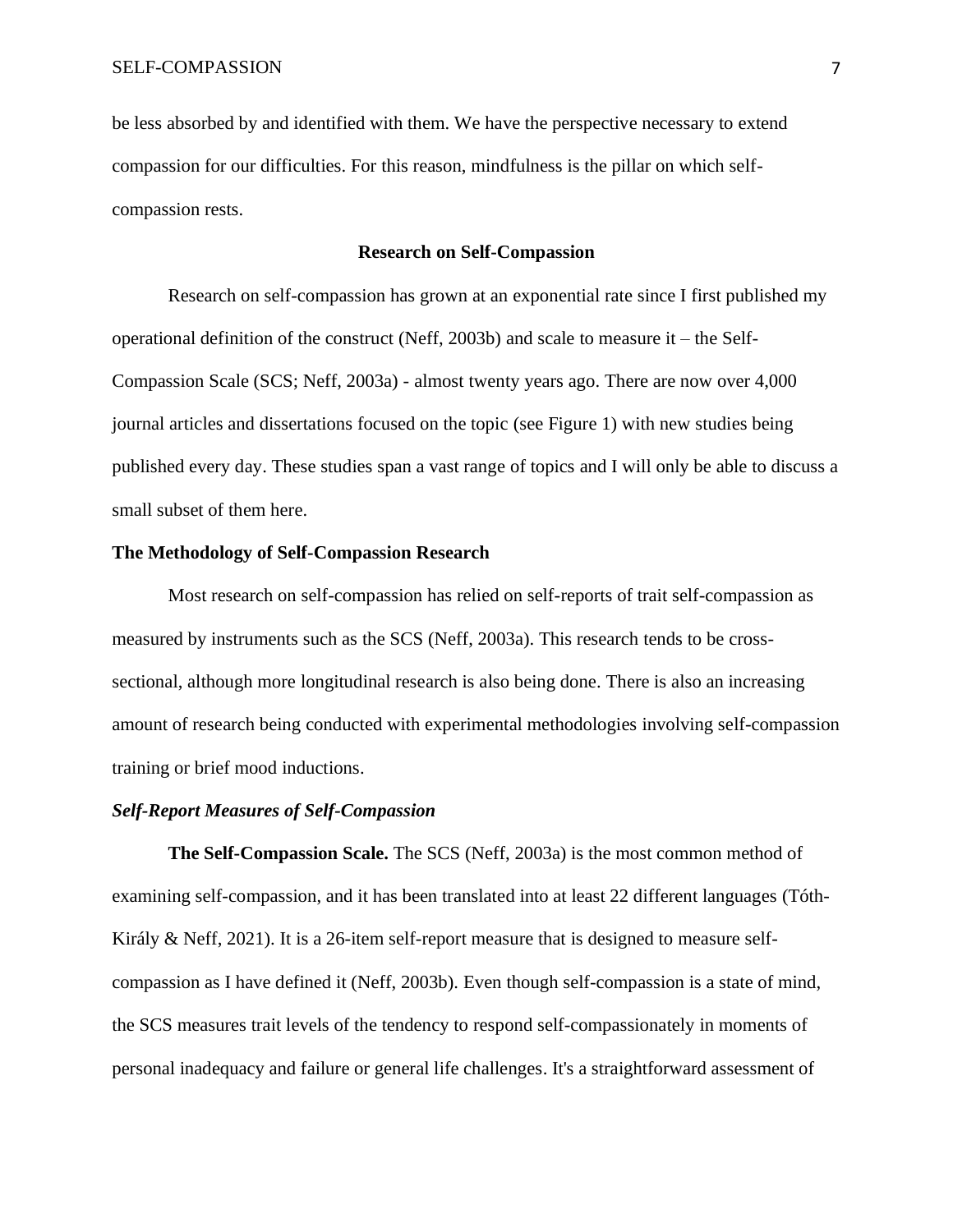how often people engage in the various thoughts, emotions, and behaviors that align with the different dimensions of self-compassion. Sample items are: *self-kindness* ("I try to be loving towards myself when I'm feeling emotional pain"), *self-judgment* ("I'm disapproving and judgmental about my own flaws and inadequacies"), *common humanity* ("When things are going badly for me, I see the difficulties as part of life that everyone goes through"), *isolation* ("When I think about my inadequacies it tends to make me feel more separate and cut off from the rest of the world"), *mindfulness* ("When I'm feeling down I try to approach my feelings with curiosity and openness"), and *over-identification* ("When something upsets me I get carried away with my feelings.") Responses are given on a scale of 1 (Almost never) to 5 (Almost always). Because self-compassion is conceptualized as a bipolar continuum ranging from UCS (self-judgment, isolation, and overidentification) to CS (self-kindness, common humanity and mindfulness), UCS subscale items are reverse coded so that higher scores indicate a relative lack of negative self-responding.

There is ample evidence for the reliability and validity of the SCS (see Neff & Tóth-Király, 2022 for a review). The SCS demonstrates good discriminant validity: it is not significantly associated with social desirability (Neff, 2003a) and can be empirically differentiated from self-esteem (Neff & Vonk, 2009), self-criticism (Neff, 2003a) and neuroticism (Neff et al. 2018b).

Confirmatory factor analysis (CFA) was originally used to examine the factor structure of the SCS (Neff, 2003a), and marginally adequate fit was found for a higher-order model and a six-factor correlated model, justifying use of the SCS as a total score or else six subscale scores. Support for a higher-order model has been inconsistent, however (e.g., Neff et al. 2017; Williams et al. 2014). Some researchers using CFA have found that the SCS forms two factors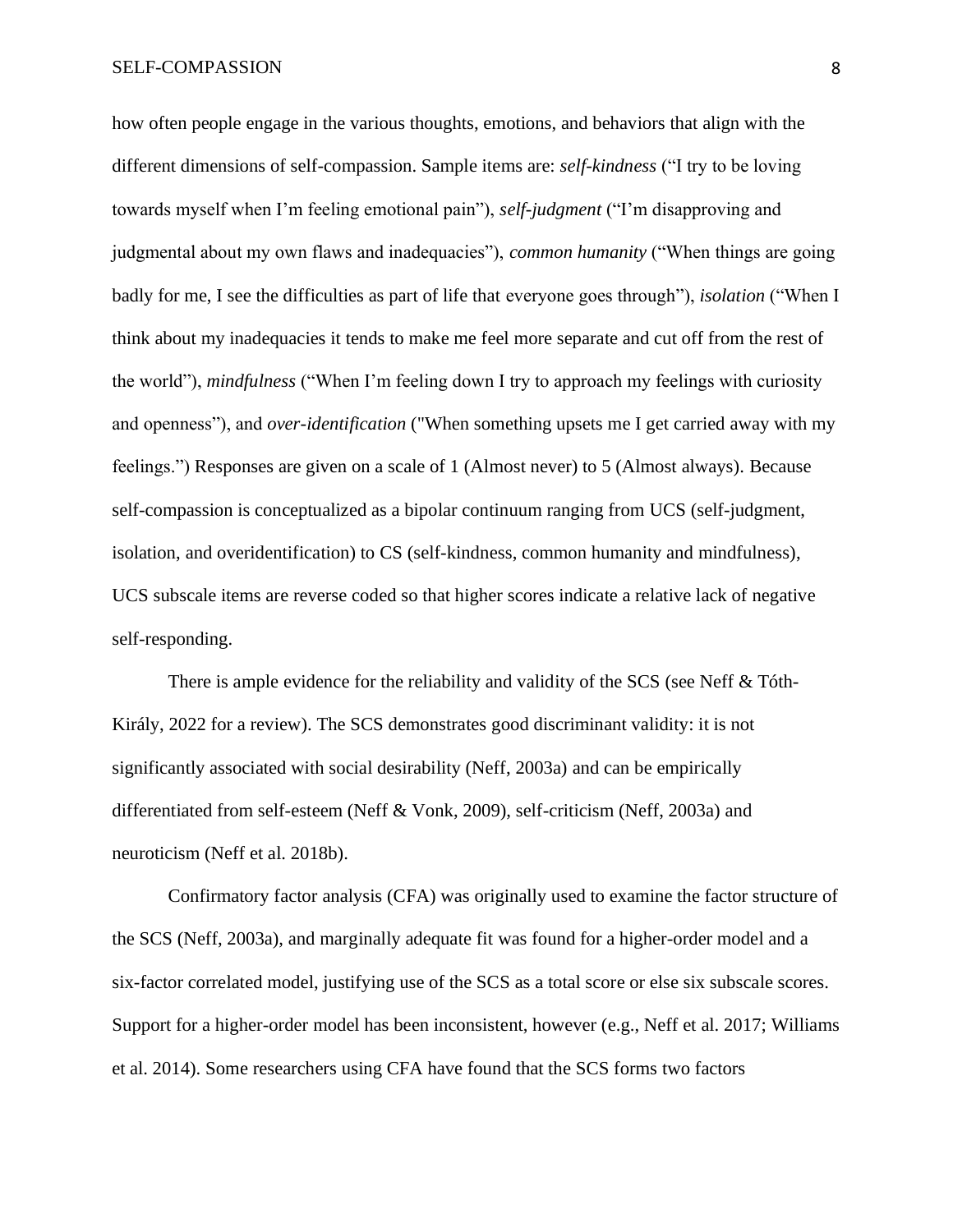representing CS and UCS (e.g., Brenner et al. 2017; Costa et al. 2015). Support for a two-factor solution to the SCS has also been inconsistent, however (e.g., Neff et al. 2017; Neff et al. 2019). I have argued that a bifactor approach combined with Exploratory Structural Equation Modeling (ESEM) offers the most theoretically coherent way to examine the SCS, given that the six components are thought to operate as a multidimensional system (Neff & Tóth-Király, 2022). Support for this model has been very consistent. In a large international collaboration (Neff et al. 2019), bifactor ESEM and CFA was used to examine the factor structure of the SCS in 20 diverse samples ( $N = 11,685$ ), and support was found in every sample for use of six subscale scores representing the six components or a total self-compassion score, but not two separate scores representing CS and UCS. Moreover, 95% of the reliable variance could be attributed to a general factor. Tóth-Király and Neff (2021) found that an ESEM bifactor model of a single general factor of self-compassion and six specific factors demonstrated configural, weak, strong, strict, and latent variance–covariance across 18 samples from twelve different cultures. The use of an SCS total score rather than separate CS and UCS scores has also been supported using Rasch modeling (Finaulahi et al. 2021).

There are different formats of the SCS available, including a 12-item short form (Raes et al. 2011) that is mainly reliable for measuring overall self-compassion levels, and a 17-item youth version designed for middle-school age populations that can assess a total score or six subscale scores (Neff et al. 2021a). We have also created a state self-compassion scale (S-SCS; Neff et al. 2021b) that measures self-responding in the present moment. There is an 18-item long form of the S-SCS that can assess the six components of state self-compassion and a six-item short form that assesses overall state self-compassion. We are currently in the process of creating a revised version of the trait SCS (Neff & Toth-Kiraly, in preparation) which contains an 18-item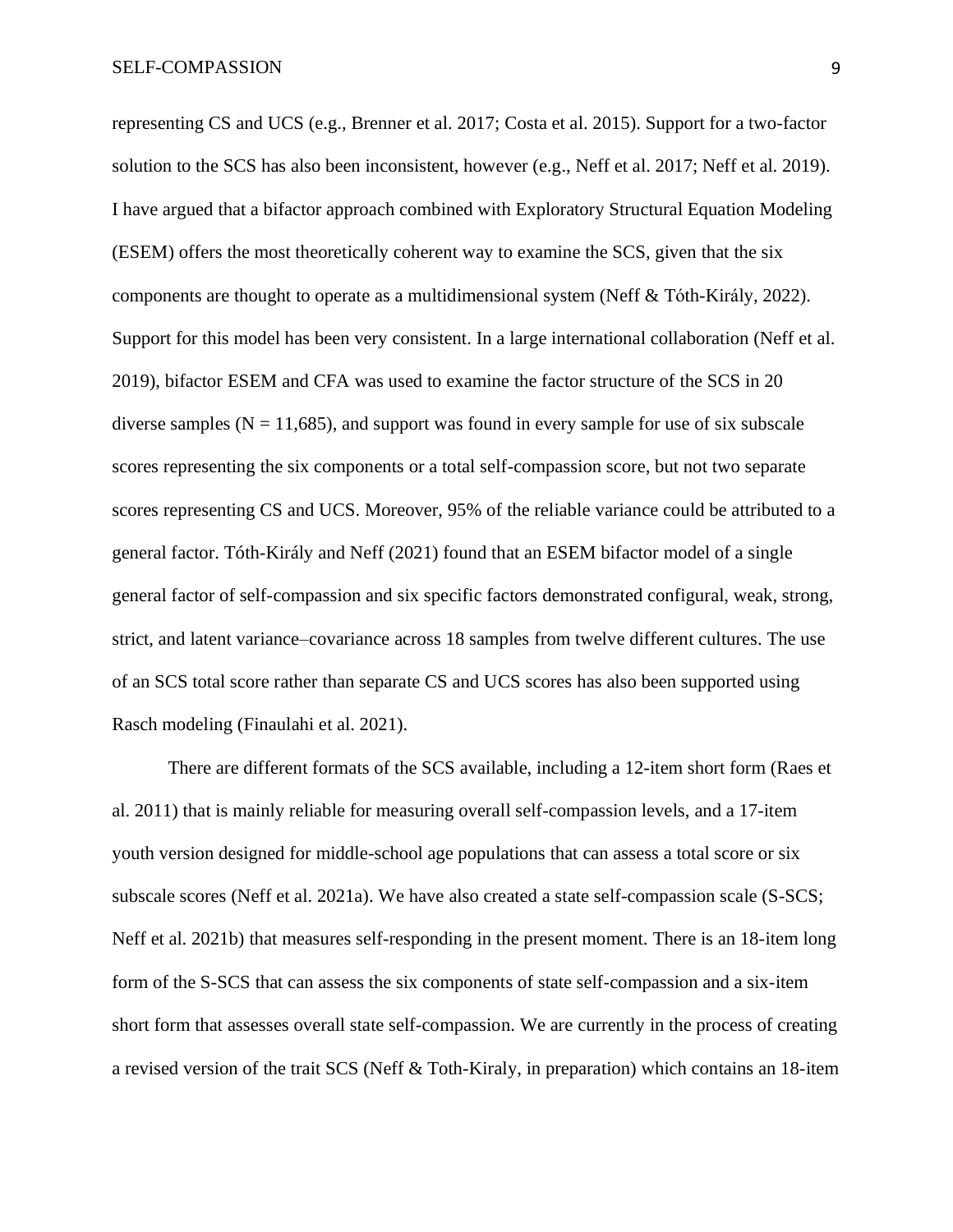long form that can measure the six components of self-compassion and a six-item short form to assess overall levels of trait self-compassion. The revision is being done to reduce the length of the long and short scales, and to improve the factor loadings of items on their intended subscales. These loadings appear to be impacted by whether item stems refer to feelings of personal inadequacy or general life challenges, so most items in the revised version refer to both. For instance, "When I fail at something important to me, I try to keep things in perspective" was revised to read "When I am feeling inadequate or upset, I keep things in perspective." The revised version has improved psychometric properties as tested in a representative US sample compared to the original SCS, despite being shorter.

**Other Models and Measures of Self-Compassion**. It should be noted that other measures of self-compassion exist in the literature based on different conceptualizations of the construct. For example, Social Mentality Theory (SMT; Gilbert, 2005) posits that selfcompassion is a state of mind that emerges from mammalian bio-social roles involving caregiving and care-seeking, while self-criticism emerges from evolved social roles that protect us from social threats. The Forms of Self-Criticism and Self-Reassurance Scales (Gilbert et al. 2004) was developed to measure these two ways of relating to oneself and is a more appropriate measure for those working within the SMT framework. More recently, Gilbert and colleagues (Gilbert et al. 2017) have developed a model of compassion for self, for others, and from others, based on the broadly used definition of compassion as sensitivity to suffering with a commitment to try to alleviate it (Goertz, Keltner, & Simon-Thomas, 2010). They developed the Compassion Engagement and Action Scales, including self-compassion and other compassion scales with items tapping into engagement with distress and the motivation to alleviate that distress (e.g., thinking about and taking actions to help). Note that these scales do not measure kindness or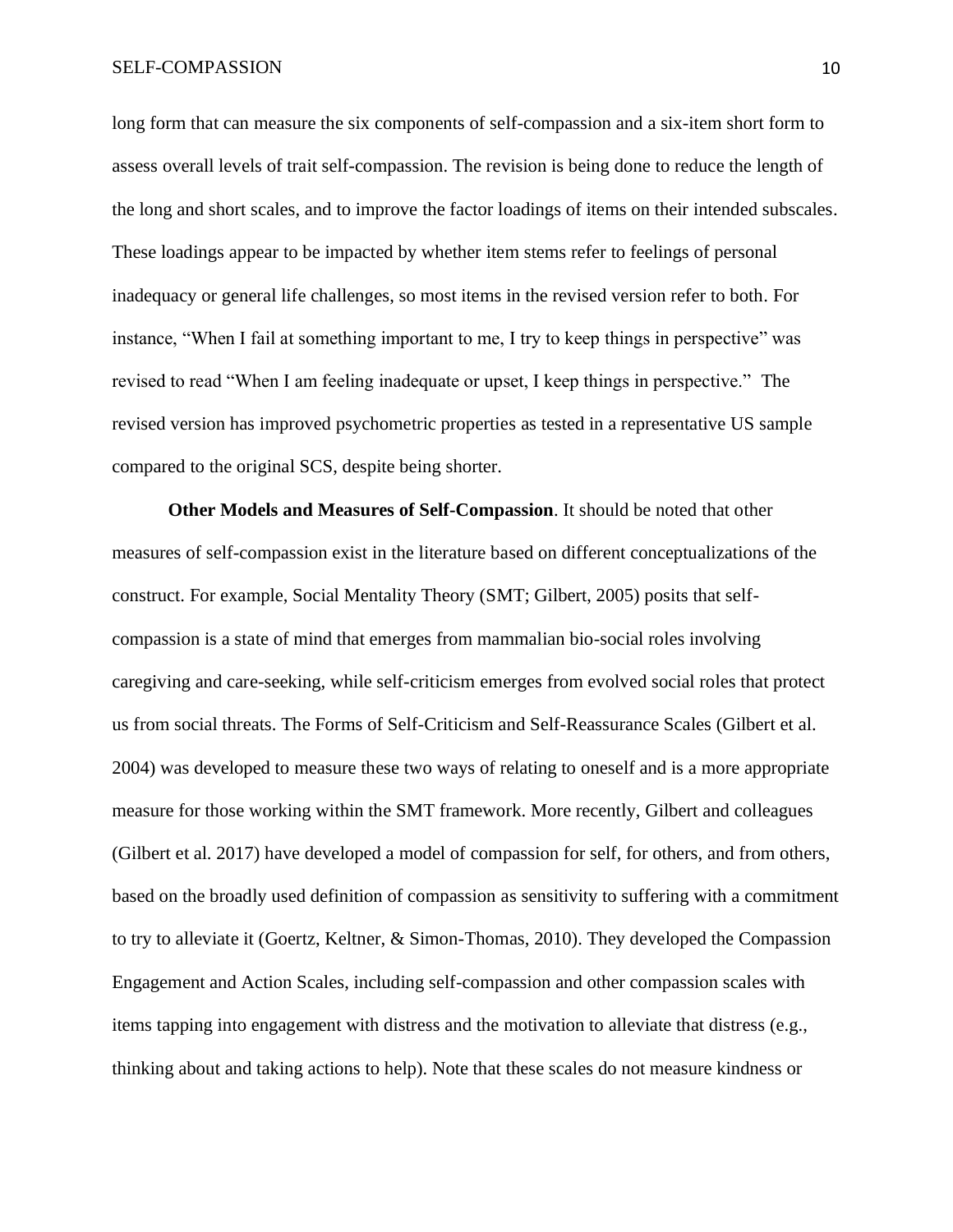common humanity as a feature of compassion.

Strauss et al. (2016) proposed that both self-compassion and compassion for others involves five key elements: (1) Recognizing suffering; (2) Understanding the universality of suffering in human experience; (3) Feeling empathy for the person suffering (4) Tolerating uncomfortable feelings in response to suffering, so remaining open to and accepting of the person suffering: and (5) Motivation to alleviate suffering. Gu et al. (2020) have created a measure of compassion and self-compassion that assesses these five elements.

#### *Experimental Methodologies*

Most research on self-compassion has been conducted using self-report measures such as the SCS, but researchers are increasingly using experimental methods to examine this mindset. Many scholars have examined how self-compassion training and interventions impact wellbeing (see Ferrari et al. 2017; Wilson et al. 2020). Another methodology involves experimentally inducing a self-compassionate state of mind to determine how it changes behavior. One of the first studies to attempt to induce a self-compassionate mind state was conducted by Leary et al. (2007), who asked participants to recall a past event that made them feel badly about themselves, then guided them through a series of writing prompts designed to evoke mindfulness, a sense of common humanity and kindness. The study found that compared to control conditions, those in the self-compassionate writing condition experienced a greater decrease in negative affect. My lab recently created a self-compassion mind state induction that is closely aligned with my theoretical model (Neff et al. 2021b). Other researchers have used different approaches to evoke a self-compassionate mood such as listening to guided meditations (e.g., Kirschner et al. 2019).

## **Self-Compassion and Well-Being**

The empirical literature strongly supports the link between self-compassion and well-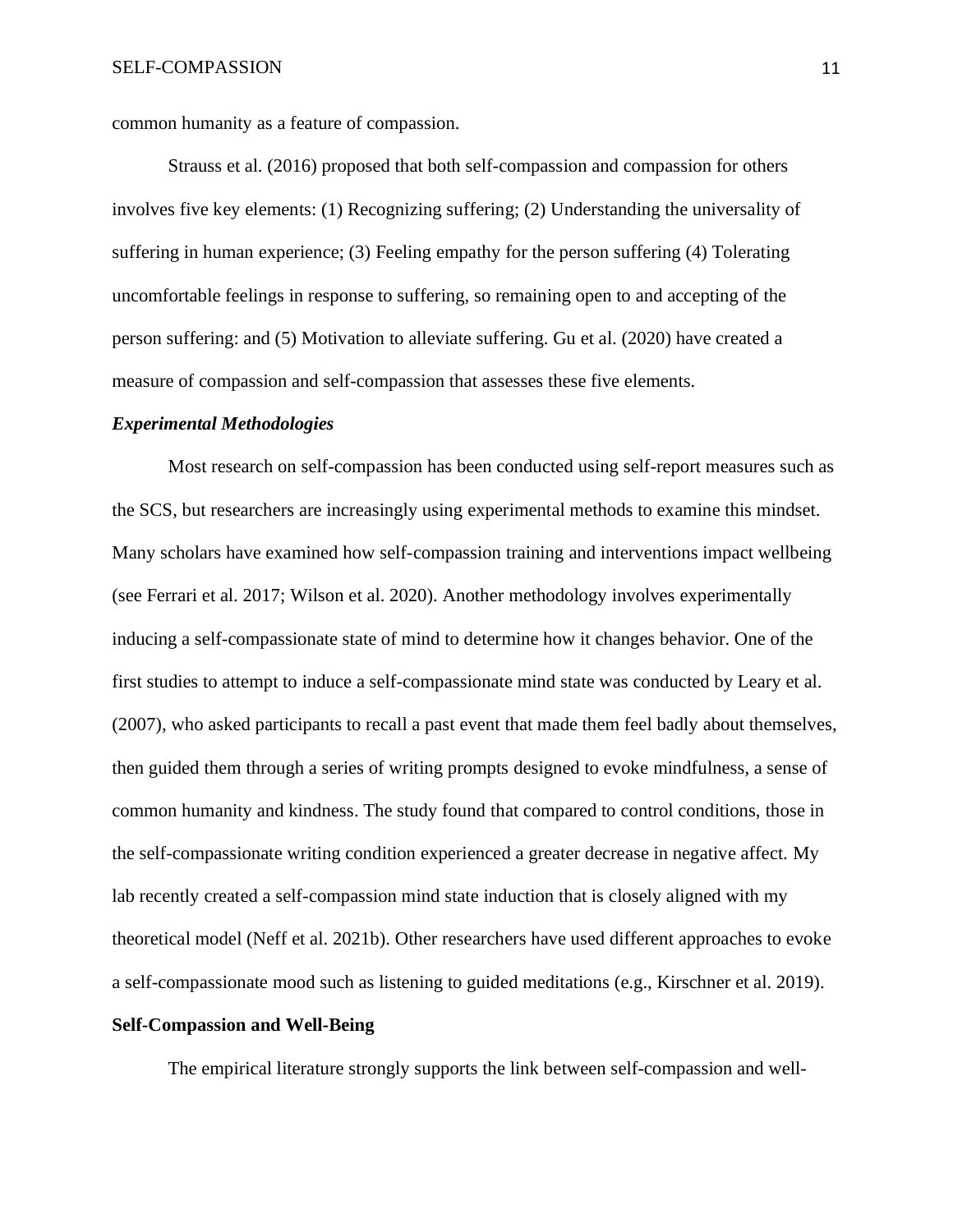being (Neff et al. 2018a; Phillips & Hine, 2020; Zessin et al. 2015). Research on self-compassion using experimental methods has yielded findings that converge with cross-sectional and longitudinal studies using the SCS, so the evidence for the link between self-compassion and wellbeing appears to be robust.

One of the most consistent findings in the literature is that greater self-compassion is linked to reduced psychopathology. Meta-analyses of studies conducted in adult and adolescent populations have found moderate to large effect sizes indicating an inverse association between self-compassion and negative mental states such as depression, anxiety, stress and suicidal ideation (Ferrari et al. 2019; Hughes et al. 2021; MacBeth & Gumley, 2012; Marsh et al. 2018; Suh & Jeong, 2021). In longitudinal research, Stutts and colleagues (2018) found that selfcompassion levels at baseline predicted lower depression, anxiety, and negative affect after 6 months, while Lee et al. (2021) found that increases in self-compassion were linked to reductions in psychopathology and loneliness over a five-year time span.

Compared to self-compassion levels in the general population, individuals meeting criteria for mental health conditions such as bipolar disorder, generalized anxiety disorder, substance use disorder, or persecutory delusions or schizophrenia tend to have less selfcompassion, and self-compassion levels are associated with the degree of mental health experienced in clinical populations (see Athanasakou et al. 2020 for a review). A meta-analysis by Luo et al. (2021) found that self-compassion interventions reduced PTSD with medium effect sizes, and a meta-analysis by Turk and Waller (2020) found that self-compassion was associated with less eating pathology and reduced body image concerns with medium to strong effect sizes. A systematic review by Cleare and colleagues (2019) found strong evidence for the negative association of self-compassion with suicidal ideation and self-harm.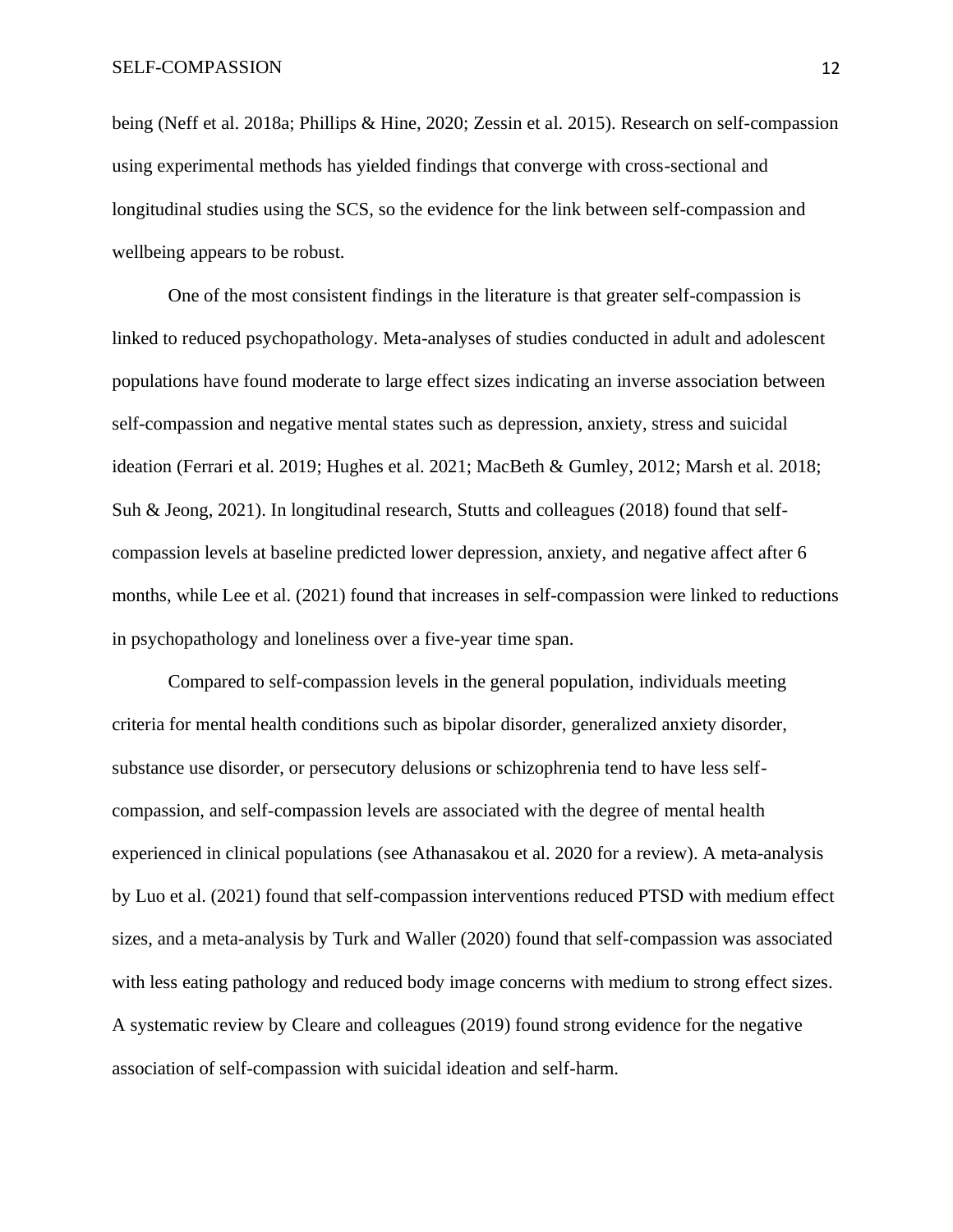Self-compassion appears to reduce psychopathology by lessened automatic and negative thinking (Yip & Tong, 2021), reduced avoidance of negative emotions (Yela et al. 2021), less entanglement with negative emotions (Miyagawa & Taniguchi, 2020) and enhanced emotion regulation skills (Inwood & Ferrari, 2018). Self-compassion also reduces shame, which lies at the core of many persistent negative mental states. For instance, trait self-compassion predicted less shame and lower levels of depression among smokers who developed lung cancer (Siwik et al. 2021) and rape survivors (Bhuptani & Messman, 2021). One experimental study asked participants to think of an episode from their past in which they were ashamed of themselves, then asked them to write about the incident self-compassionately (Johnson & O'Brien, 2013). Those in the self-compassionate writing condition (compared to an expressive writing control condition) reported significant decreases in shame and negative affect. By relating to suffering with warmth rather than harshness and remembering that suffering is part of the shared human condition, individuals are less overwhelmed by their negative emotions and less likely to develop psychopathology.

Research indicates that self-compassion enhances positive mind states while lessening negative ones. A longitudinal study found that writing a self-compassionate letter to oneself over a five-day period found not only decreased depression levels for 3 months, but increased happiness for 6 months (Shapira & Mongrain, 2010). A meta-analysis by Zessin and colleagues (2015) found that self-compassion was linked to greater happiness, positive affect, and satisfaction with life with moderate to large effect sizes. Self-compassionate individuals have higher trait levels of hope, gratitude, curiosity, and vitality (Gunnel et al. 2017; Neff et al. 2018a; Neff et al. 2007). In a series of experimental studies Zhang et al. (2019) found that selfcompassion results in greater authenticity. It is also linked to more autonomy, competence, and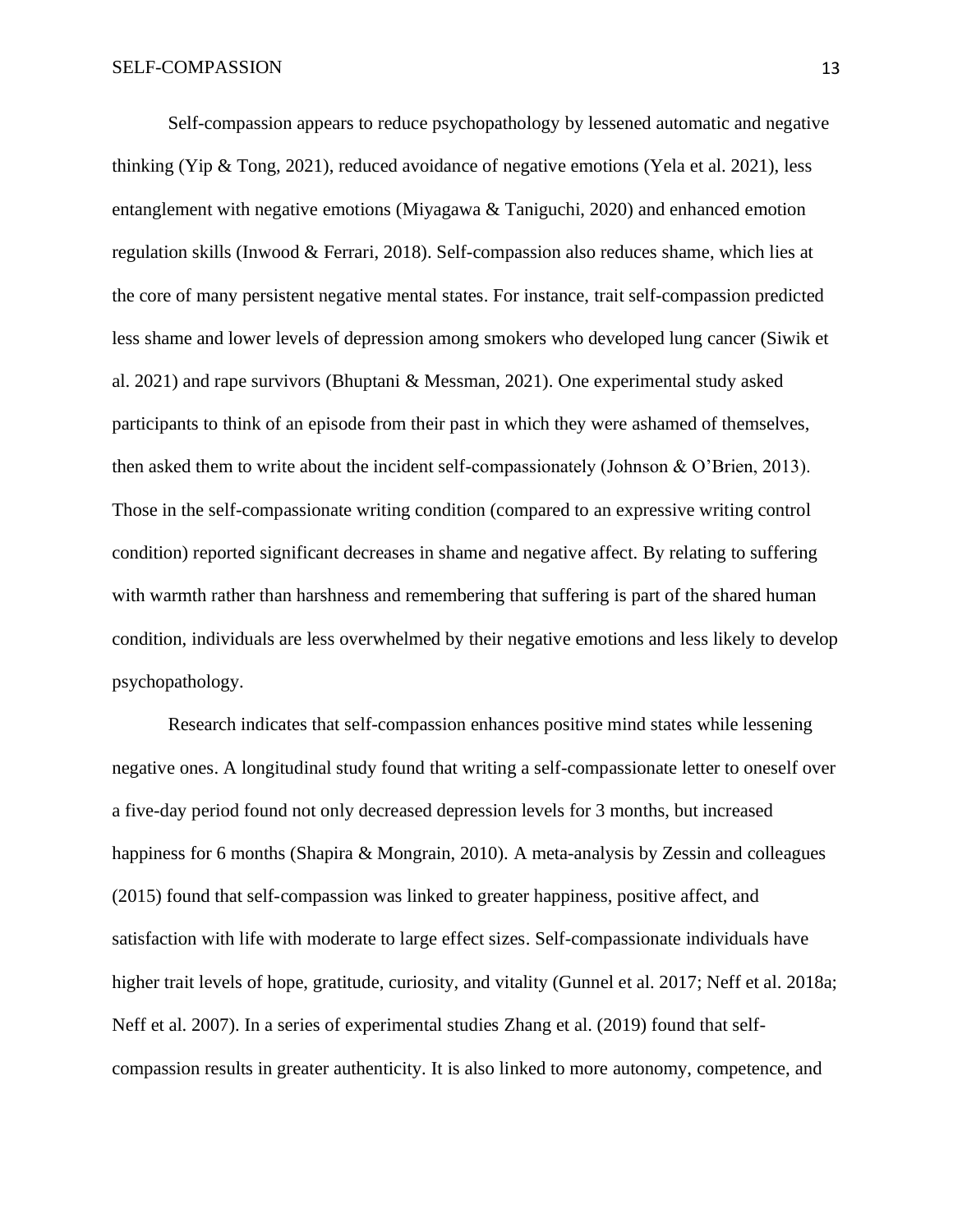relatedness (Gunnell et al. 2017), suggesting that this supportive self-stance helps meet basic psychological needs (Deci & Ryan, 1995). Although self-compassion is aimed at suffering, feelings of kindness, connectedness and presence are satisfying and meaningful, which helps explain why self-compassion enhances positive mental states. The positive feelings generated appear to facilitate the broaden-and-build process (Fredrickson, 2001) so that attention is freed up to focus on what's right in addition to what's wrong.

#### **Self-Compassion versus Self-Esteem**

Although self-compassion entails positive feelings, it is distinct from self-esteem. Selfesteem refers to how much one likes or values the self, based on congruence with personal standards or comparisons with others (Harter, 1999). While self-esteem is important for good mental health, there are potential problems with the pursuit of self-esteem. High self-esteem requires standing out in a crowd - being special and above average. Attempts to enhance selfesteem have been linked to narcissism, inflated and unrealistic self-views, prejudice, and bullying behavior (see Crocker & Park, 2004 for a review). Self-esteem involves evaluating personal performances (how good am I?) in comparison to set standards (what counts as good enough?) in domains of perceived importance (it's important to be good at this). This contingency means that state self-esteem can be unstable, changing according to our latest success or failure (Kernis, 2005).

Self-esteem is a positive evaluation of self-worth while self-compassion doesn't stem from judgments or evaluations. Instead, self-compassion is way of *relating* to the ever-changing experience of who we are with kindness and acceptance---especially when we fail or feel inadequate. Self-compassion doesn't require feeling better than anyone else, it simply requires acknowledging the shared and imperfect human condition.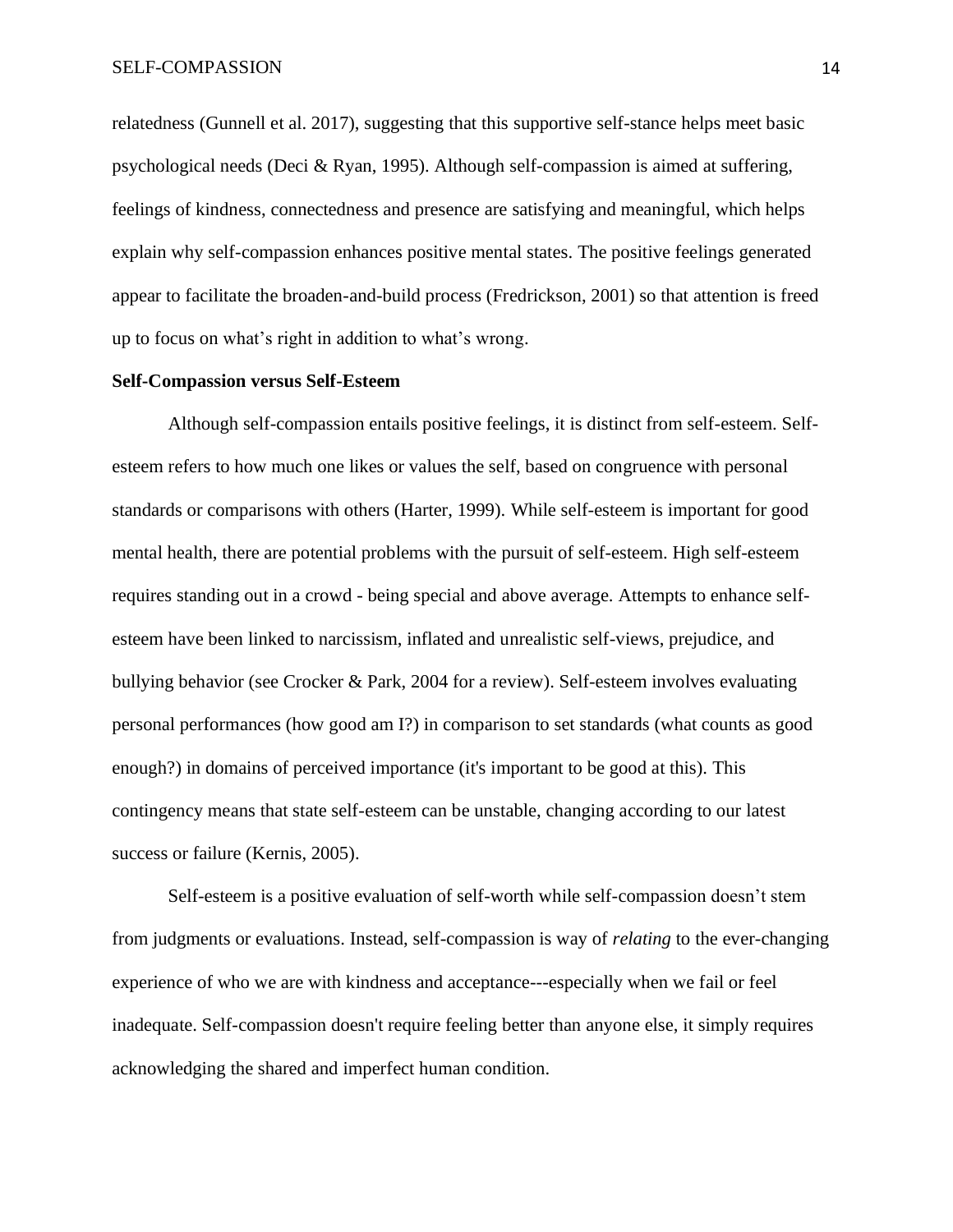Research suggests that self-compassion offers similar mental health benefits as of selfesteem, but without its potential downsides. In a large community survey that that I conducted with a colleague (Neff & Vonk, 2009), we directly compared self-compassion and self-esteem as predictors of wellbeing. We found that self-compassion was associated with more stability in state self-worth over an 8-month period (assessed 12 different times). It was also less contingent on appearance, performance and social approval, and was linked to less social comparison, public self-consciousness, self-rumination, anger, and closed-mindedness. And while self-esteem had a robust association with narcissism, self-compassion had no association with narcissism. These findings suggest that in contrast to those with high self-esteem, self-compassionate people are less focused on evaluating themselves, feeling superior to others, defending their viewpoints, or angrily reacting against those who disagree with them.

Self-compassion appears to provide greater ability to cope with stress than self-esteem does. One study asked participants to report their stress levels and mood twice a day for 14 days on their smartphones (Krieger et al. 2015), and found their general levels of self-compassion, but not global self-esteem, predicted less negative affect in stressful situations. Self-compassion may also buffer the impact of low self-esteem on well-being. For instance, a longitudinal study with adolescents found that ninth-grade students with low self-esteem but high self-compassion were more psychologically healthy 1 year later than those who were also low in self-compassion (Marshall et al. 2015).

Self-esteem is often based on perceived attractiveness and comparing one's physical appearance to others (Harter, 1999). However, self-compassion is linked to fewer social appearance comparisons, body dissatisfaction, and body shame (Turk & Waller, 2020). Moffitt et al. (2018) found that enhancing self-compassion after a body image threat reduced body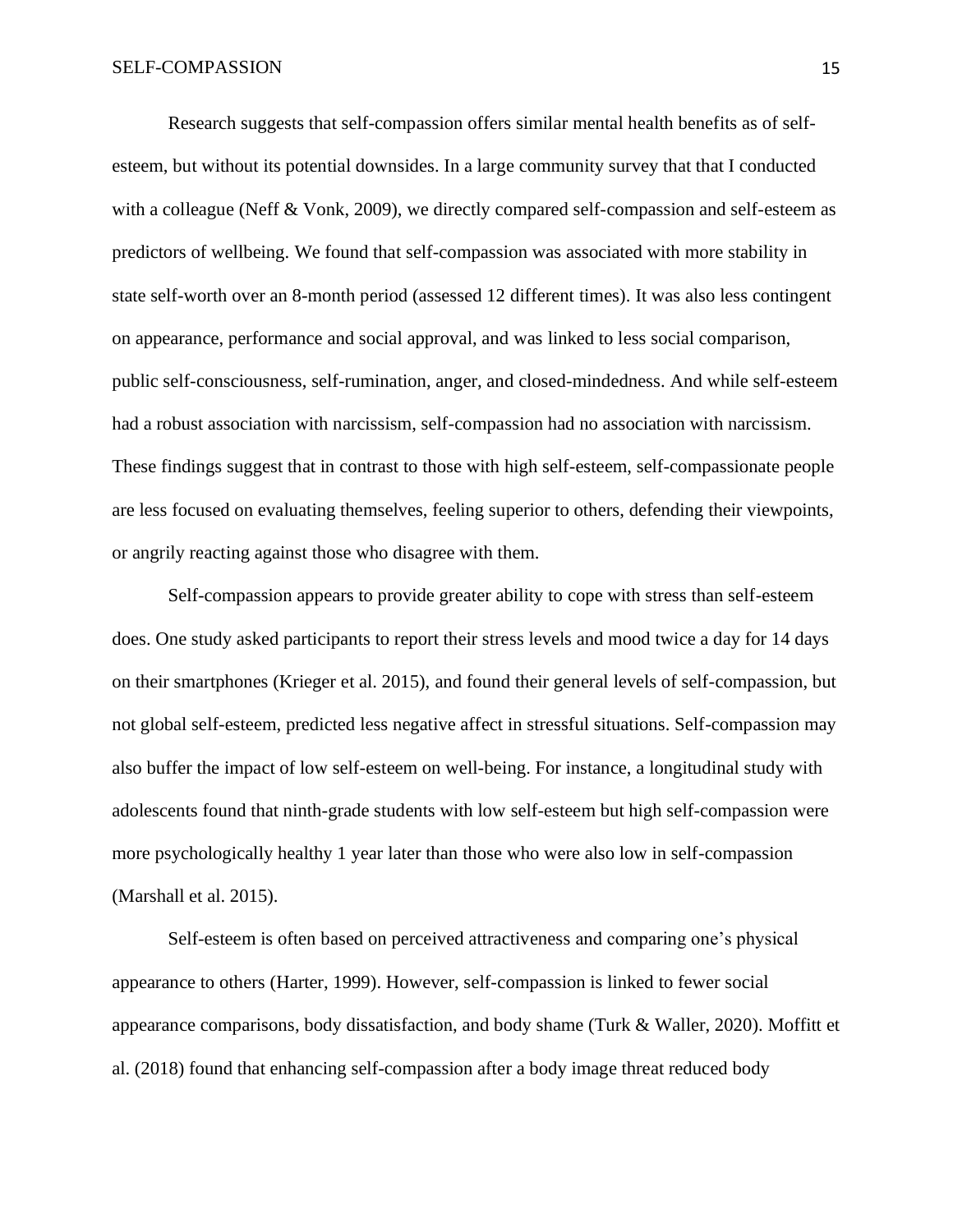dissatisfaction and increased self-improvement motivation compared to a self-esteem enhancement condition. We recruited women with body image concerns to participate in a study that involved listening to the self-compassion meditations available on my website (selfcompassion.org) for three weeks, and found it reduced the extent to which women based their self-esteem on appearance compared to a waitlist control group (Albertson et al. 2015). Selfcompassion appears to foster a more unconditional basis for self-worth than self-esteem.

### **Common Misgivings about Self-Compassion**

Western culture has doubts about the value of self-compassion, and it's generally not promoted as a virtue. Common misgivings about self-compassion are that it's weak, selfindulgent, selfish, and/or will undermine motivation (Robinson et al. 2016). Across three studies, Chwyl and colleagues (2021) investigated the role that negative beliefs about self-compassion had on the tendency to be self-compassionate when responding to real-world or hypothetical events. Those with more negative beliefs were less self-compassionate, which in turn predicted less adaptive coping strategies. They also found that experimentally inducing people to hold positive, as opposed to negative, beliefs about self-compassion predicted self-compassionate responding one week later, suggesting that beliefs about self-compassion are malleable. This is good news, because the empirical evidence demonstrates that most of the fears people have about self-compassion are misplaced.

## *Self-Compassion Makes You Strong Not Weak*

Some people are afraid that self-compassion will make them soft or weak. However, compassion can be fierce, taking a strong and resolute stand against harm that offers resilience in difficult circumstances. A meta-analysis by Ewert and colleagues (2021) examined the link between self-compassion and coping across 136 samples and found a positive association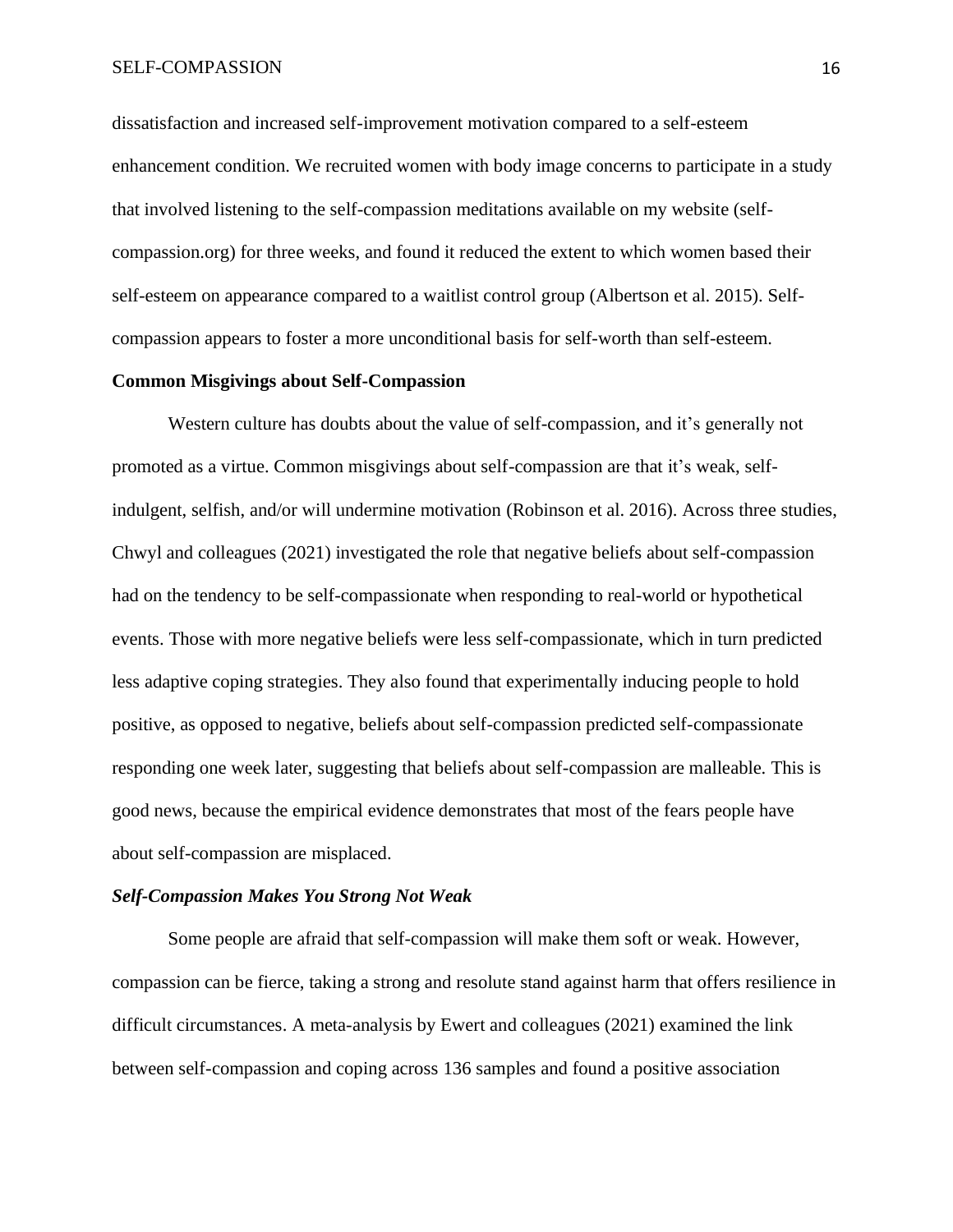#### SELF-COMPASSION 17

(medium effect size) with adaptive coping, including emotion-focused strategies such as acceptance or positive reframing as well as problem-focused strategies such as planning and providing instrumental support. This reflects the application of both tender acceptance and fierce action in difficult situations. They also found a negative association (large effect size) with maladaptive coping strategies such as denial or emotional avoidance.

Research indicates that self-compassion provides resilience when encountering a broad range of life challenges such as divorce (Sbarra et al. 2012), domestic violence (Allen et al. 2017), sexual assault (Hamrick & Owens, 2019), natural disasters (Yuhan et al. 2021), parenting a special needs child (Neff & Faso, 2014), or prejudice (Vigna et al. 2017). There have been several studies indicating that self-compassionate individuals were better able to cope during the COVID-19 pandemic, experiencing less loneliness, anxiety and depression and greater life satisfaction (e.g., Beato et al. 2021; Li et al. 2021). Self-compassion has also proven to be a powerful tool for resilience for those faced with health challenges such as chronic pain (Lanzaro et al. 2021), cancer (Siwik et al. 2021) or diabetes (Morgan et al. 2020). Sirois et al. (2015) found that self-compassionate individuals with chronic illness have more adaptive coping styles (e.g., positively reframing or accepting the situation) and fewer maladaptive coping styles (e.g., giving up or blaming oneself).

People who are self-compassionate after experiencing trauma are more resilient (Luo et al. 2021). Research suggests that self-compassion not only reduces PTSD symptoms among trauma survivors, it enhances posttraumatic growth and learning (Winders et al. 2021). Research indicates that soldiers who were compassionate toward their traumatic experiences functioned better in daily life and had fewer symptoms of posttraumatic stress disorder (PTSD) as a result of combat exposure (Dahm et al. 2015). In fact, having low levels of self-compassion was found to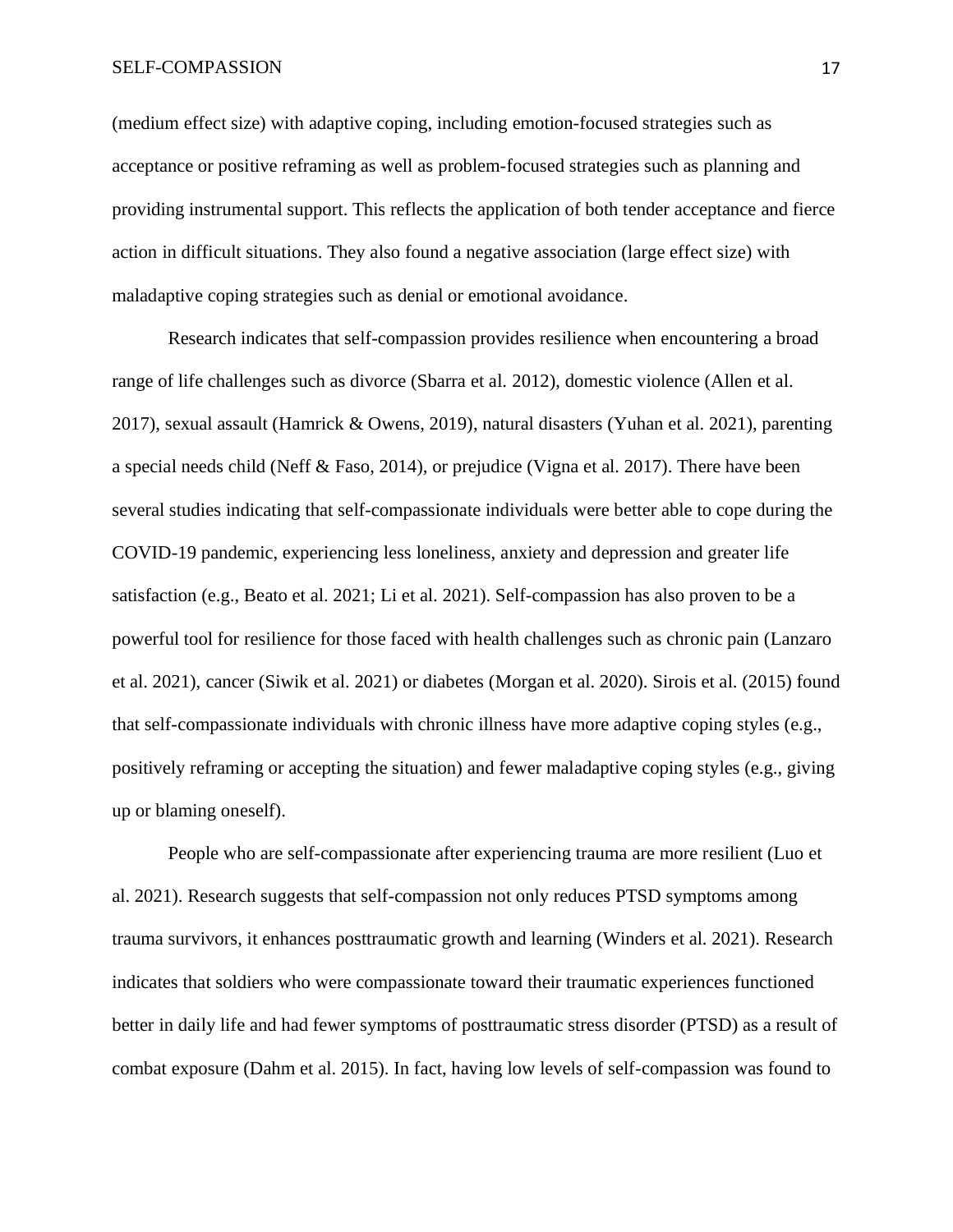be a stronger predictor of developing PTSD symptoms than level of combat exposure itself (Hiraoka et al. 2015), suggesting that how you relate to trauma is key to how debilitating it is. When going into battle, literally or figuratively, being your own ally is going to make you stronger and more resilient than treating yourself like the enemy.

## *Self-Compassion Leads to Health Not Self-Indulgence*

People may assume that self-compassion means going easy on yourself and leads to selfindulgence. However, self-indulgence refers to engaging in behavior that is pleasurable in the short term but harmful in the long term. If you care about yourself and don't want to suffer, you won't harm yourself through self-indulgence. Rather, you will do what you can to be healthy. Research shows that self-compassion is associated with health-promoting behaviors such as reduced smoking, healthy diet and exercise, seeking medical care, increased physical activity, safe sex, and less bedtime procrastination (Biber & Ellis, 2017; Sirois et al. 2019; Wong et al. 2021). Phillips & Hine (2010) conducted a meta-analysis of 94 studies and found that selfcompassion was associated with health-promoting behaviors with small to medium effect sizes. They also found it was linked to better physical health (with small effect sizes) in terms of outcomes like abdominal pain, skin rashes, earaches, and respiratory problems.

The increased physical health of self-compassionate individuals may be related to findings indicating that self-compassion enhances immune function. For instance, Bellosta-Batalla et al. (2018) found that eight weeks of mindfulness and compassion training increased self-reported health and immune function, as measured by immunoglobulin A. The link between self-compassion and health is also likely mediated through the nervous system: self-compassion has been linked to greater vagally mediated heart rate variability and reduced cortisol levels (Kirschner et al. 2019). Finally, a meta-analysis found that self-compassion is linked to better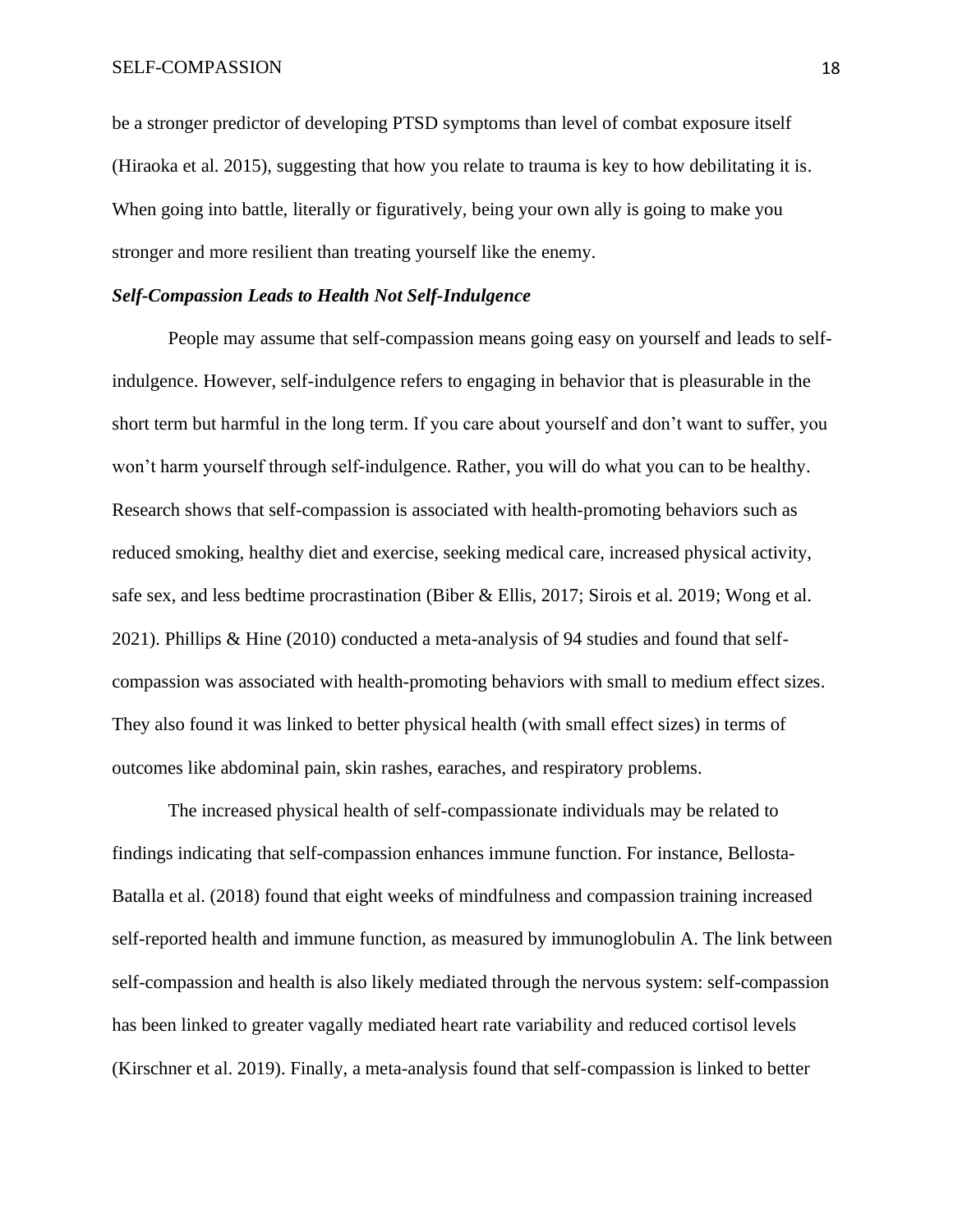quality sleep (Brown et al., 2021), with medium effect sizes. When you care about yourself you will care for yourself, and this leads to greater health.

#### *Self-Compassion Is Not Selfish and Helps You Care for Others*

Some people fear that self-compassion is selfish and self-centered - that being kind and caring toward oneself automatically means being less caring toward others. In fact, the evidence suggests that self-compassion enhances interconnection with others (Lathren et al. 2020). We have generally found that the zero-order correlation between measures of self-compassion and other-focused compassion is small (Neff et al., 2018a; Neff & Pommier, 2013). This is primarily because many individuals are high in compassion for others but low in self-compassion, meaning the two traits do not necessarily co-occur. However, self-compassion is linked to more perspective-taking, forgiveness of others' imperfections and greater feelings of similarity with others (Bruk et al. 2020; Miyagawa & Taniguchi, 2022; Neff et al. 2018a). Self-compassion also enhances the quality of romantic relationships. We conducted a study of 100 heterosexual couples in long term partnerships (Neff & Beretvas, 2013) and found that participants described self-compassionate partners as being more emotionally connected, accepting, and autonomysupporting, and as being less detached, controlling, and verbally or physically aggressive, and they were more satisfied in their relationships. Zhang and colleagues (2020) found that selfcompassionate individuals are more accepting of both their own and their romantic partner's personal flaws. Path analysis indicated that participants' self-acceptance was positively linked to acceptance of their romantic partner, which was then positively linked to how accepted participants felt by their partner.

Research has found that self-compassionate college students have more compassionate goals in relationships with friends and roommates, meaning that they tend to provide social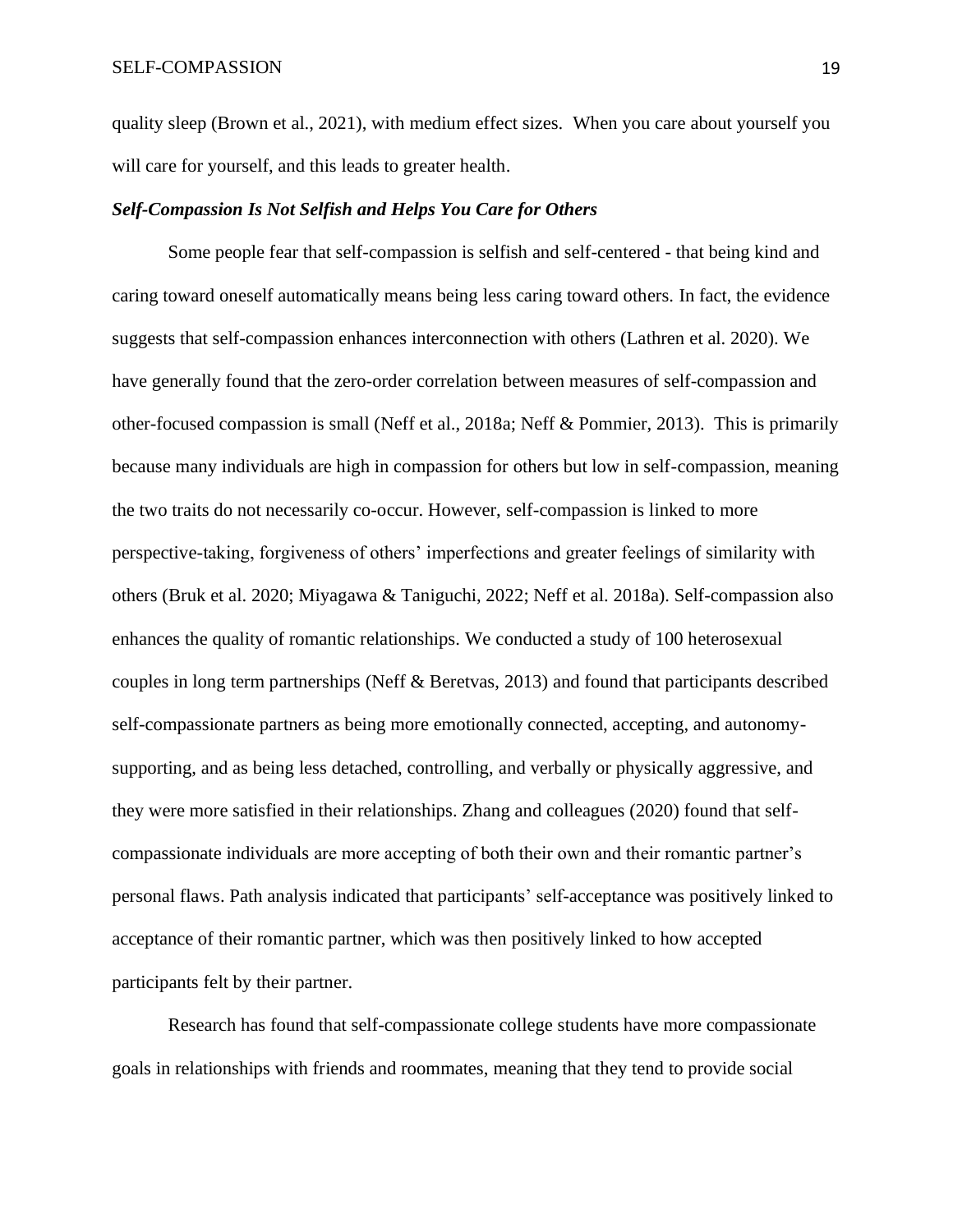support and encourage interpersonal trust with relationship partners (Wayment et al. 2016). Selfcompassion people are more likely to help others in emergency situations even when the situation is the other's fault (Welp & Brown, 2014). In a study examining how people resolve conflict situations with mothers, fathers, and romantic partners, we found that self-compassionate individuals tended to compromise while those lacking self-compassion tended to subordinate their needs to partners (Yarnell & Neff, 2013). We also found that self-compassionate people felt more authentic and experienced less turmoil when resolving conflicts and reported a greater sense of well-being in their relationships.

Research indicates that self-compassion is also an important resource for caregivers (Raab, 2014). In a study of parents of children with autism, we found that higher levels of selfcompassion were linked to less stress and depression, as well as more life satisfaction and hope (Neff & Faso, 2014). Among those caring for an elderly person with dementia, self-compassion was linked to lessened feelings of caregiver burden and more functional coping strategies for caregiver stress (Lloyd et al. 2018). Among professional caregivers such as therapists, doctors, nurses, educators, or first responders, greater self-compassion is associated with greater compassion satisfaction (the positive feelings experienced from one's work), as well as less caregiver fatigue burnout and stress (e.g. Babenko et al. 2019; Kotera et al. 2021; McDonald et al. 2021). Far from being selfish, giving oneself compassion provides the emotional resources needed to care for others.

## *Self-Compassion Enhances Rather than Undermines Motivation*

The most common block to self-compassion is the belief that it will undermine the motivation to improve. In fact, self-compassion is an important source of motivation that stems from care and the desire for the self's wellbeing rather than fear of inadequacy. Instead of harsh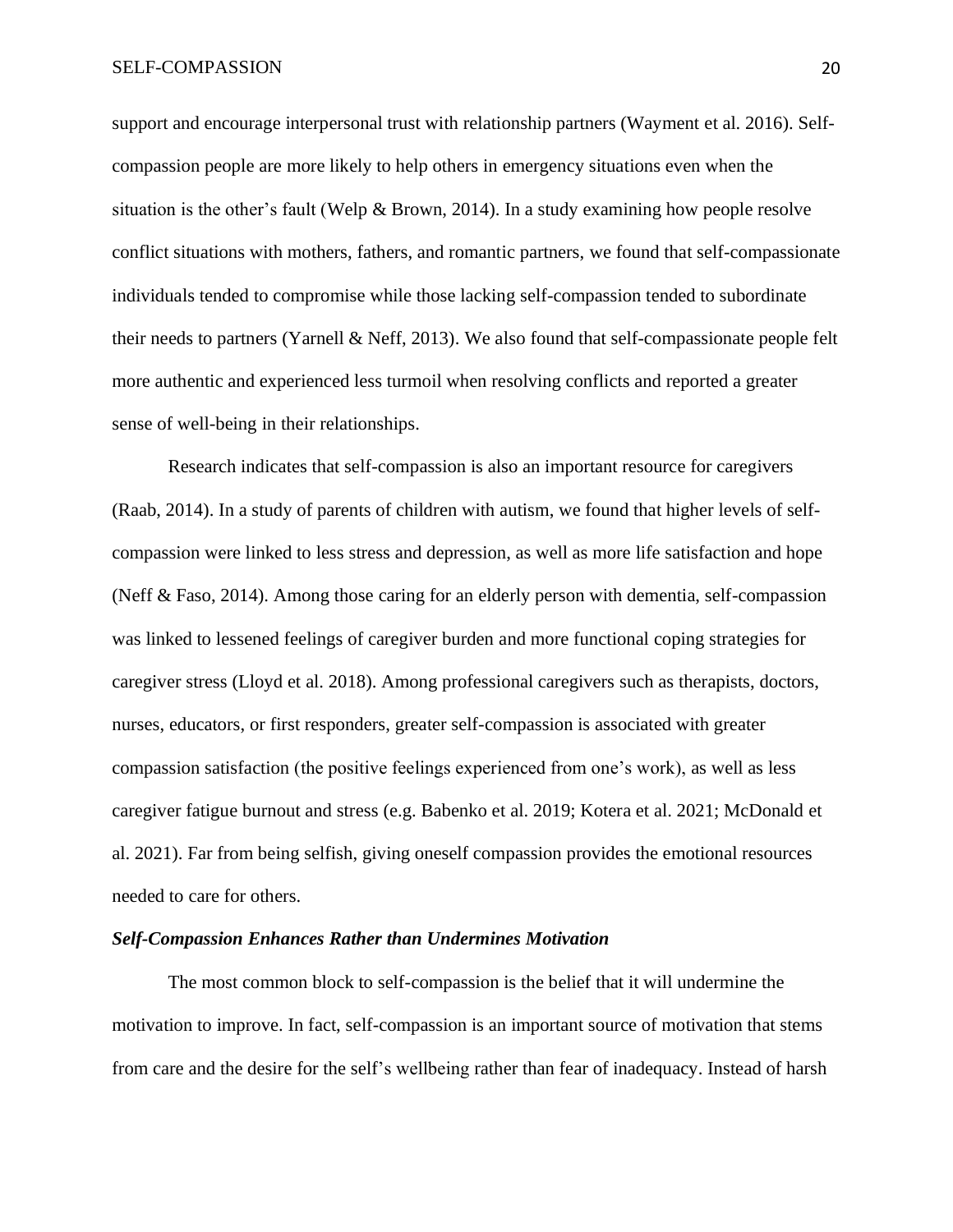self-criticism, self-compassion uses warmth, encouragement, and constructive feedback to work toward personal goals. Self-compassion is negatively related to maladaptive perfectionism (excessive concern over mistakes) but is positively associated with high performance standards and personal initiative (Dundas et al. 2017; Suh & Chong, 2021). Self-compassionate people aim high and try hard but also recognize and accept that they can't always reach their targets. Research (e.g., Neff et al. 2005) indicates that self-compassion is positively associated with mastery goals (the intrinsic motivation to learn and grow) and negatively associated with performance goals (the desire to enhance one's self-image). Self-compassionate people are motivated to achieve, but for intrinsic reasons, not because they want to garner social approval. This supportive stance also is linked to greater self-confidence, a key ingredient to successful motivation. A meta-analysis by Liao and colleagues (2021) of sixty studies found a positive association between self-compassion and self-efficacy with a medium effect size. Selfcompassion is also linked to a growth mindset, the belief that one can become more intelligent with effort. Zhang et al. (2021) found that self-compassion undergraduates in a statistics course believed they could increase their intelligence, and this in turn led to decreased statistics anxiety and improved course grades.

Self-compassionate motivation avoids the negative consequences that can be caused by attempting to motivate oneself with self-criticism. Self-compassionate people have less anxiety and engage in fewer self-handicapping behaviors such as procrastination than those who are selfcritical (Sirois et al. 2019). Hope and colleagues (2014) conducted a longitudinal study that examined the impact of incoming college freshmen's self-compassion on their reactions to thwarted goal progress over their first school year. They found that higher levels of selfcompassion predicted lower levels of negative affect on days when goals weren't achieved. They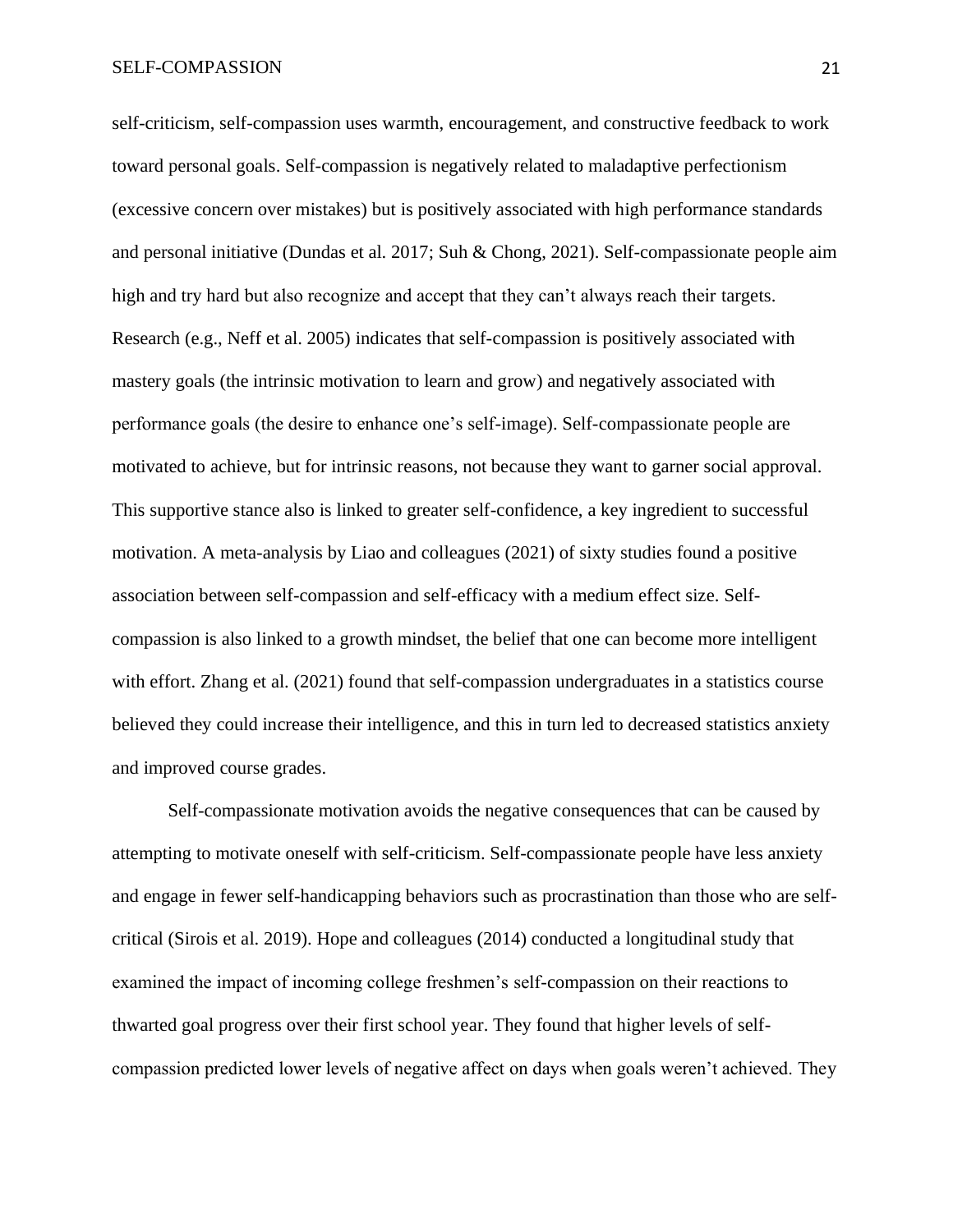### SELF-COMPASSION 22

also found that self-compassionate students were more concerned with whether their goals were personally meaningful than with goal success. Thus, self-compassion appears to help individuals relate to goals wisely, with less attachment to outcomes.

Self-compassion facilitates the ability to learn from failure rather than being debilitated by it. Miyagawa et al. (2020) found that after controlling for self-esteem, trait self-compassion correlated positively with the belief that failures are learning opportunities and part of life, and negatively with the belief that failures are something that must be avoided. They also found that experimentally inducing a self-compassionate response to a perceived weakness led to a stronger belief that failures were learning opportunities compared to controls. Research indicates that selfcompassionate people have less fear of failure, and when they do fail, they're more likely to try again (Neely et al. 2009).

Self-compassionate motivation is effective. A series of studies by Zhang and Chen (2016) found self-compassion predicted greater self-reported and observer-rated personal improvement after making mistakes. Breines and Chen (2012) gave undergraduates a difficult vocabulary test that they all did poorly on. One group of students were told to be self-compassionate about the failure, another was given a self-esteem boost, and one was given no instructions. The students were given the opportunity to study for a second test, and those who were compassionate toward their prior failure spent more time studying than those in the other two conditions. Moreover, study time was linked to test performance. A dissertation study I co-supervised by Ashley Kuchar (2022) developed a self-compassion training for NCAA athletic teams and found that it not only enhanced wellbeing but also improved self-rated and coach-rated athletic performance.

Research suggests that self-compassion increases the motivation to take personal responsibility for one's actions. For instance, Breines and Chen (2012) asked participants to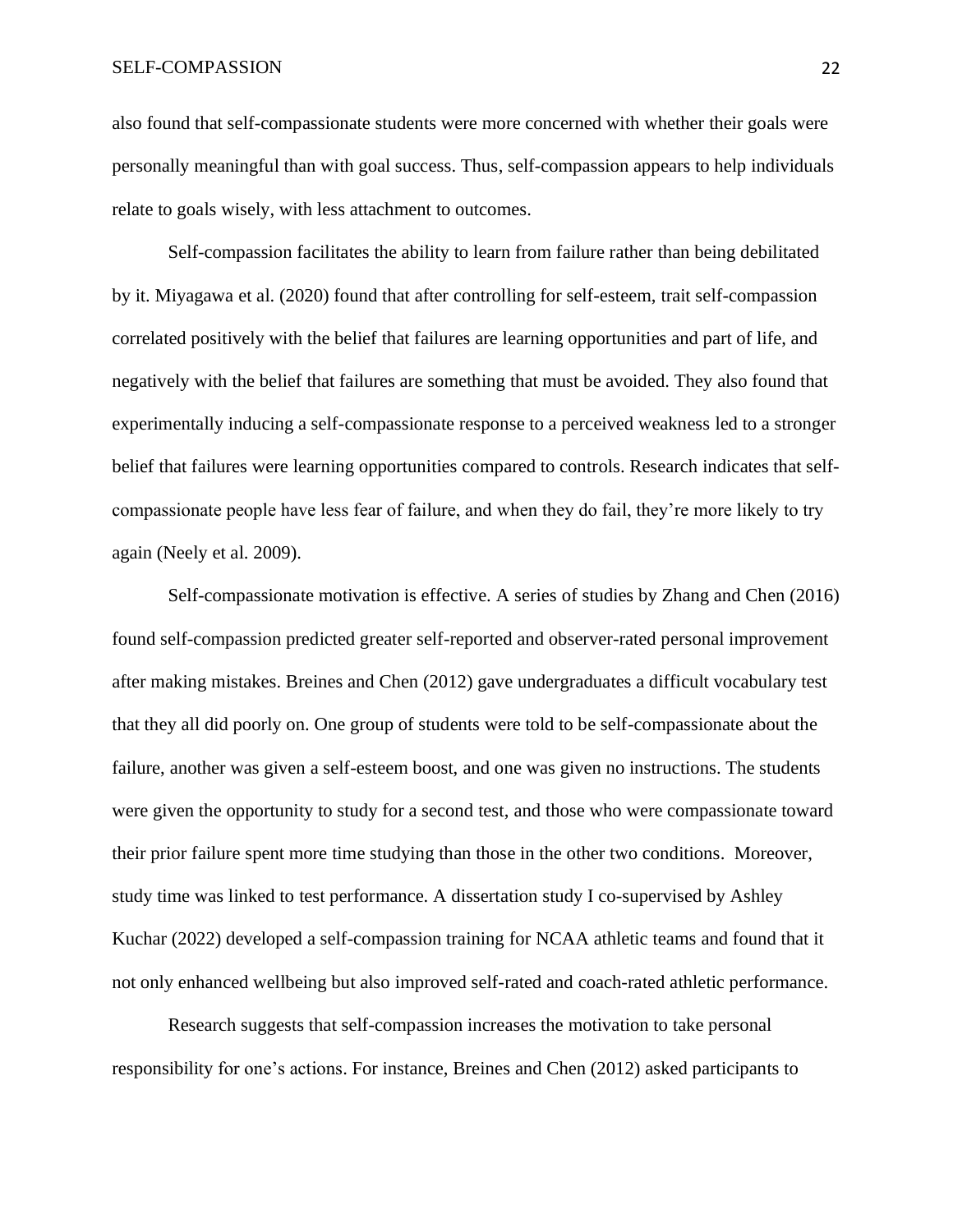recall a recent action they felt guilty about (e.g., cheating on an exam, lying to a romantic partner, saying something harmful) that *still* made them feel bad about themselves when they thought about it. Participants who were helped to be self-compassionate about their recent transgression reported being more motivated to apologize for the harm done and more committed to not repeating the behavior than controls. A similar study examined the link between students' self-compassion and acceptance of their own moral transgressions in two cultures—China and the United States (Wang et al. 2017). Results indicated that in both cultures, increased selfcompassion was linked to a lessened tendency to be accepting of actions such as stealing or plagiarism, or else displaying selfish behavior in a game task. So, while self-compassion increases acceptance of the self, it does not result in accepting bad behavior.

#### **Self-Compassion Interventions**

Self-compassion isn't just a fixed personality trait, it's a skill that can be learned and practiced. This is true for individuals in both clinical and non-clinical populations. Ferrari and colleagues (2019) conducted a meta-analysis of 27 randomized controlled trials (RCTs) of selfcompassion interventions (many of which were short-term) and found increases in selfcompassion and reductions in psychopathology with medium to large effect sizes. Kirby et al. (2017) conducted a meta-analysis of 21 randomized controlled trials of longer-term interventions and found significant increases in self-compassion, compassion for others, mindfulness, life satisfaction and happiness, as well as significant decreases in depression, anxiety, psychological distress with medium to large effect sizes. These results held for RCTs using both active and waitlist control groups.

One of the most common forms of self-compassion intervention is therapy. Helping clients to take a kinder and less judgmental approach to their suffering is a central goal of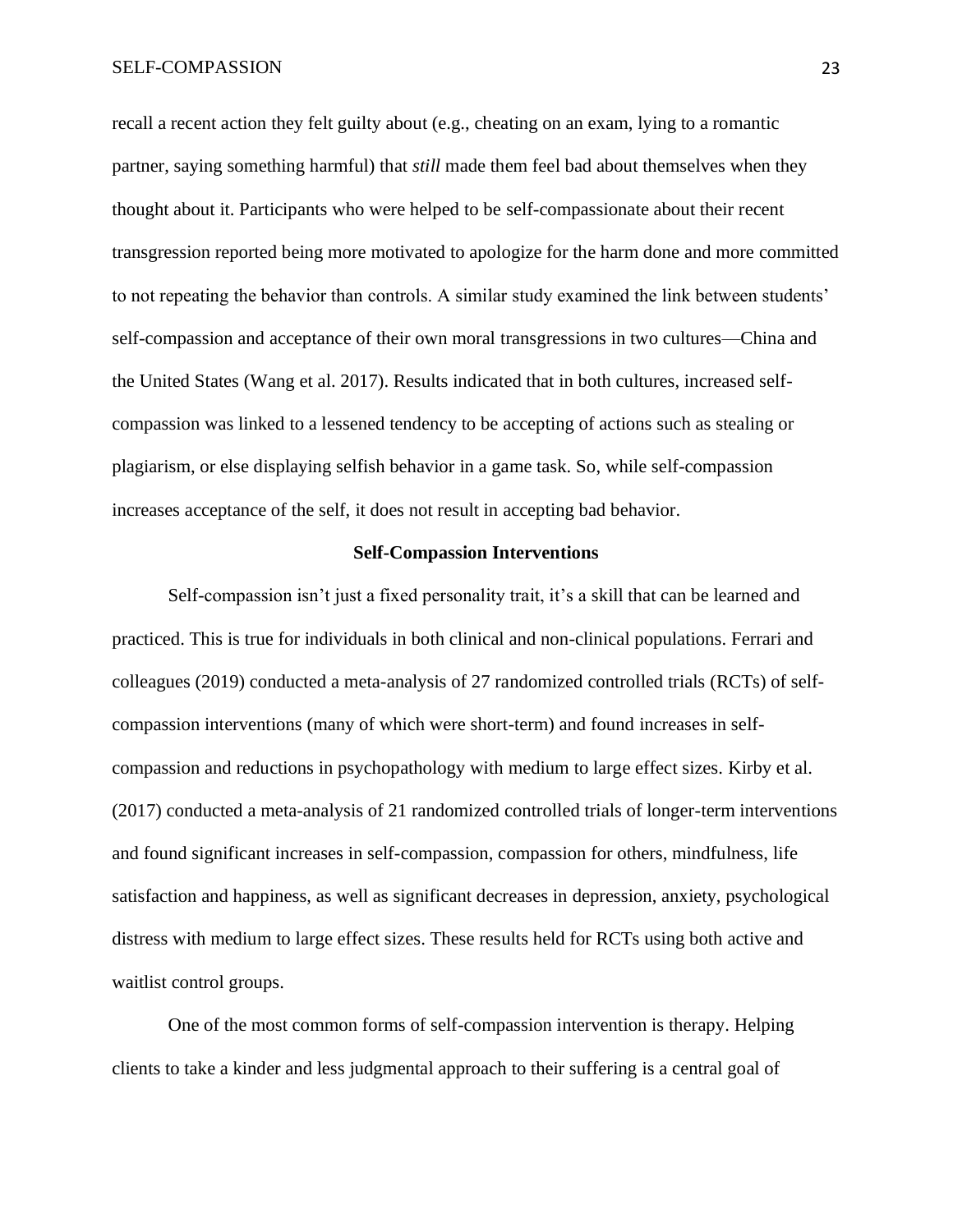psychotherapy regardless of theoretical orientation and appears to be a key mechanism of therapeutic action (Galili-Weinstock et al. 2020). For instance, Schanche et al. (2011) found that both Cognitive Therapy and short-term Dynamic Psychotherapy increased self-compassion among individuals with Cluster C personality disorders and found that increases in selfcompassion from early to late in therapy significantly predicted decreases in psychiatric symptoms, interpersonal problems, and personality pathology. An interesting question concerns the directionality of the link between self-compassion and psychopathology over the course of therapy. Krieger et al. (2016) used cross-lagged time analyses to examine the directionality of the link between self-compassion and depressive episodes in outpatients undergoing Cognitive-Behavioral Therapy; this link was assessed directly after therapy, as well as 6 and 12 months later. They found that increases in SCS scores predicted reduced depressive symptoms later, but that depressive symptoms did not predict subsequent levels of self-compassion, suggesting a causal role for self-compassion in reducing psychopathology.

### **Compassion Focused Therapy**

One popular therapeutic approach that is specifically designed to increase selfcompassion is Compassion-Focused Therapy (CFT; Gilbert 2010). CFT is based on evolutionary psychology, cognitive-behavioral therapy, and Tibetan Buddhist psychology and was originally developed for clinical populations with high shame and self-criticism (Gilbert & Proctor, 2006). CFT increases clients' awareness and understanding of automatic emotional reactions such as self-criticism that have evolved in humans over time, and of how these patterns are often reinforced in early childhood. The key principles of CFT involve helping people to extend warmth and understanding toward themselves; motivating them to care for their own well-being; and helping them to become sensitive to their own needs, tolerate personal distress, and reduce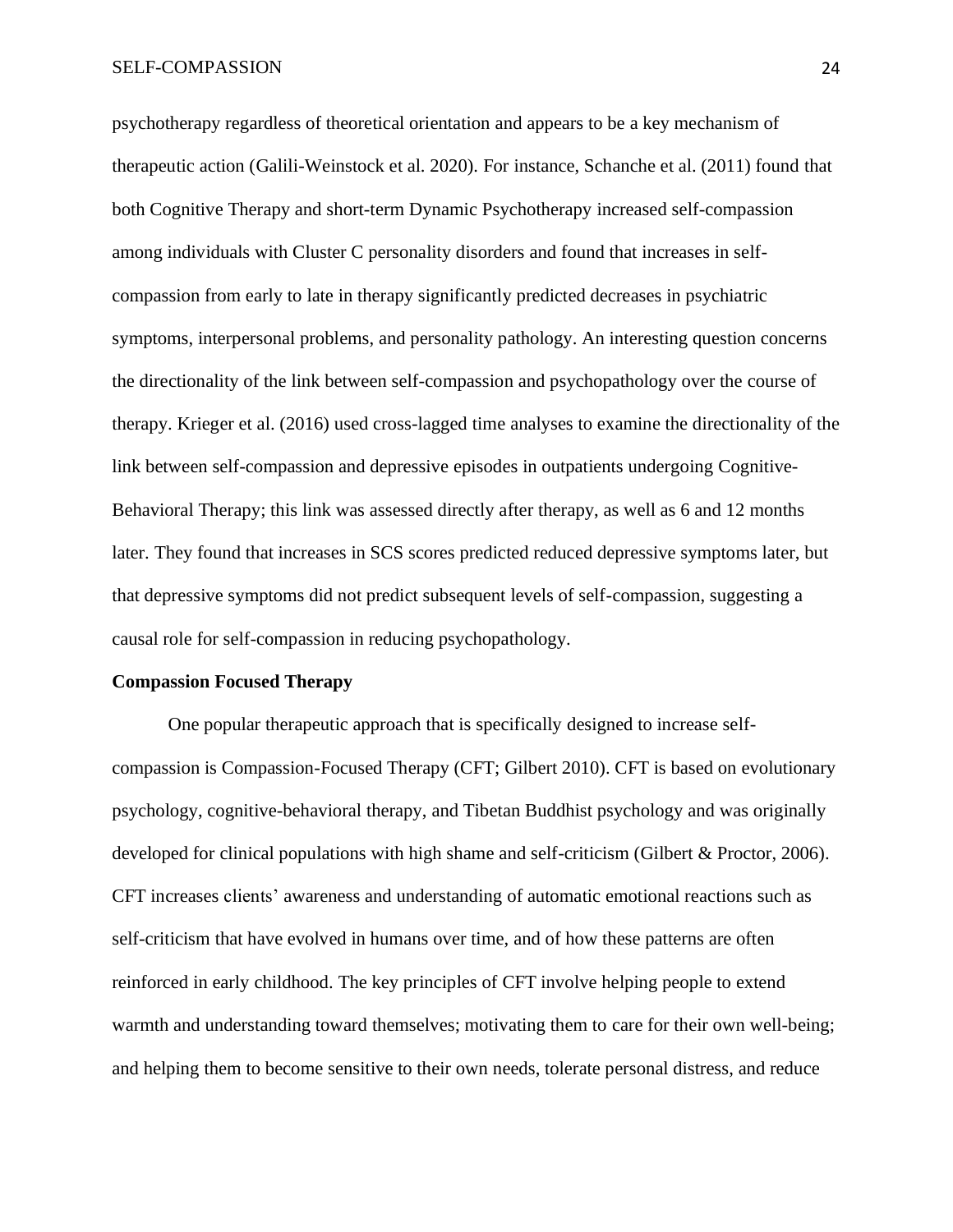tendencies toward self-judgment. Although CFT is a type of individual therapy, it is sometimes taught in a time-limited group therapy format, which can vary in length from 4 to 16 weeks (Gilbert, 2010). CFT has extensive empirical support for its efficacy (see Craig et al. 2020 and Kirby, 2017 for reviews). Research suggests that CFT is effective at increasing self-compassion and treating individuals with a wide variety of clinical conditions such as eating disorders, social anxiety, persistent pain and schizophrenia (Wilson et al. 2020).

#### **Mindful Self-Compassion**

In contrast to CFT, which is designed for clinical populations, around ten years ago my colleague Chris Germer and I developed a self-compassion training course for non-clinical populations called Mindful Self-Compassion (MSC; Germer & Neff, 2019). This eight-week program (2.5 hour sessions each week plus a half day retreat) is intended to help individuals develop greater compassion for self and others, while enhancing mindfulness as a foundation for self-compassion. It includes written exercises, meditations, and informal practices designed to be used in daily life. The first study of MSC we conducted (Neff & Germer, 2013) found that participation in MSC led to significant increases in self-compassion, mindfulness, compassion for others, and life satisfaction, and decreases in depression, anxiety, stress, and emotional avoidance compared to a wait-list control group. All gains were maintained at six months and one-year follow-up, suggesting that the skills learned in MSC are sustained over time. We found that how much time participants spent practicing self-compassion was linked to increased SCS scores. Interestingly, we also found that found that informal practices such as putting one's hand on one's heart and speaking kindly to oneself in times of struggle were just as impactful in learning self-compassion as formal meditation practice, suggesting that meditation is not necessary to learn the skill.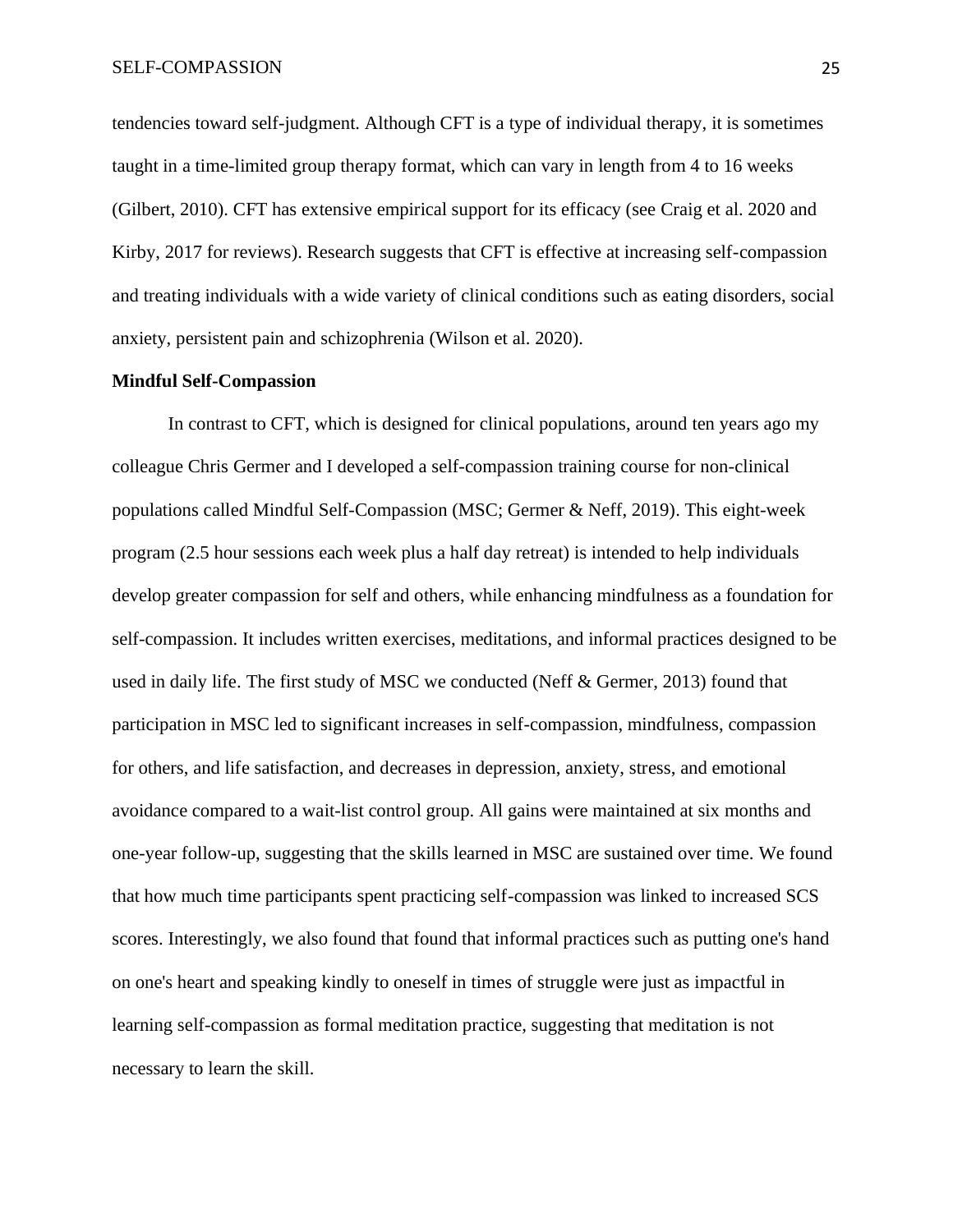There have been additional RCTs of MSC. For instance, Jiménez-Gómez et al. (2022) examined MSC and Mindfulness-Based Stress Reduction (MBSR) among psychologist trainees. They found both MSC and MBSR significantly increased mindfulness and decreased anxiety compared to a control group, although MSC was more effective than MBSR in increasing selfcompassion. This is not surprising given the explicit focus on self-compassion in MSC. Torrijos-Zarcero and colleagues (2022) conducted an RCT that compared the effectiveness of MSC and CBT among individuals with chronic pain. They found that MSC was more effective than CBT in terms of self-compassion, pain acceptance, pain interference, catastrophizing and anxiety. Friis et al. (2016) examined MSC in diabetes patients and found they reported reduced depression and diabetes-related distress compared to a waitlist control group and also had clinically meaningful reductions in blood sugar levels. This reinforces the idea that selfcompassion has benefits for both for physical and psychological wellbeing.

There have been several uncontrolled studies of MSC which, although not as rigorous as RCTs, are informative about the types of populations for which MSC is effective. Serpa et al. (2020) examined the efficacy of MSC for veterans and found significant increases in selfcompassion and happiness as well as significant decreases in depression, anxiety, pain interference and use of pain medications. Delaney (2018) examined MSC among nurses and found participation in the program increased self-compassion, compassion for others, mindfulness, resilience and compassion satisfaction while decreasing secondary trauma and burnout. A study of MSC in China (Yeung et al. 2021) found significant improvements in selfcompassion, compassion for others, mindfulness, happiness and satisfaction with life as well as reduced fear of self-compassion, depression, anxiety, and stress. The MSC program appears to be effective for increasing self-compassion and well-being in both Western and non-Western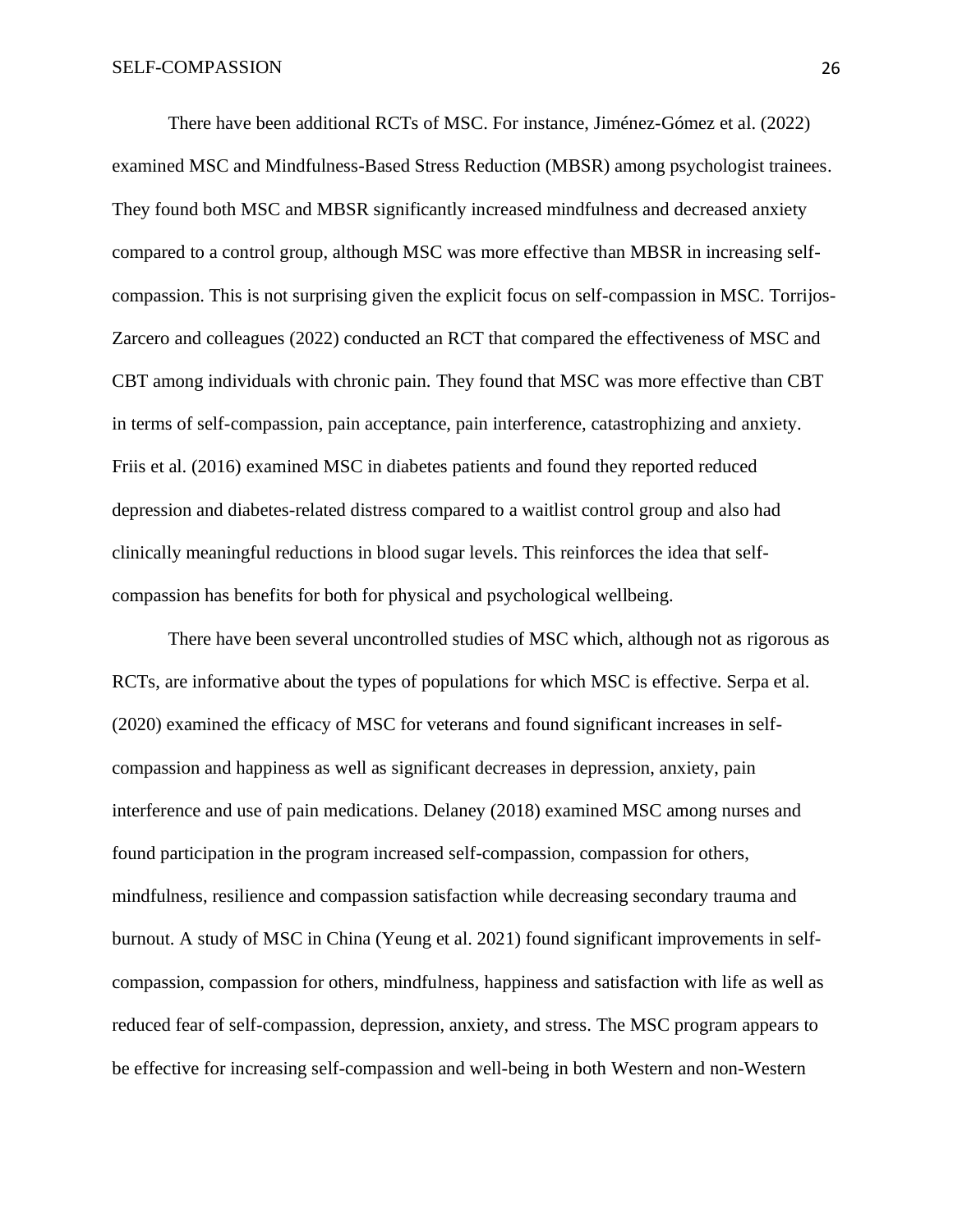populations.

Karen Bluth and her colleagues adapted MSC for teens (MSC-T; Bluth et al. 2016). MSC-T is a developmentally appropriate program that includes more hands-on activities that encourage participants' self-discovery of self-compassion. They found that participation in MSC-T increased self-compassion, mindfulness, and life satisfaction and decreased depression, anxiety, perceived stress and negative affect. Campo and colleagues (2017) conducted MSC-T online with young cancer survivors, and found significant increases in self-compassion, mindfulness, improved body image, posttraumatic growth, and decreases in social isolation, anxiety, and depression. Bluth et al. (2021) taught MSC-T to transgender teens and found it significantly increased self-compassion, mindfulness, resilience and life satisfaction and decreased depression, anxiety, and feelings of rejection by others. These findings are encouraging and suggest that it is possible to teach the skills of self-compassion at an early age, potentially altering the developmental trajectory of youths in a way that could produce benefits over a lifetime.

We have recently created a brief adaptation of MSC for healthcare professionals called Self-Compassion for Healthcare Communities (SCHC; Neff et al. 2020). This six-week, one hour per week training was designed to fit in with the busy and stressful life of healthcare workers. It doesn't include meditation but relies on informal practices that can be done during the workday. We examined SCHC among participants at a children's hospital and found that compared to a waitlist control group, SCHC significantly increased self-compassion, mindfulness, compassion for others, and compassion satisfaction and decreased stress. We also found that the program significantly reduced secondary traumatic stress and burnout. Because of the efficacy of this low-dose training, we are working on developing brief MSC adaptations for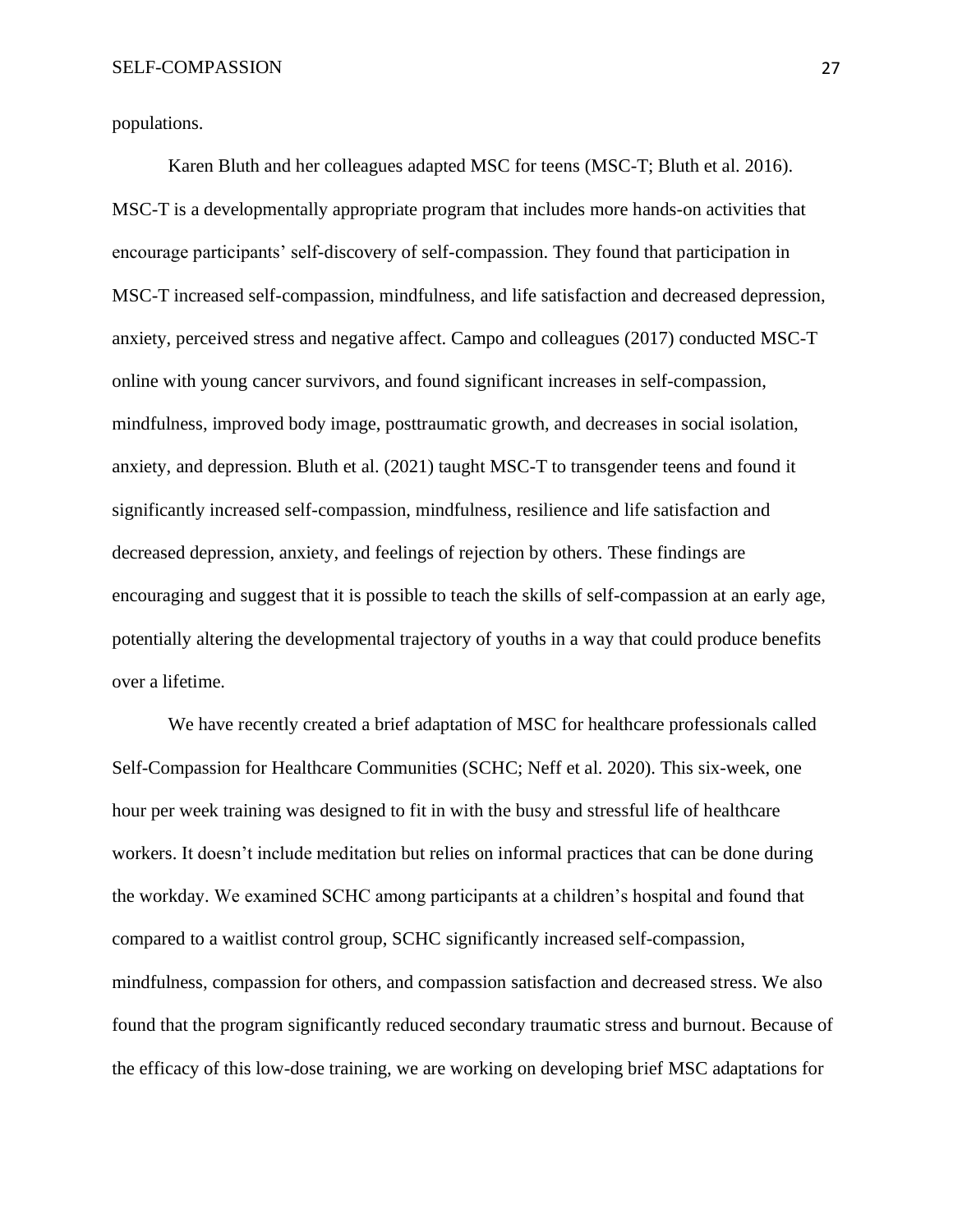other populations such as teachers, parents, couples and business leaders.

#### **Issues, Limitations and Future Directions in the Field of Self-Compassion Research**

The field of self-compassion studies has come a long way over the last two decades both in terms of understanding how to empirically examine self-compassion, assess its benefits, and teach people how to be more self-compassionate. There is still a long way for the field to go, however. In this section I will discuss what I perceive to be problematic issues in the field as well as limitations and directions for future research.

#### **The Differential Effects Fallacy**

One problematic trend in research on self-compassion concerns what I have termed the "differential effects fallacy" (Neff, 2022). Because some psychometric studies (e.g., Brenner et al. 2017; Costa et al. 2015) have found that SCS subscales representing CS and UCS form two separate factors using CFA, researchers are increasingly conducting research on self-compassion using two separate CS and UCS scores rather than a total SCS score. It has been found that UCS and CS display different strengths of association with outcomes such as psychopathology (Muris & Petrocchi, 2017), distress and wellbeing (Brenner et al, 2018), life satisfaction (Charzyńska et al. 2020), eating disorders (Bicaker & Racine, 2022) and so on.

Muris and colleagues (e.g., Muris, Otgaar & Petrocchi, 2016; Muris & Otgaar, 2020) have argued that this pattern of findings mean that CS and UCS are orthogonal, independent constructs that should be examined separately and that use of a total SCS score is invalid. These conclusions are presumed to be self-evident: Muris and Otgaar (2020) wrote "there is irrefutable proof that the current conceptualization of self-compassion and the way this trait is currently assessed with the SCS are inappropriate" (p. 1479) and that research on self-compassion as a unitary construct is "conducted by human beings who do not always operate in a logical, rational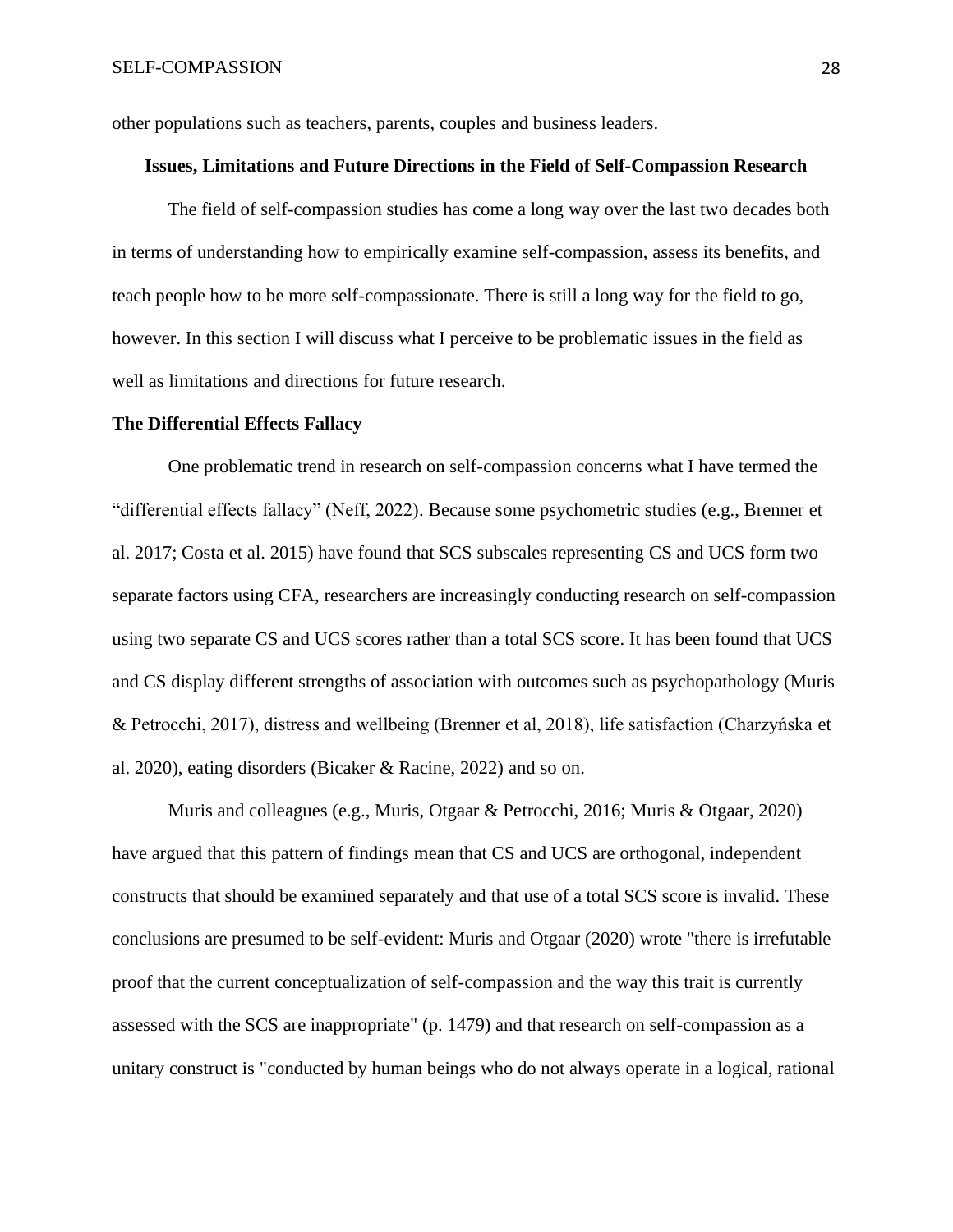way but rather are driven by personal interests, cognitive biases, and social influences" (p. 1476).

Clearly, I disagree. The construct of self-compassion forms a bipolar continuum ranging from UCS to CS. There is no known logical, scientific, or psychometric principle that supports the claim that variation at opposite ends of a bipolar continuum must have the same strength of association with outcomes in order to be examined as a unitary construct. It is common for this to occur in fact: variation in cold predicts frostbite more than warmth, and variation in warmth predicts heatstroke more than cold. This does not invalidate the construct of temperature.

Rather than simply interpreting these findings as illustrating the mechanisms of action of self-compassion (e.g., that variation at one end of the continuum more strongly impacts outcomes than variation at the other end), study authors who find CS and UCS differentially predict outcomes typically assume these findings mean that the SCS must be used as two scores rather than one. Moreover, even though these studies have largely been based on cross-sectional data, they often conclude that findings have important clinical implications and suggest that UCS and CS should be targeted separately in intervention.

The growing trend of separating the SCS into two separate factors is problematic for several reasons. First, psychometric studies using appropriate methods for multidimensional constructs such as bifactor ESEM (Neff et al. 2019) find that factor loadings of SCS items do not support two distinct CS and UCS factors. The fact that 95% of the variance in SCS item responding can be explained by a single general factor also argues for the use of a total score. Another problem is that if scholars use each half of the SCS separately it greatly reduces the variance that is measured in self-compassion. It is good psychometric practice to include items that describe the full range of possible response options along a continuum in order to maximize observed variance (Tay & Jebb, 2018). Studies that only use CS items to examine the association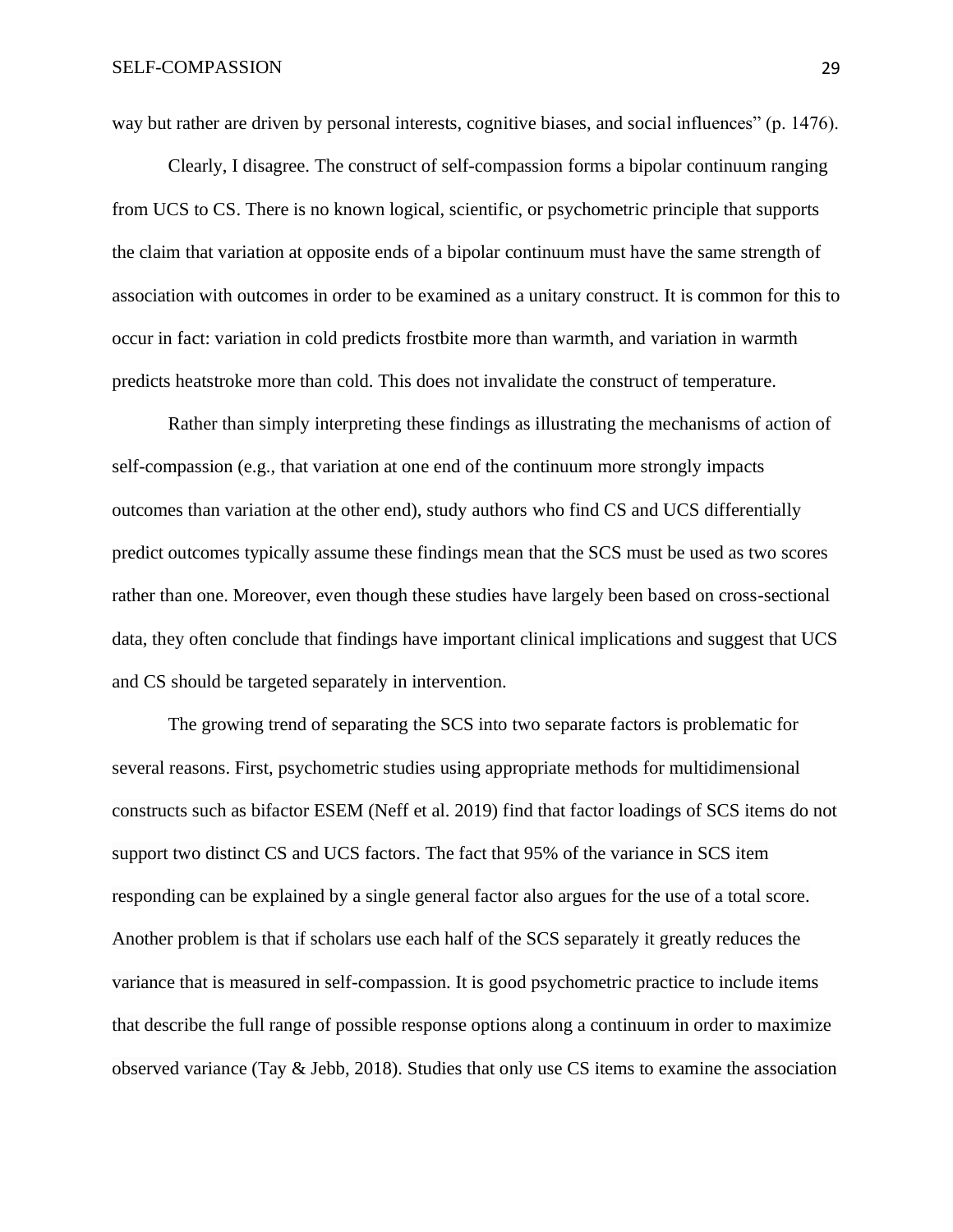#### SELF-COMPASSION 30

between self-compassion and psychopathology under the mistaken assumption that selfcompassion does not involve reduced UCS, for instance, might assume that self-compassion is not that relevant to coping with distress. Results would be misleading because effect sizes found for self-compassion would appear smaller than they really are (Ferrari et al. 2019).

In addition, the advice given by some researchers to target CS and UCS in intervention separately doesn't make sense given that they change in tandem. The meta-analysis of selfcompassion conducted by Ferrari et al. (2019) found that all six subscales of the SCS change simultaneously as a result of training. In our initial study of MSC (Neff & Germer, 2013), we found self-kindness increased 36% and self-judgment decreased 32%; common humanity increased 34% percent and isolation decreased 35%; mindfulness increased 21% and overidentification decreased 33% (Neff, 2016). Change in state SCS scores have even more relevance to examining self-compassion as a construct because it measures responses to a single situation as opposed to different situations over time (Neff et al. 2021b). Miyagawa et al. (2022) examined change in state self-compassion after a mood induction in a Japanese sample and found selfkindness increased 30% and self-judgment decreased 28%, common humanity increased 24% and isolation decreased 31%, and mindfulness increased 24% while over-identification decreased 29%. Mantzios et al. (2020) examined the effect of targeting state CS and UCS separately through an experimental manipulation. Participants were assigned to a brief intervention that either asked them to relate to a difficulty they were having with kindness, a sense of common humanity and mindfulness (increasing CS), or else they were asked to relate to the difficulty without judgment, a sense of isolation or over-identification (reducing UCS). Total levels of state self-compassion increased for both groups equally.

Self-compassion represents movement along a continuum away from UCS toward CS.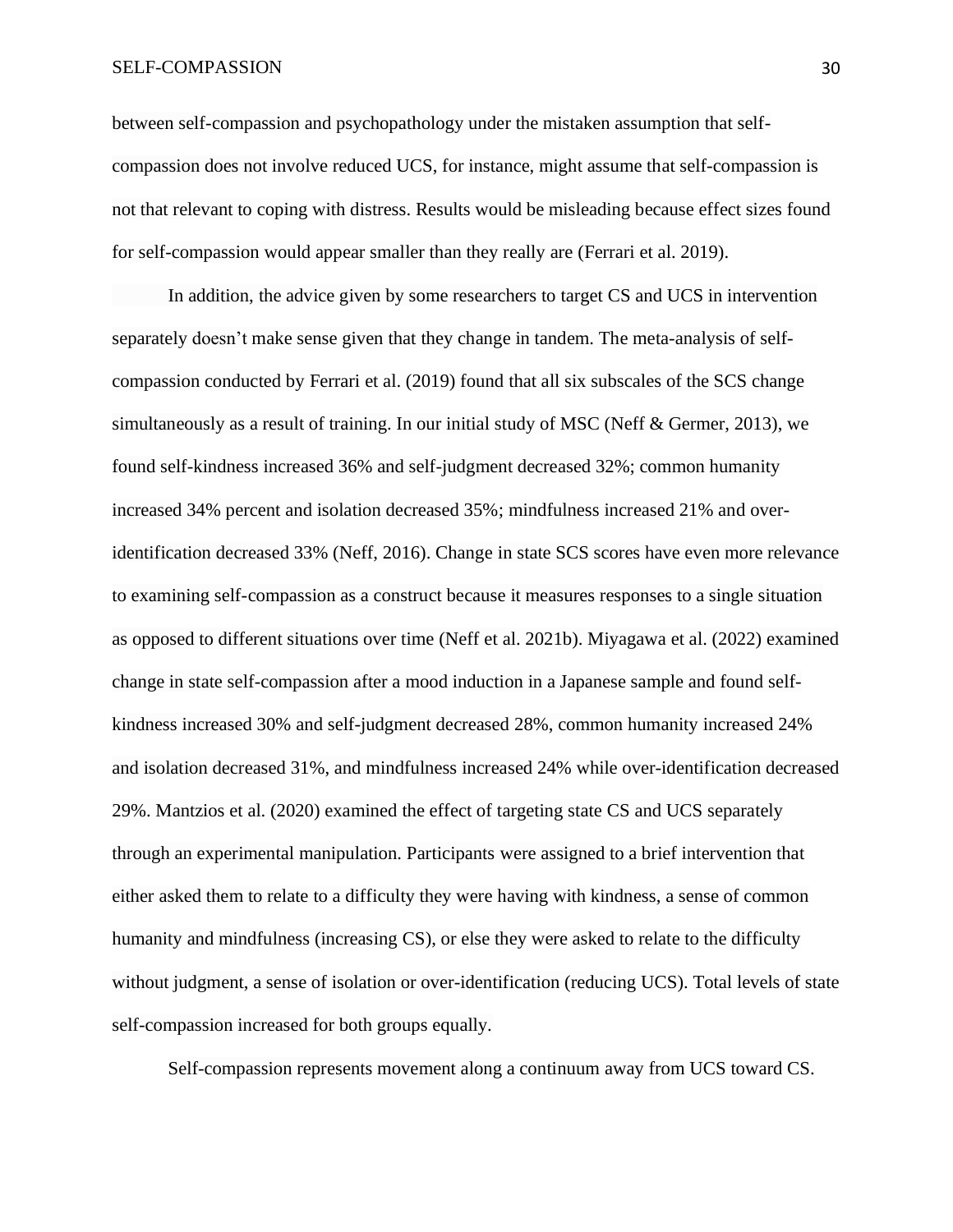The result of being more compassionate is being less uncompassionate. This is the foundation on which therapies such as CFT and intervention programs such as MSC are based. The fact that CS and UCS differentially predict outcomes, though interesting, has limited practical implications for intervention with one exception. It may be important for the establishment of clinical cut off scores for clinicians who plan to use self-compassion as a diagnostic tool.

#### **Norms and Clinical Cut off Scores**

The fact that UCS is a stronger predictor of psychopathology than CS suggest that it may not be as useful to focus on increasing CS when treating outcomes such as anxiety and depression after a certain reduction in UCS has been reached. At the same time, it may be that continuing to increase CS even after UCS levels have been sufficiently reduced may yield continued mental health benefits, especially in terms of preventing relapse. It would be useful to know what level of self-compassion predicts vulnerability to psychopathology and what level is necessary to protect against psychopathology. The SCS was designed for non-clinical populations and therefore clinical cut off scores have not been established. This is a gap in the field that would be useful to address. The question of whether the establishment of clinical norms is best done with a total score, the six subscale scores, or even a separate CS and USC score is yet to be answered.

Even though many therapists use the SCS with their clients, we don't really know what levels of self-compassion count as clinically significant or even what counts as low, medium or high compared to establish norms. I was involved in a small study that tried to establish norms for the self-compassion scores of college students seeking therapy (Lockard et al. 2014). We found that self-compassion scores were lower in this population compared to students not seeking therapy, and that students with prior counseling experience had lower levels of self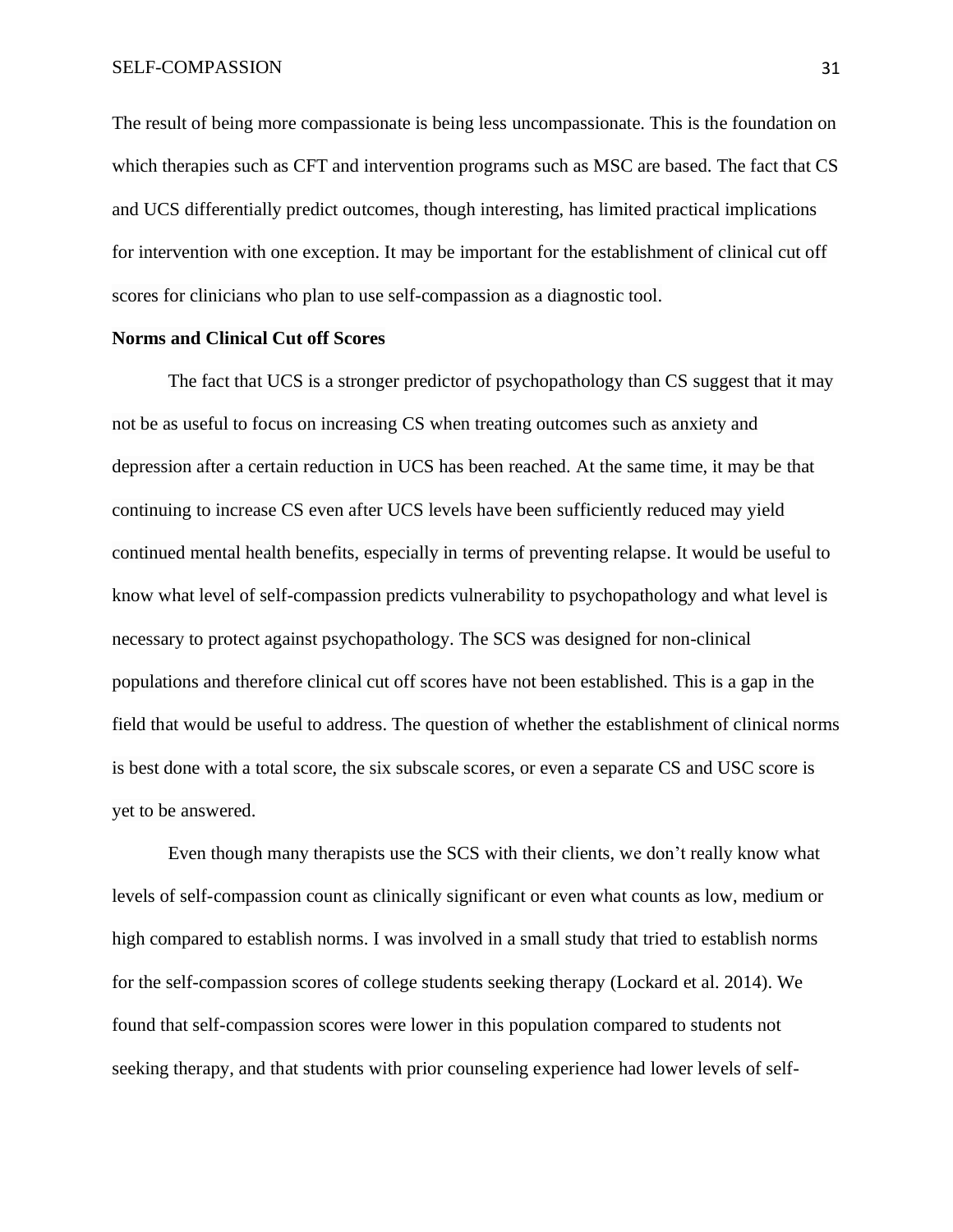compassion than those seeking help for the first time (though it was not clear if this was due to the severity of presenting problems or not.). This was an important first step, but as far as I am aware there have been no studies attempting to establish norms or the clinical significance of SCS scores since this study was published. There have been thousands of studies of selfcompassion in both clinical and non-clinical populations, and if a large culturally diverse dataset were to be assembled it might be possible to obtain values that clinicians could meaningfully interpret. At the same time, given that the SCS is currently being revised, it may be wise to establish these norms using the improved measure.

### **The Specificity of Self-Compassion**

Another limitation in the field of self-compassion research is that most studies are conducted using trait measures of self-compassion. In order to understand how self-compassion works to reduce suffering, however, it would be useful to conduct more research with state measures such as the S-SCS (Neff et al. 2021b) and examine how self-compassion operates in real time. There is a lot of noise in the trait SCS because it generalizes across situations, and use of the state measure allows for a more precise analysis of what happens when individuals relate to a current, specific situation with compassion. For instance, our lab is conducting a study using the S-SCS and the self-compassion mood induction we developed (Neff et al. 2021b) to examine how the various elements of self-compassion impact positive and negative affect (Neff et al. in preparation). We asked a sample of undergraduates to think of a current difficulty. We then asked them to write mindfully about the feelings evoked by the difficulty, to consider the common humanity of the difficulty, to write with kindness and a supportive attitude, then to reflect on what they had written. We found that total self-compassion levels increased and were linked to increased positive affect ( $r = .40$ ) and decreased negative affect ( $r = .32$ ). When all six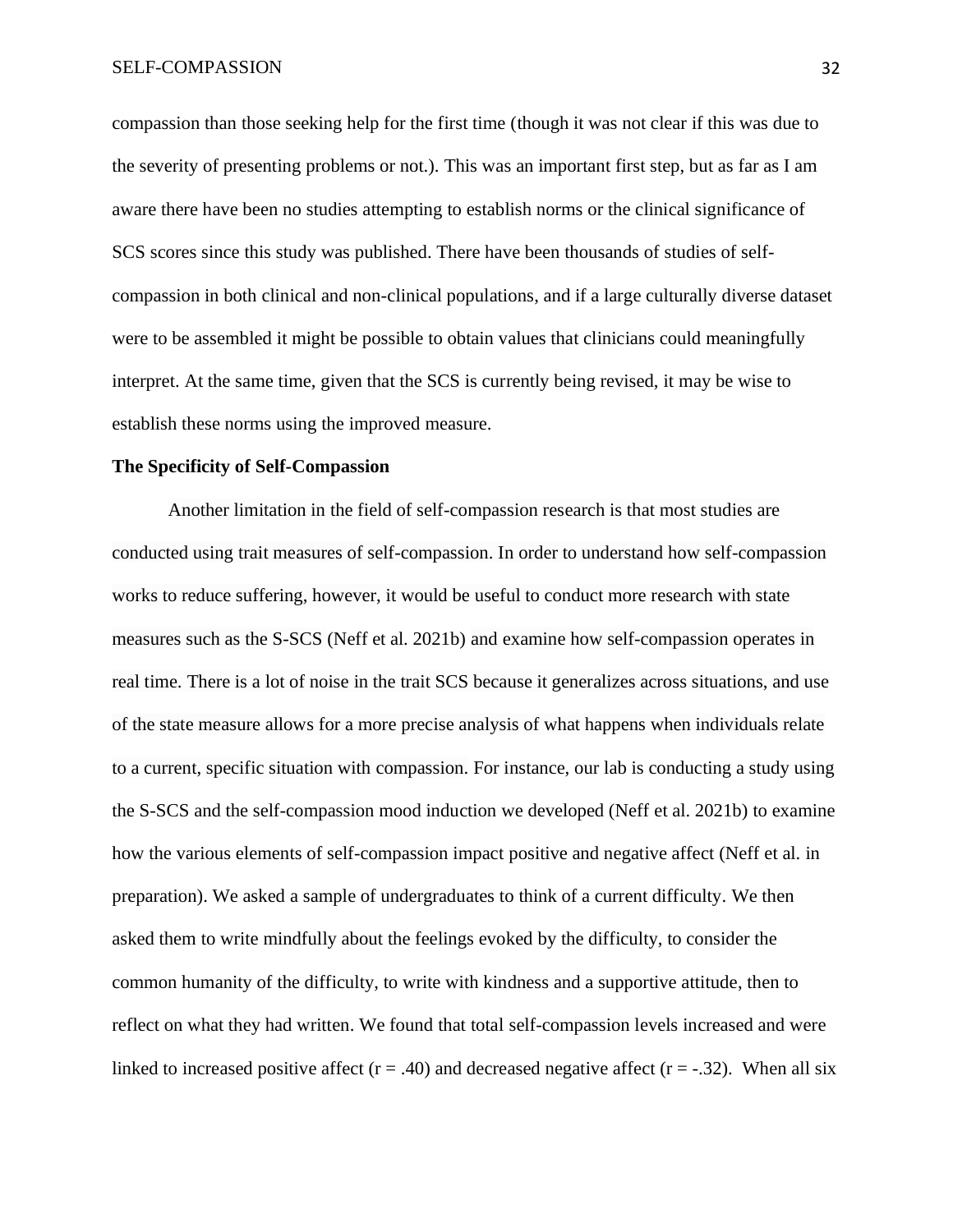subscales were entered simultaneously into a regression equation, however, findings were more complex. We found that reductions in over-identification were associated with less negative affect  $(r = -.16)$  but also less positive affect  $(-.13)$ . This may be because in the moment, overidentification tends to exaggerate both positive and negative emotions. We also found that changes in self-kindness and self-judgment were equally strong predictors of change in positive and negative affect, indicating that that these components do not merely represent positive and negative mood. These sorts of nuanced findings will eventually allow researchers to understand the complexity of how self-compassion works in greater depth.

In addition, we need to better understand how self-compassion operates in different contexts. Zuroff and colleagues (2021) created a domain-specific version of the SCS-SF that assessed trait levels of self-compassion in eight domains: Academic or Job Performance, Friendships, Physical Appearance, Family Relationships, Finances, Relationships at School/Workplace, Health, and Romantic Relationships. They found that individuals' selfcompassion levels were not consistent across domains. It would be useful to examine whether the application of self-compassion also differs according to whether the cause of suffering is perceived to be internal or external. In situations where the cause is external, like being rearended by a car in traffic, it may be that people are more likely to give themselves compassion than in situations where the cause is internal, like rear-ending someone else with *your* car. Understanding how self-compassion interacts with the perceived source of suffering may help clinicians better understand how to help people adopt a more self-supportive stance.

#### **Socio-Cultural Differences in Self-Compassion**

Finally, I feel that the field would benefit from more research on how socio-cultural factors impact the level, functioning, and benefits of self-compassion. There has been little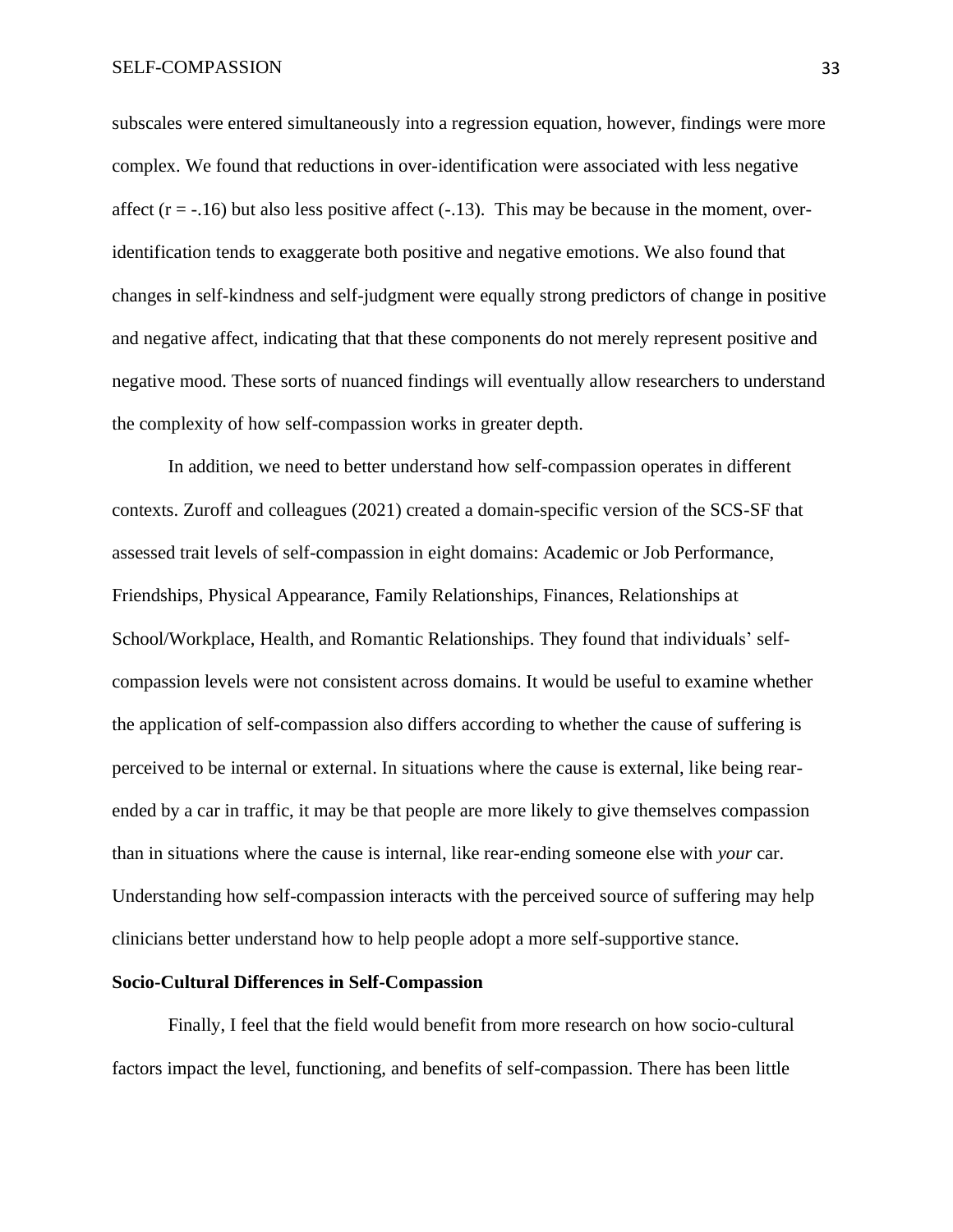research examining how factors such as race, ethnicity, or SES interact with self-compassion, although there has been some research on culture, age, and gender differences. One of the earliest studies my lab conducted focused on self-compassion levels among college students from the United States, Thailand, and Taiwan (Neff et al. 2008). Thai participants scored the highest, Taiwanese the lowest, with Americans falling in between. Results were interpreted as being due to the influence of Buddhism in Thai culture which tends to promote self-compassion, and the influence of Confucianism in Taiwanese culture which tends to promote self-criticism as a means of achievement (Heine, 2003). We recently examined the psychometric properties of the SCS in multiple countries and compared latent mean levels of self-compassion across samples (Tóth-Király & Neff, 2021). For community adults, it was found that Spanish, Italian, Hungarian, Brazilian, and Australian participants had the highest level of self-compassion, those from the UK, France and Greece tended to have the lowest levels, with Americans and Germans in between. Among undergraduates, Korean students reported the highest level of selfcompassion. This was somewhat surprising, given the influence of Confucianism in Korea as in Taiwan (Heine, 2003). These seemingly contradictory findings indicate that caution should be used in interpreting results given that they may have been sample-specific, and a great deal more research will be needed to determine if findings replicate.

Chio et al. (2021) conducted an interesting meta-analysis of data from 27 cultures which examined whether dialectical thinking might impact the experience of self-compassion. People in dialectical cultures (e.g., China, Japan) are thought to more often experience positive and negative emotions simultaneously because they accept the ambivalence of things. The study authors found that the correlation between CS and UCS was lower in dialectical cultures. However, they used data with the trait SCS, and two factors cannot be clearly distinguished with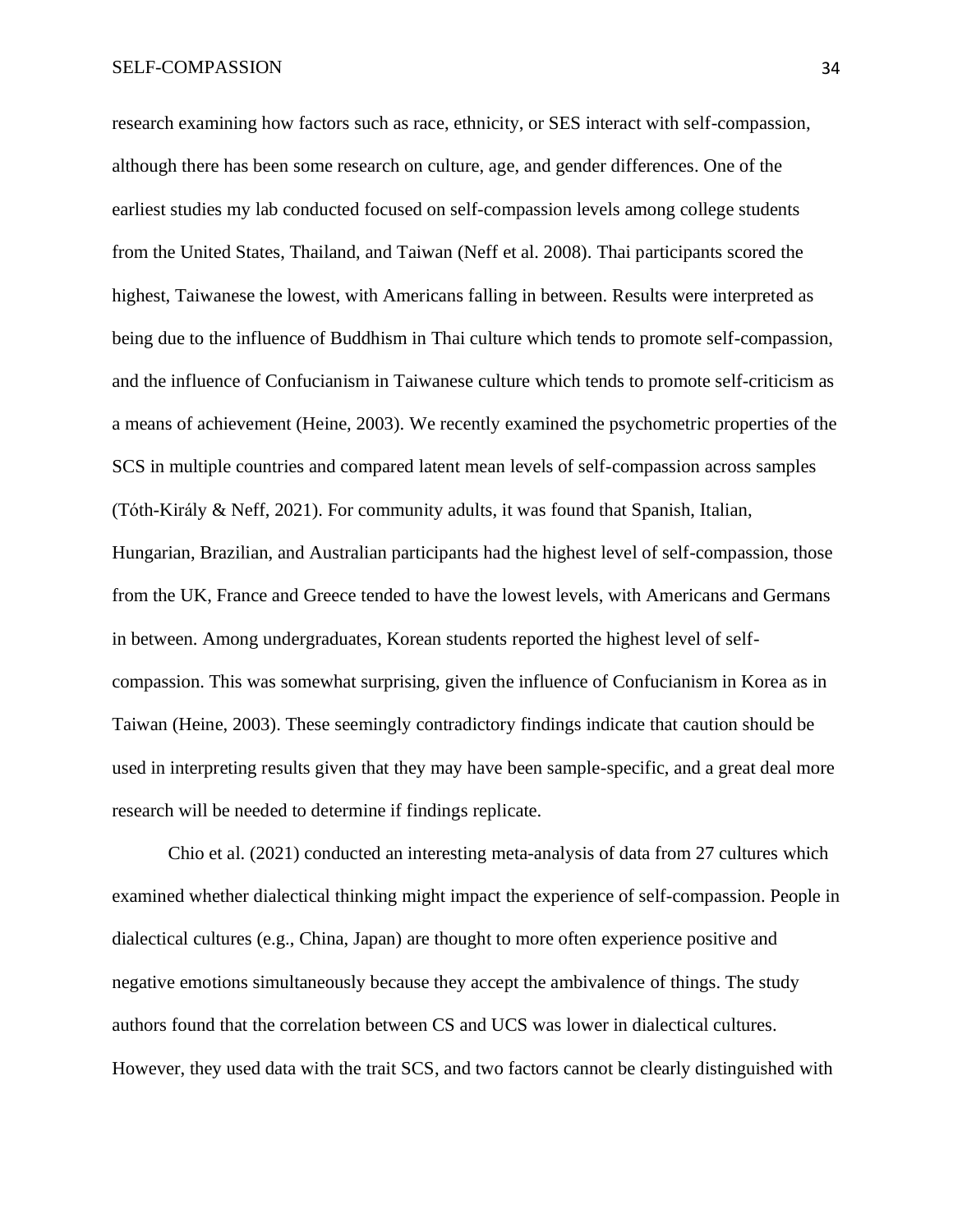the trait SCS. Also, Miyagawa et al.'s (2022) findings with state self-compassion suggest that UCS and CS are not experienced simultaneously when considering a particular instance of suffering. Clearly more research will be needed to fully understand these findings.

Gender differences in self-compassion have also been examined. We conducted a metaanalysis of 88 study samples which showed that men reported slightly higher levels of selfcompassion than women with a small effect size (Yarnell et al. 2015). This finding may be linked to the fact that women tend to internalize negative emotions more than men (Leadbeater et al. 1999). However, these differences do not appear to be a function of biological sex but rather of gender role socialization: Sex differences were found to be insignificant once gender role orientation is taken into account (Yarnell et al. 2018). Self-compassion involves meeting one's needs in order to alleviate suffering, and female gender norms of self-sacrifice work against this process while male gender norms of entitlement encourage it. There is much more research to be done on how power inequality, marginalization, and other social factors may interact with the development and application of self-compassion.

Research suggests that people tend to become more self-compassionate as they get older (Neff & Pommier, 2013; Neff & Vonk, 2009). Lee et al. (2021) examined self-compassion levels over a five-to-seven year timespan in a large community sample and found that self-compassion peaked around 77. The increasing wisdom, life satisfaction and self-acceptance often experienced by the elderly (Ardelt, 1997) is probably bi-directionally related to increasing selfcompassion with age. The wisdom that comes from maturity and experience allows for a kinder and more balanced stance toward oneself that recognizes that shared nature of human suffering, just as the ability to relate to life difficulties and personal imperfection with compassion enhances life satisfaction and acceptance.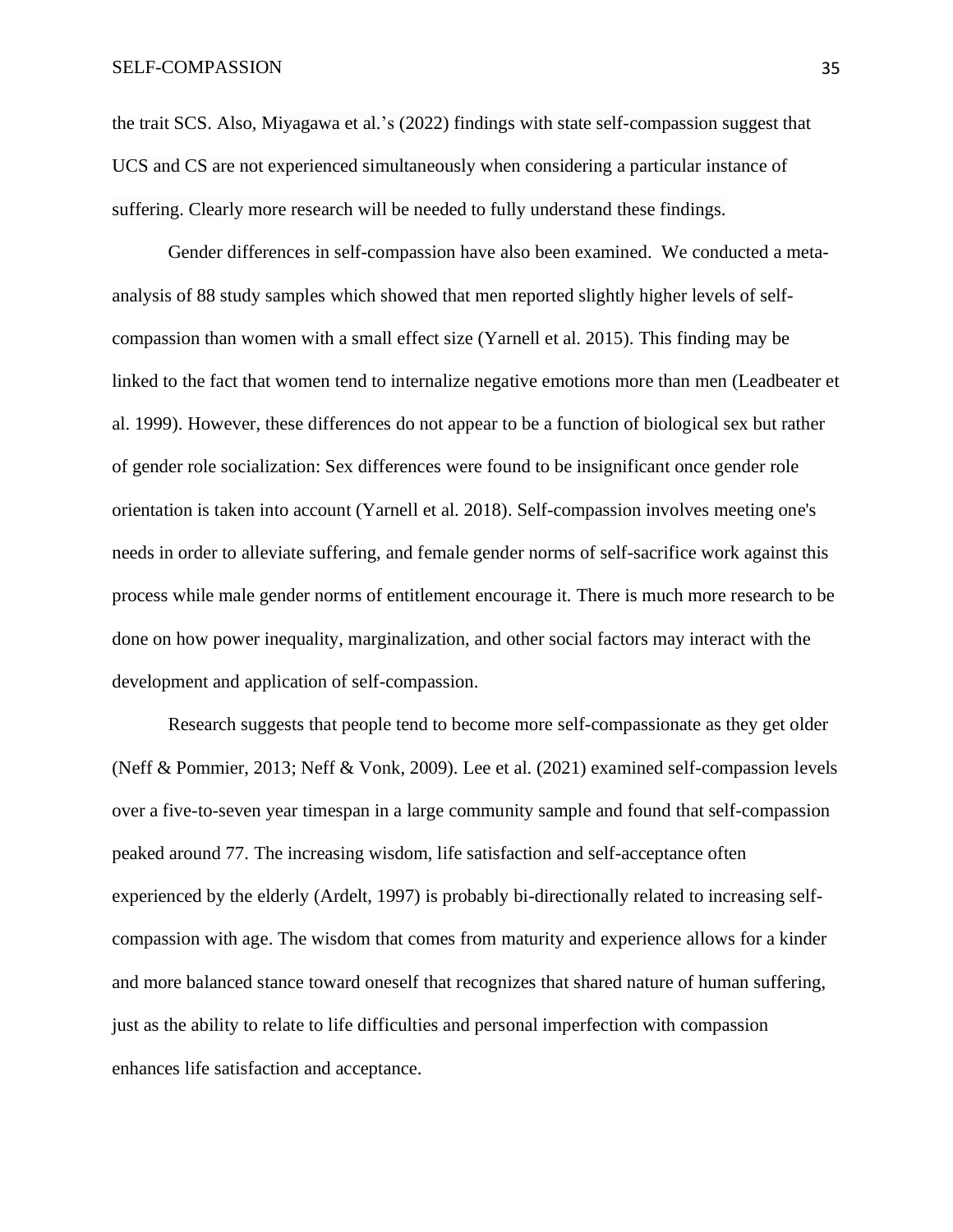## **Conclusion**

Self-compassion is not just a good idea, it's something you can do. Why do scholars like me care so much about this construct? Because it's a powerful way to alleviate suffering that is accessible to anyone at any moment. It can be learned and practiced. And it's not rocket science. It simply requires taking the skill learned over the years of being compassionate to others and doing a U-turn. The thousands of studies that have been done on self-compassion have played an important cultural role in helping people overcome their fears of self-compassion – that it's soft and weak, selfish, self-indulgent, or will undermine motivation. This is a huge contribution in and of itself. The finer details of how, when, for who and in what situations self-compassion operates are currently being explored, and there is still much to discover. To my mind, what's most important is that people are more aware now (compared to twenty years ago) of how to relate to their difficulties in a healthy way that makes a real difference. The pedagogy of teaching self-compassion is well established (Germer & Neff, 2019; Gilbert, 2010) and self-compassion training is available worldwide through nonprofit organizations such as the Center for Mindful Self-Compassion (CenterforMSC.org). This means that researchers interested in studying selfcompassion can take self-compassion training and understand it from a first-person experiential as well as third-person objective perspective (something I strongly encourage). Although the term begins with "self," self-compassion is a way of reducing the felt separation between individuals and shows promise for helping to engender a happier and more compassionate world for all.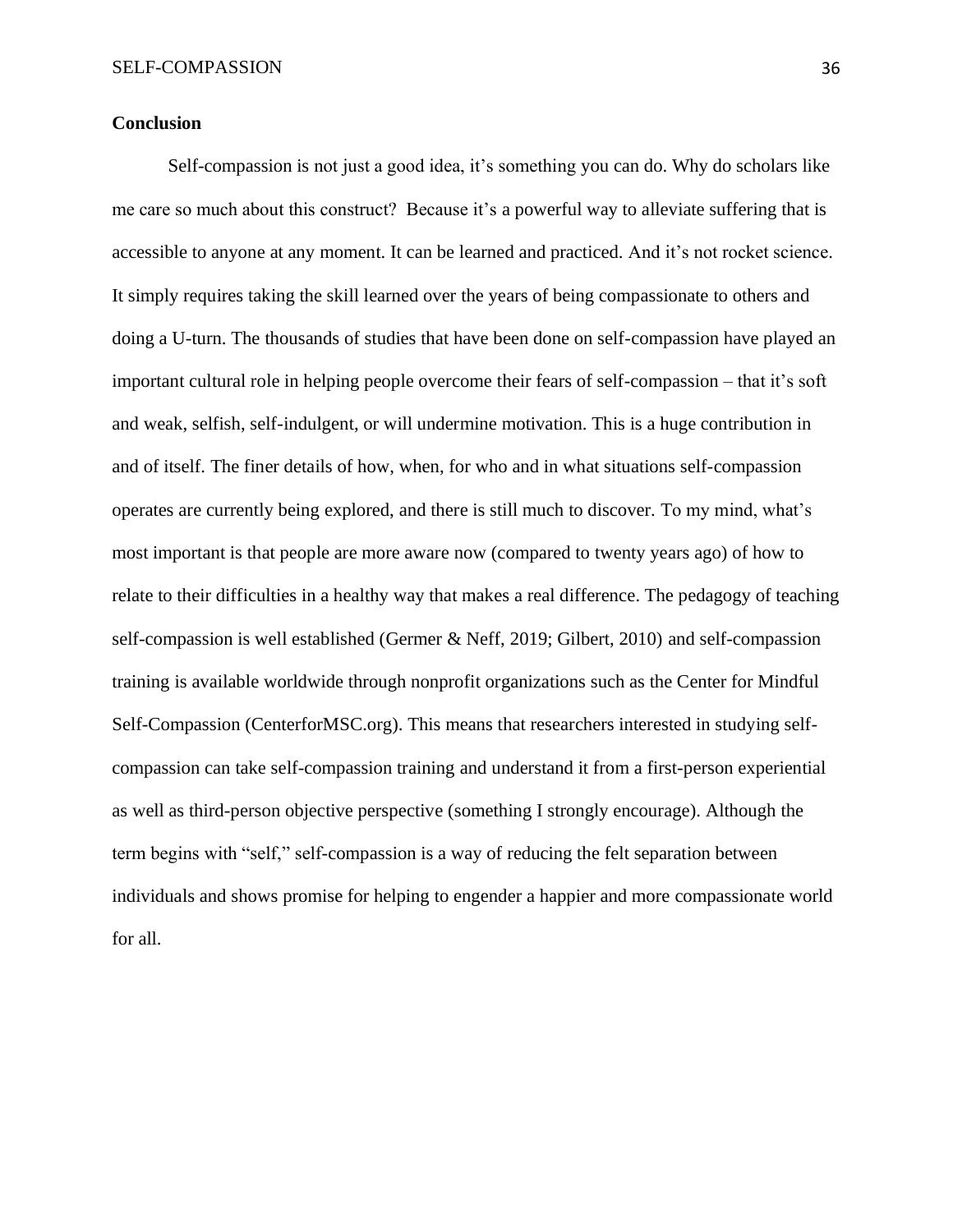## **References**

- Albertson, E. R., Neff, K. D., & Dill-Shackleford, K. E. (2015). Self-compassion and body dissatisfaction in women: A randomized controlled trial of a brief meditation intervention. *Mindfulness*, *6*(3), 444-454.
- Allen, A. B., Robertson, E., & Patin, G. A. (2017). Improving Emotional and Cognitive Outcomes for Domestic Violence Survivors: The Impact of Shelter Stay and Self-Compassion Support Groups. *Journal of interpersonal violence*, 0886260517734858.
- Ardelt, M. (1997). Wisdom and life satisfaction in old age. *The Journals of Gerontology Series B: Psychological Sciences and Social Sciences*, *52*, 15-27.
- Athanasakou, D., Karakasidou, E., Pezirkianidis, C., Lakioti, A., & Stalikas, A. (2020). Self-Compassion in Clinical Samples: A Systematic Literature Review. *Psychology*, *11*, 217- 244.
- Babenko, O., Mosewich, A. D., Lee, A., & Koppula, S. (2019). Association of Physicians' Self-Compassion with Work Engagement, Exhaustion, and Professional Life Satisfaction. *Medical Sciences*, *7*(2), 29.
- Beato, A. F., da Costa, L. P., & Nogueira, R. (2021). "Everything is gonna be alright with me": The role of self-compassion, affect, and coping in negative emotional symptoms during coronavirus quarantine. *International Journal of Environmental Research and Public Health*, *18*(4), 2017.
- Bellosta-Batalla, M., Ruiz-Robledillo, N., Sariñana-González, P., Capella-Solano, T., Vitoria-Estruch, S., Hidalgo-Moreno, G., ... & Moya-Albiol, L. (2017). Increased Salivary IgA Response as an Indicator of Immunocompetence After a Mindfulness and Self-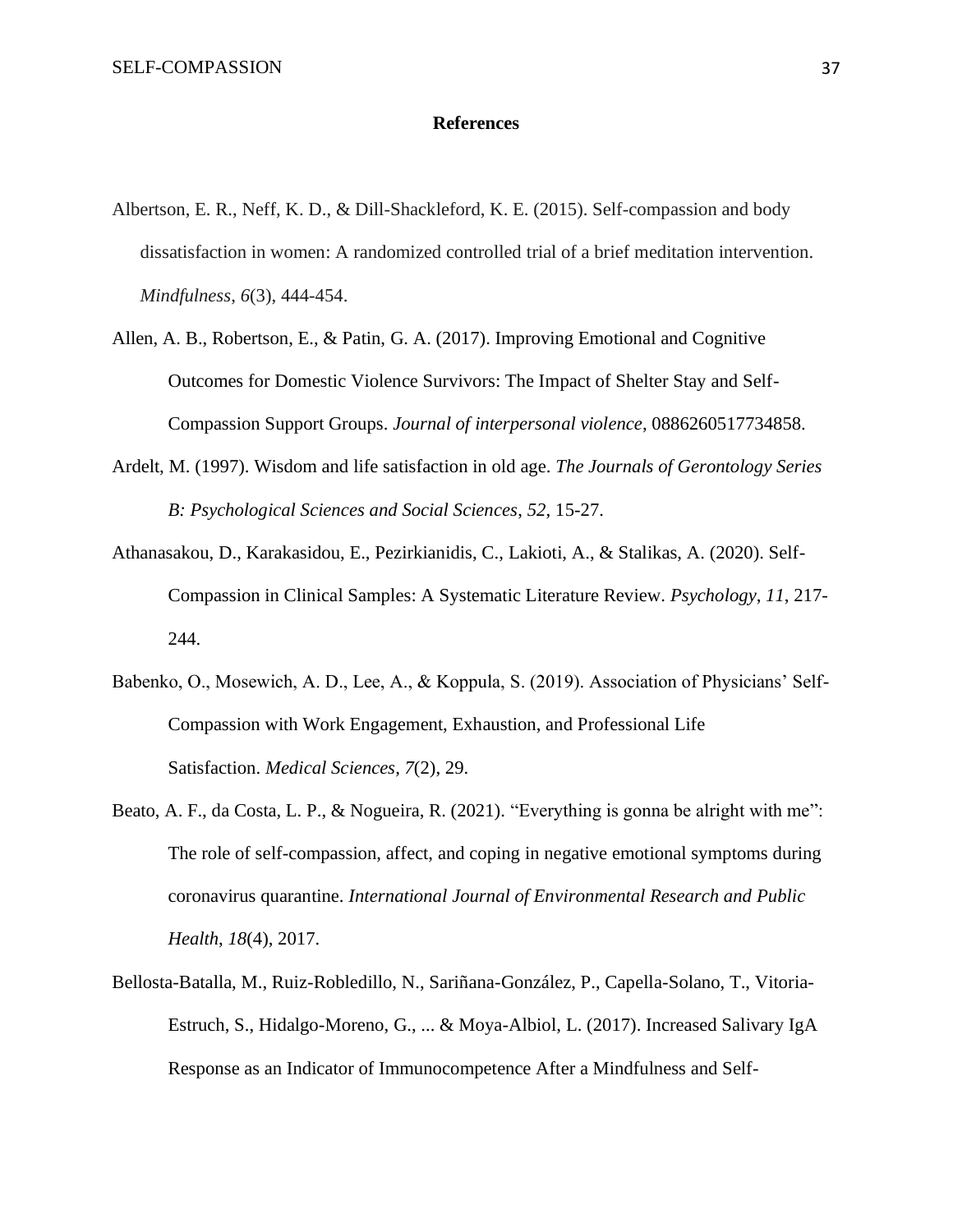Compassion-Based Intervention. *Mindfulness*, 1-9.

- Bhuptani, P. H., & Messman, T. L. (2021). Self-compassion and shame among rape survivors. *Journal of Interpersonal Violence*, 1-21.
- Biber, D. D., & Ellis, R. (2017). The effect of self-compassion on the self-regulation of health behaviors: A systematic review. *Journal of Health Psychology*, 1359105317713361.
- Bicaker, E., & Racine, S. E. (2022). Protection versus risk? The relative roles of compassionate and uncompassionate self-responding for eating disorder behaviors. *Eating Behaviors*, 44, 101592.
- Bluth, K., Gaylord, S. A., Campo, R. A., Mullarkey, M. C., & Hobbs, L. (2016). Making friends with yourself: A mixed methods pilot study of a mindful self-compassion program for adolescents. *Mindfulness*, *7*(2), 479-492.
- Bluth, K., Lathren, C., Clepper-Faith, M., Larson, L. M., Ogunbamowo, D. O., & Pflum, S. (2021). Improving Mental Health Among Transgender Adolescents: Implementing Mindful Self-Compassion for Teens. *Journal of Adolescent Research*, 07435584211062126.
- Brach, T. (2003). *Radical acceptance: Embracing your life with the heart of a Buddha.* New York: Bantam Books.
- Breines, J. G., & Chen, S. (2012). Self-compassion increases self-improvement motivation. *Personality and Social Psychology Bulletin*, *38*(9), 1133-1143.
- Brenner, R. E., Heath, P. J., Vogel, D. L., & Credé, M. (2017). Two is more valid than one: Examining the factor structure of the Self-Compassion Scale (SCS). *Journal of Counseling Psychology*, *64*(6), 696-707.

Brenner, R. E., Vogel, D. L., Lannin, D. G., Engel, K. E., Seidman, A. J., & Heath, P. J. (2018).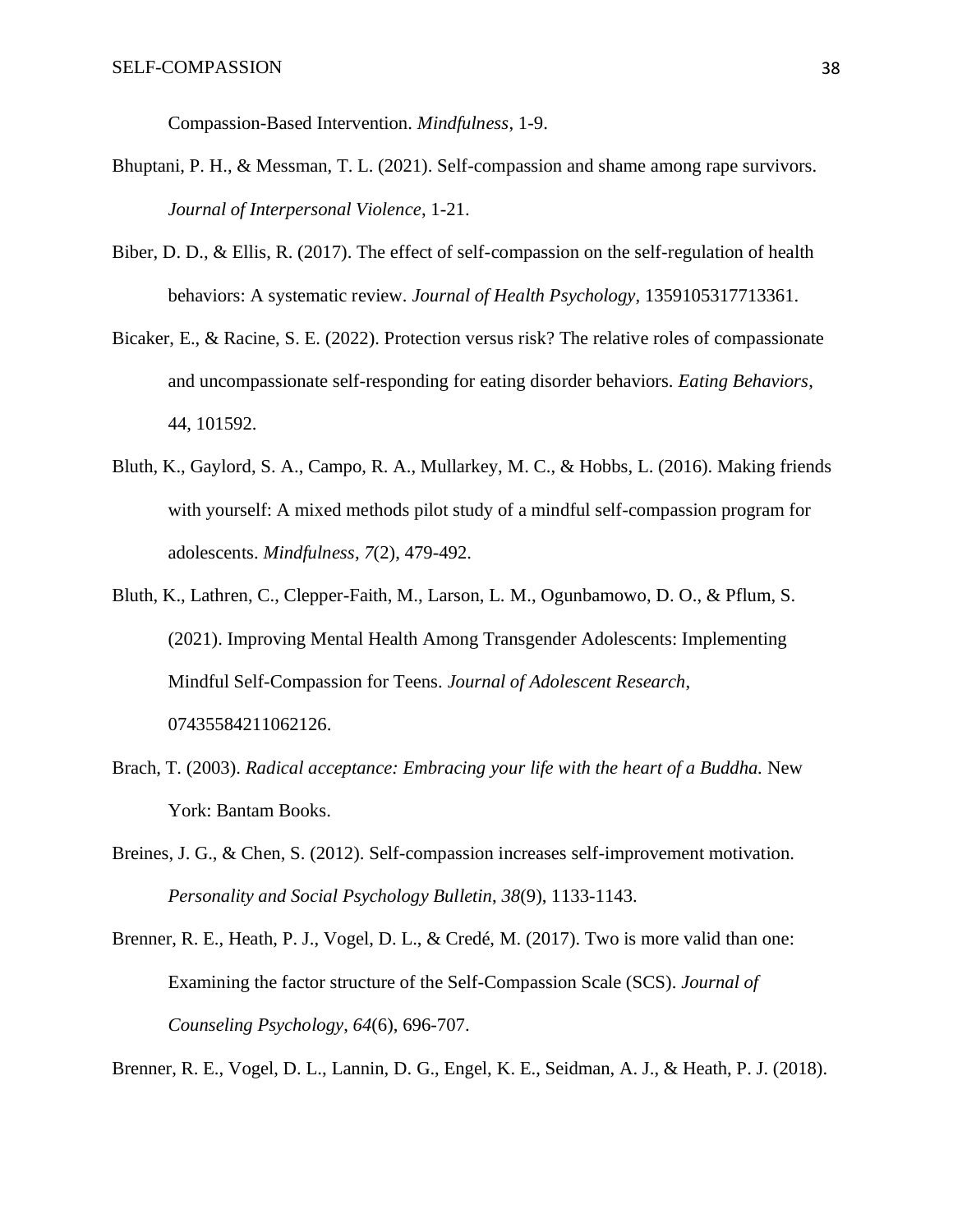Do self-compassion and self-coldness distinctly relate to distress and well-being? A theoretical model of self-relating. *Journal of Counseling Psychology*, *65*(3), 346-357.

- Brown, L., Houston, E. E., Amonoo, H. L., & Bryant, C. (2021). Is self-compassion associated with sleep quality? A meta-analysis. *Mindfulness*, *12*(1), 82–91.
- Bruk, A., Scholl, S. G., & Bless, H. (2021). You and I both: Self-compassion reduces self–other differences in evaluation of showing vulnerability. *Personality and Social Psychology Bulletin*, 01461672211031080. [PDF](https://self-compassion.org/wp-content/uploads/2021/11/Bruk-et-al.-2021-You-and-I-Both-Self-Compassion-Reduces-Self–Other.pdf)
- Campo, R. A., Bluth, K., Santacroce, S. J., Knapik, S., Tan, J., Gold, S., ... & Asher, G. N. (2017). A mindful self-compassion videoconference intervention for nationally recruited posttreatment young adult cancer survivors: feasibility, acceptability, and psychosocial outcomes. *Supportive Care in Cancer*, *25*(6), 1759-1768.
- Charzyńska, E., Kocur, D., Działach, S., & Brenner, R. E. (2020). Testing the indirect effect of Type 1 diabetes on life-satisfaction through self-compassion and selfcoldness. *Mindfulness*, *11*(11), 2486-2493.
- Chio, F. H. N., Mak, W. W. S., & Yu, B. C. L. (2021). Meta-analytic review on the differential effects of self-compassion components on well-being and psychological distress: The moderating role of dialecticism on self-compassion. *Clinical Psychology Review*, *85*, 101986.
- Chwyl, C., Chen, P., & Zaki, J. (2021). Beliefs about self-compassion: Implications for coping and self-improvement. *Personality and Social Psychology Bulletin*, *47*(9), 1327–1342.
- Cleare, S., Gumley, A., & O'Connor, R. C. (2019). Self‐compassion, self‐forgiveness, suicidal ideation, and self‐harm: A systematic review. *Clinical psychology & psychotherapy*, *26*(5), 511-530.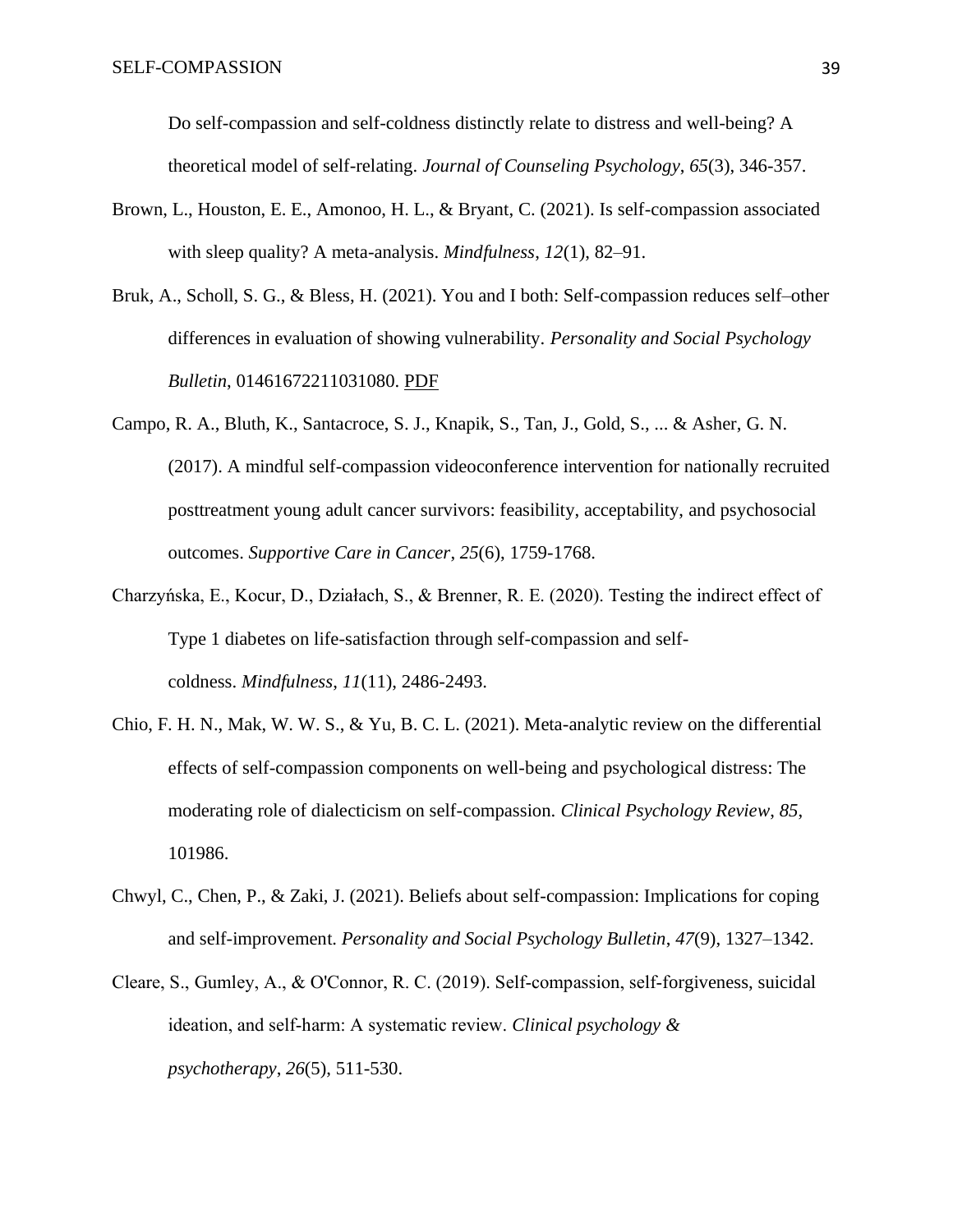- Costa, J., Marôco, J., Pinto-Gouveia, J., Ferreira, C., & Castilho, P. (2015). Validation of the psychometric properties of the Self-Compassion Scale. *Clinical Psychology & Psychotherapy, 23,* 460-468*.*
- Craig, C., Hiskey, S., & Spector, A. (2020). Compassion focused therapy: a systematic review of its effectiveness and acceptability in clinical populations. *Expert review of neurotherapeutics*, *20*(4), 385-400.
- Crocker, J., & Park, L. E. (2004). The costly pursuit of self-esteem. *Psychological Bulletin, 130*, 392–414.
- Dahm, K. A., Meyer, E. C., Neff, K. D., Kimbrel, N. A., Gulliver, S. B., & Morissette, S. B. (2015). Mindfulness, self-compassion, posttraumatic stress disorder symptoms, and functional disability in US Iraq and Afghanistan war veterans. *Journal of Traumatic Stress*, *28*(5), 460-464.
- Deci, E. L., & Ryan, R. M. (1995). Human autonomy: The basis for true self-esteem. In M. H. Kernis (Ed.), *Efficacy, agency, and self-esteem* (pp. 31–49). New York: Plenum Press.
- Delaney, M. C. (2018). Caring for the caregivers: Evaluation of the effect of an eight-week pilot mindful self-compassion (MSC) training program on nurses' compassion fatigue and resilience. *PloS one*, *13*(11), e0207261.
- Dundas, I., Binder, P. E., Hansen, T. G., & Stige, S. H. (2017). Does a short self-compassion intervention for students increase healthy self‐regulation? A randomized control trial. *Scandinavian journal of psychology*, *58*(5), 443-450.
- Ewert, C., Vater, A., & Schröder-Abé, M. (2021). Self-compassion and coping: a metaanalysis. *Mindfulness*, *12*(5), 1063-1077.
- Ferrari, M., Hunt, C., Harrysunker, A., Abbott, M. J., Beath, A. P., & Einstein, D. A. (2019).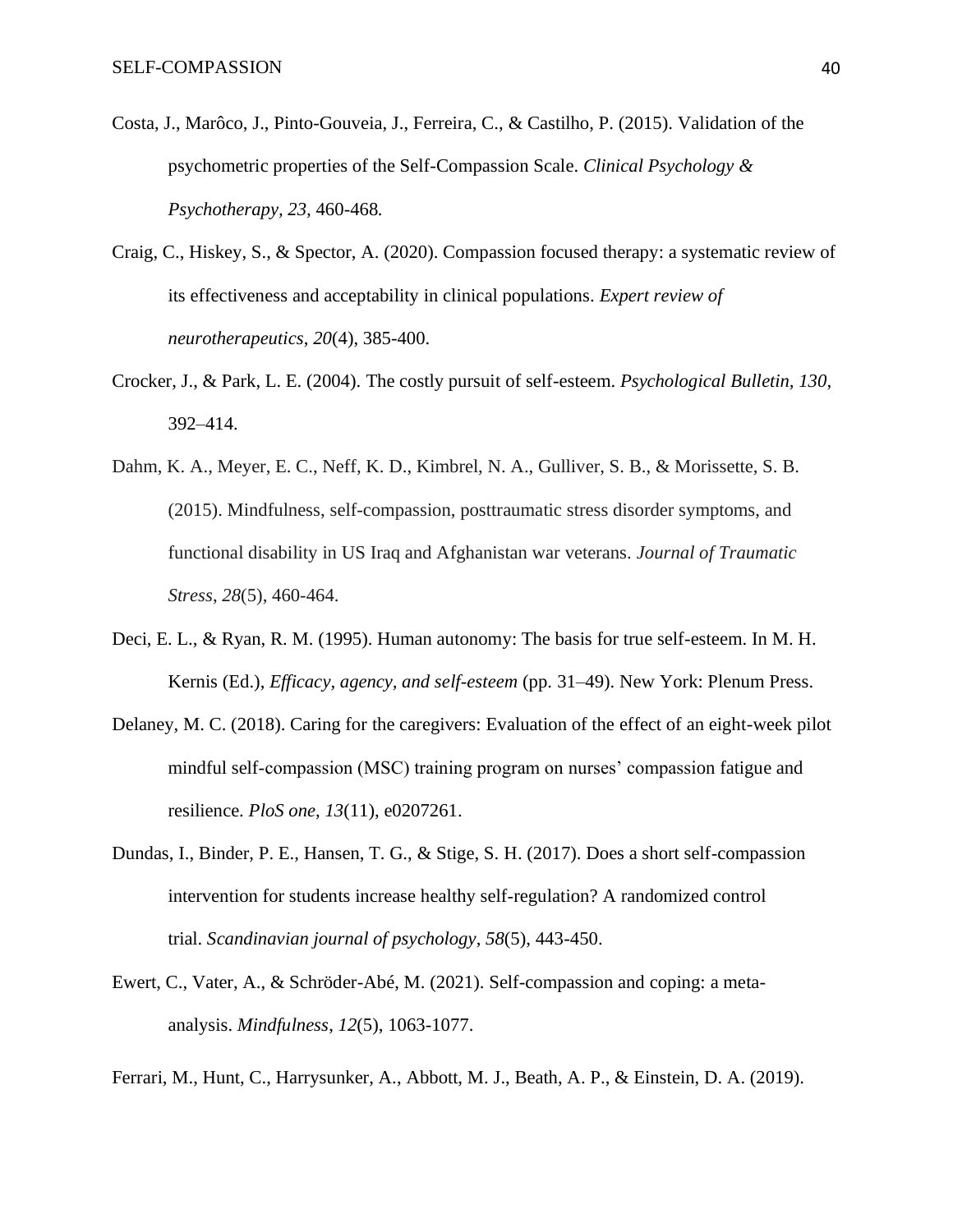Self-compassion interventions and psychosocial outcomes: A meta-analysis of RCTs. *Mindfulness*, *10*(8), 1455-1473.

- Finaulahi, K. P., Sumich, A., Heym, N., & Medvedev, O. N. (2021). Investigating psychometric properties of the Self-Compassion Scale using Rasch methodology. *Mindfulness*, *12*(3), 730–740.
- Fredrickson, B. L. (2001). The role of positive emotions in positive psychology: the broadenand-build theory of positive emotions. *American psychologist*, *56*(3), 218-226.
- Friis, A. M., Johnson, M. H., Cutfield, R. G., & Consedine, N. S. (2016). Kindness matters: a randomized controlled trial of a mindful self-compassion intervention improves depression, distress, and HbA1c among patients with diabetes. *Diabetes Care*, dc160416.
- Galili-Weinstock, L., Chen, R., Atzil-Slonim, D., Bar-Kalifa, E., Peri, T., & Rafaeli, E. (2018). The association between self-compassion and treatment outcomes: Session-level and treatment-level effects. *Journal of Clinical Psychology, 74*(6), 849–866.
- Germer, C. K. & Neff, K. D. (2019)*. Teaching the Mindful Self-Compassion program: A guide for professionals*. New York: Guilford Press.
- Gilbert, P. (2005). *Compassion: Conceptualizations, research and use in psychotherapy.*  London: Brunner-Routledge.

Gilbert, P. (2010). *Compassion focused therapy: Distinctive features*. Routledge.

- Gilbert, P., Clarke, M., Hempel, S., Miles, J. N., & Irons, C. (2004). Criticizing and reassuring oneself: An exploration of forms, styles and reasons in female students. *British Journal of Clinical Psychology*, *43*(1), 31-50.
- Gilbert, P., Catarino, F., Duarte, C., Matos, M., Kolts, R., Stubbs, J…..& Basran, J. (2017). The development of compassionate engagement and action scales for self and others**.** *Journal*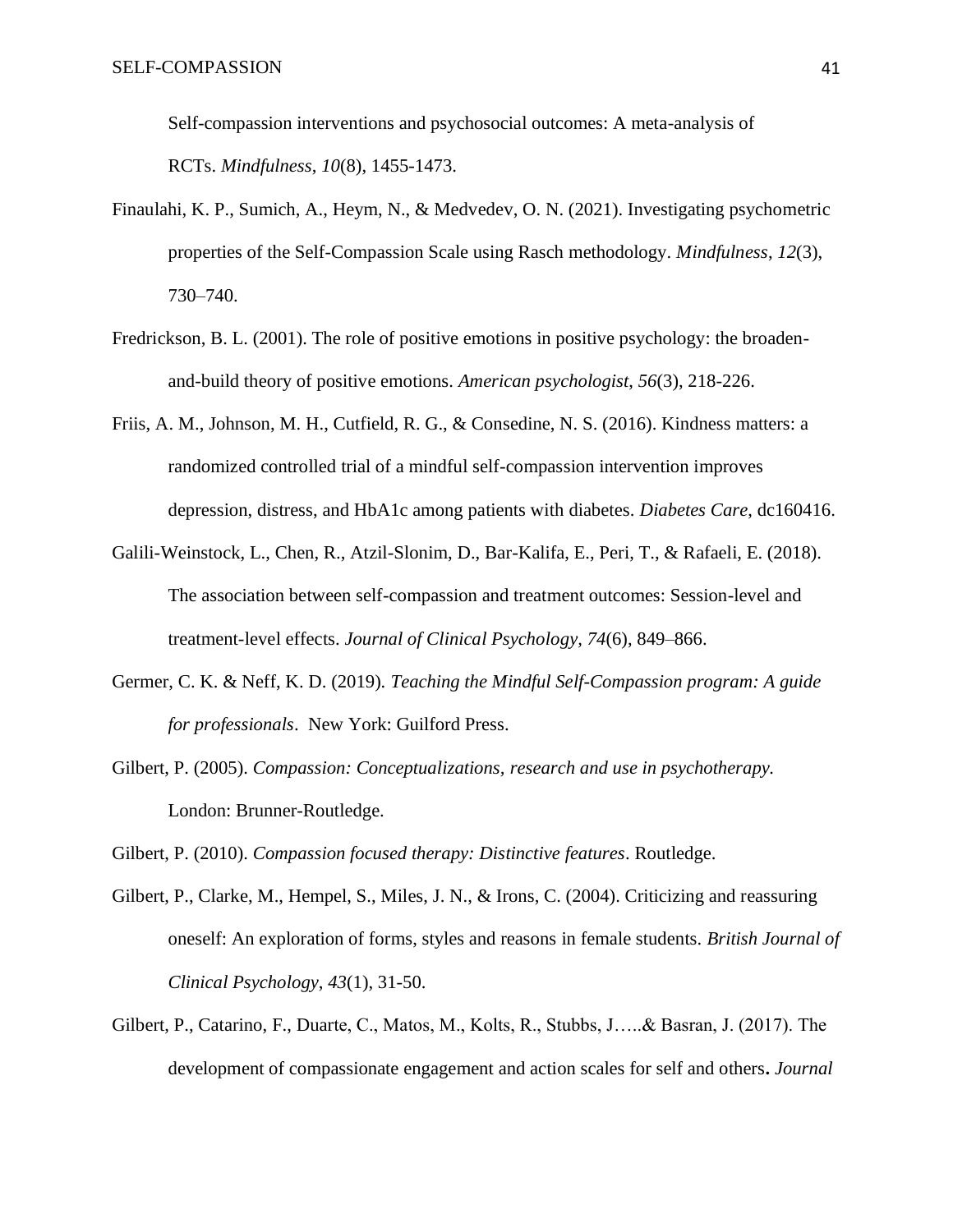*of Compassionate Health Care, 4*(4). doi: 10.1186/s40639-017-0033-3

- Gilbert, P., & Procter, S. (2006). Compassionate mind training for people with high shame and self‐criticism: Overview and pilot study of a group therapy approach. *Clinical Psychology & Psychotherapy: An International Journal of Theory & Practice*, *13*(6), 353-379.
- Goetz, J. L., Keltner, D., & Simon-Thomas, E. (2010). Compassion: An evolutionary analysis and empirical review. *Psychological Bulletin*, *136*(3), 351–374.
- Gu, J., Baer, R., Cavanagh, K., Kuyken, W., & Strauss, C. (2020). Development and psychometric properties of the Sussex-Oxford compassion scales (SOCS). *Assessment*, *27*(1), 3-20.
- Gunnell, K. E., Mosewich, A. D., McEwen, C. E., Eklund, R. C., & Crocker, P. R. (2017). Don't be so hard on yourself! Changes in self-compassion during the first year of university are associated with changes in well-being. *Personality and Individual Differences*, *107*, 43- 48.
- Hamrick, L. A., & Owens, G. P. (2019). Exploring the mediating role of self-blame and coping in the relationships between self-compassion and distress in females following the sexual assault. *Journal of clinical psychology*, *75*(4), 766-779.
- Harter, S. (1999). *The construction of the self: A developmental perspective*. New York: Guilford Press.
- Heine, S.J. (2003). An exploration of cultural variation in self-enhancing and self-improving motivations. In V. Murphy-Berman & J. J. Berman (Eds.), *Cross-cultural differences in perspectives on the self* (pp. 118-145). Lincoln: University of Nebraska Press.

Hiraoka, R., Meyer, E.C., Kimbrel, N. A., B. DeBeer, B. B., Gulliver, S. B., & Morissette. S. B.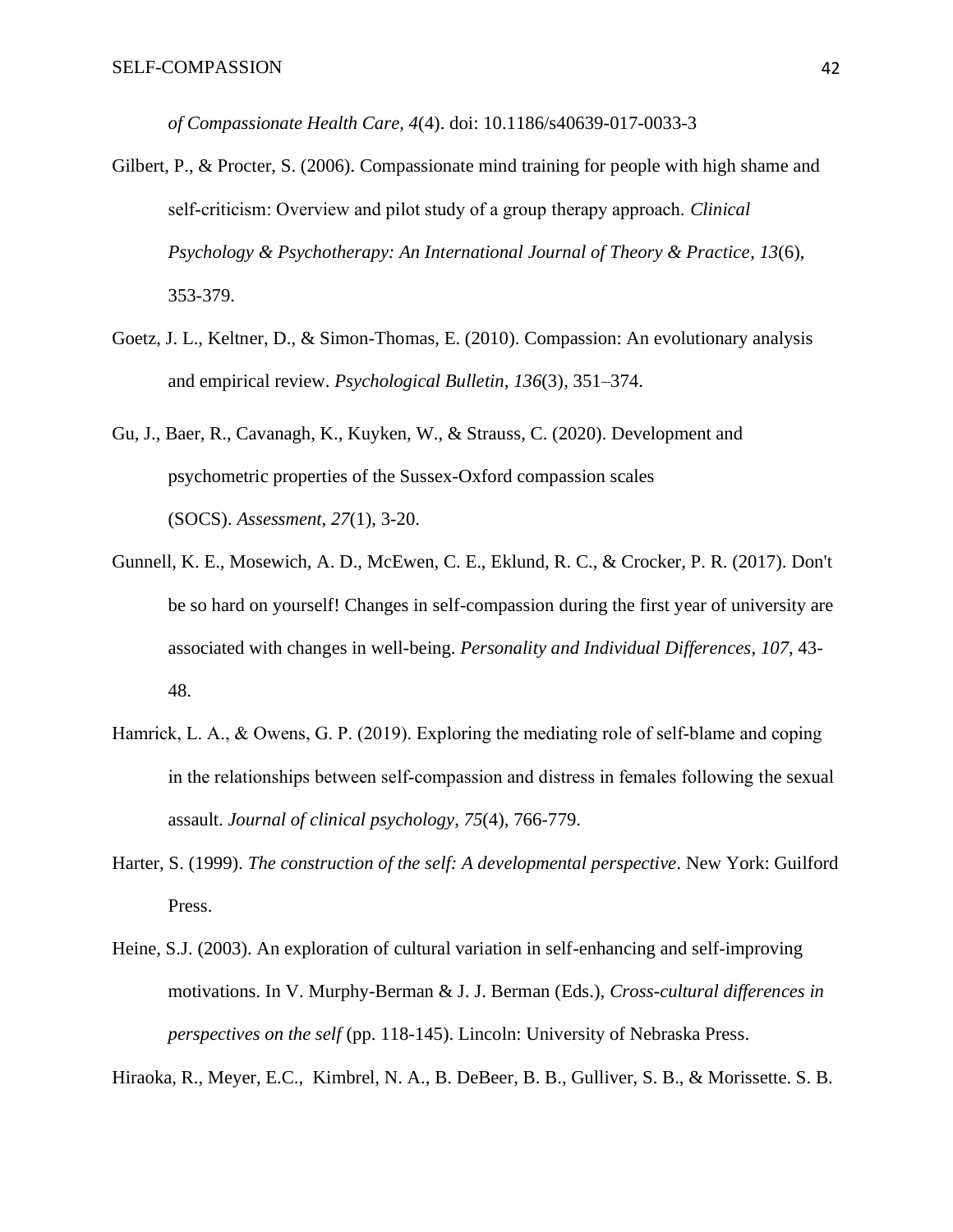(2015). Self-compassion as a prospective predictor of PTSD symptom severity among trauma-exposed U.S. Iraq and Afghanistan war veterans. *Journal of Traumatic Stress, 28*, 1-7

- Hope, N., Koestner, R., & Milyavskaya, M. (2014). The role of self-compassion in goal pursuit and well-being among university freshmen. *Self and Identity*, 13(5), 579–593.
- Hughes, M., Brown, S. L., Campbell, S., Dandy, S., & Cherry, M. G. (2021). Self-compassion and anxiety and depression in chronic physical illness populations: A systematic review. *Mindfulness*, *12*(7), 1597–1610.
- Inwood, E., & Ferrari, M. (2018). Mechanisms of Change in the Relationship between Self-Compassion, Emotion Regulation, and Mental Health: A Systematic Review. *Applied Psychology: Health and Well‐Being*.
- Jiménez-Gómez, L., Yela, J. R., Crego, A., Melero-Ventola, A. R., & Gómez-Martínez, M. Á. (2022). Effectiveness of the Mindfulness-Based Stress Reduction (MBSR) vs. The Mindful Self-Compassion (MSC) programs in clinical and health psychologist trainees. *Mindfulness*.
- Johnson, E. A., & O'Brien, K. A. (2013). Self-compassion soothes the savage EGO-threat system: Effects on negative affect, shame, rumination, and depressive symptoms. *Journal of Social and Clinical Psychology*, *32*(9), 939–963.
- Kernis, M. H. (2005). Measuring self-esteem in context: The importance of stability of selfesteem in psychological functioning. *Journal of Personality, 73,* 1569–1605.
- Kirby, J. N. (2017). Compassion interventions: the programmes, the evidence, and implications for research and practice. *Psychology and Psychotherapy: Theory, Research and Practice*, *90*(3), 432-455.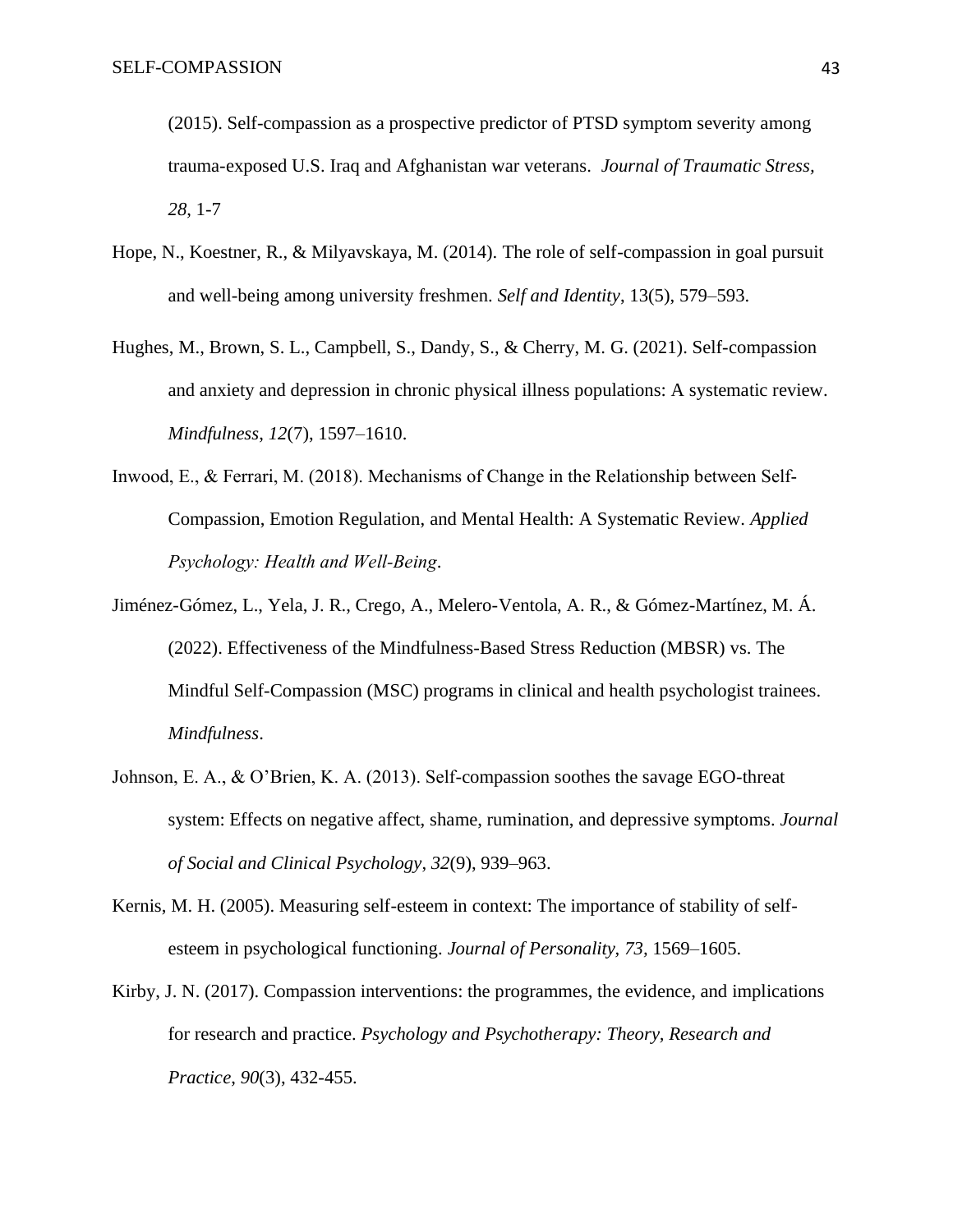- Kirby, J. N., Tellegen, C. L., & Steindl, S. R. (2017). A meta-analysis of compassion-based interventions: Current state of knowledge and future directions. *Behavior Therapy*, *48*(6), 778-792.
- Kirschner, H., Kuyken, W., Wright, K., Roberts, H., Brejcha, C., & Karl, A. (2019). Soothing Your Heart and Feeling Connected: A New Experimental Paradigm to Study the Benefits of Self-Compassion. *Clinical Psychological Science*, *7*(3), 545-565.
- Kotera, Y., Maxwell-Jones, R., Edwards, A.-M., & Knutton, N. (2021). Burnout in professional psychotherapists: Relationships with self-compassion, work–life balance, and telepressure. *International Journal of Environmental Research and Public Health*, *18*(10), 5308.
- Krieger, T., Berger, T., & grosse Holtforth, M. (2016). The relationship of self-compassion and depression: Cross-lagged panel analyses in depressed patients after outpatient therapy. *Journal of affective disorders*, *202*, 39-45.
- Krieger, T., Hermann, H., Zimmermann, J., & Holtforth, M. G. (2015). Associations of selfcompassion and global self-esteem with positive and negative affect and stress reactivity in daily life: Findings from a smart phone study. *Personality and Individual Differences*, *87*, 288–292.
- Kuchar, A. (2022). RESET: A Brief Self-Compassion Intervention with NCAA Student-Athletes. Dissertation. University of Texas at Austin.
- Lanzaro, C., Carvalho, S. A., Lapa, T. A., Valentim, A., & Gago, B. (2021). A systematic review of self-compassion in chronic pain: From correlation to efficacy. *The Spanish Journal of Psychology*, *24, 1-19*. [PDF](https://self-compassion.org/wp-content/uploads/2021/11/Lanzaro-et-al.-2021-A-Systematic-Review-of-Self-Compassion-in-Chronic-.pdf)

Lathren, C. R., Rao, S. S., Park, J., & Bluth, K. (2021). Self-compassion and current close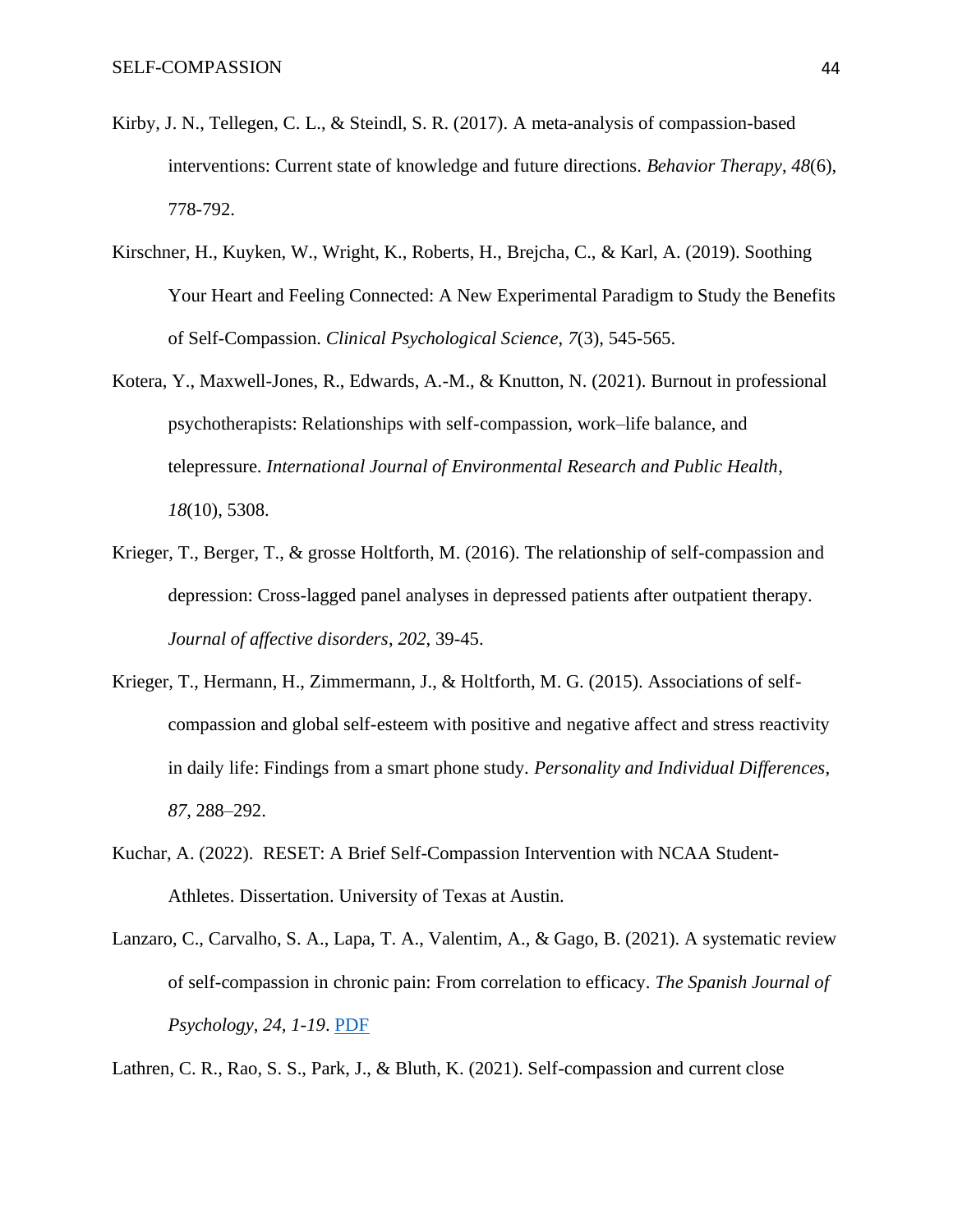interpersonal relationships: A scoping literature review. *Mindfulness*, *12*(5), 1078–1093.

- Leadbeater, B.J., Kuperminc, G.P., Blatt, S.J., & Hertzog, C. (1999). A multivariate model of gender differences in adolescents' internalizing and externalizing problems. *Developmental Psychology*, *35*, 1268-1282.
- Leary, M. R., Tate, E. B., Adams, C. E., Allen, A. B., & Hancock, J. (2007). Self-compassion and reactions to unpleasant self-relevant events: The implications of treating oneself kindly. *Journal of Personality and Social Psychology, 92,* 887–904.
- Lee, E. E., Govind, T., Ramsey, M., Wu, T. C., Daly, R., Liu, J., Tu, X. M., Paulus, M. P., Thomas, M. L., & Jeste, D. V. (2021). Compassion toward others and self-compassion predict mental and physical well-being: A 5-year longitudinal study of 1090 communitydwelling adults across the lifespan. *Translational Psychiatry*, *11*(1), 1–9.
- Li, A., Wang, S., Cai, M., Sun, R., & Liu, X. (2021). Self-compassion and life-satisfaction among Chinese self-quarantined residents during COVID-19 pandemic: A moderated mediation model of positive coping and gender. *Personality and Individual Differences*, *170*, 110457
- Liao, K. Y.-H., Stead, G. B., & Liao, C.-Y. (2021). A meta-analysis of the relation between selfcompassion and self-efficacy. *Mindfulness*, *12*(8), 1878–1891.
- Lloyd, J., Muers, J., Patterson, T. G., & Marczak, M. (2019). Self-compassion, coping strategies, and caregiver burden in caregivers of people with dementia. *Clinical gerontologist*, *42*(1), 47-59.
- Lockard, A. J., Hayes, J. A., Neff, K. D. & Locke, B. D. (2014). Self-Compassion Among College Counseling Center Clients: An Examination of Clinical Norms and Group Differences. *Journal of College Counseling, 17,* 249-259*.*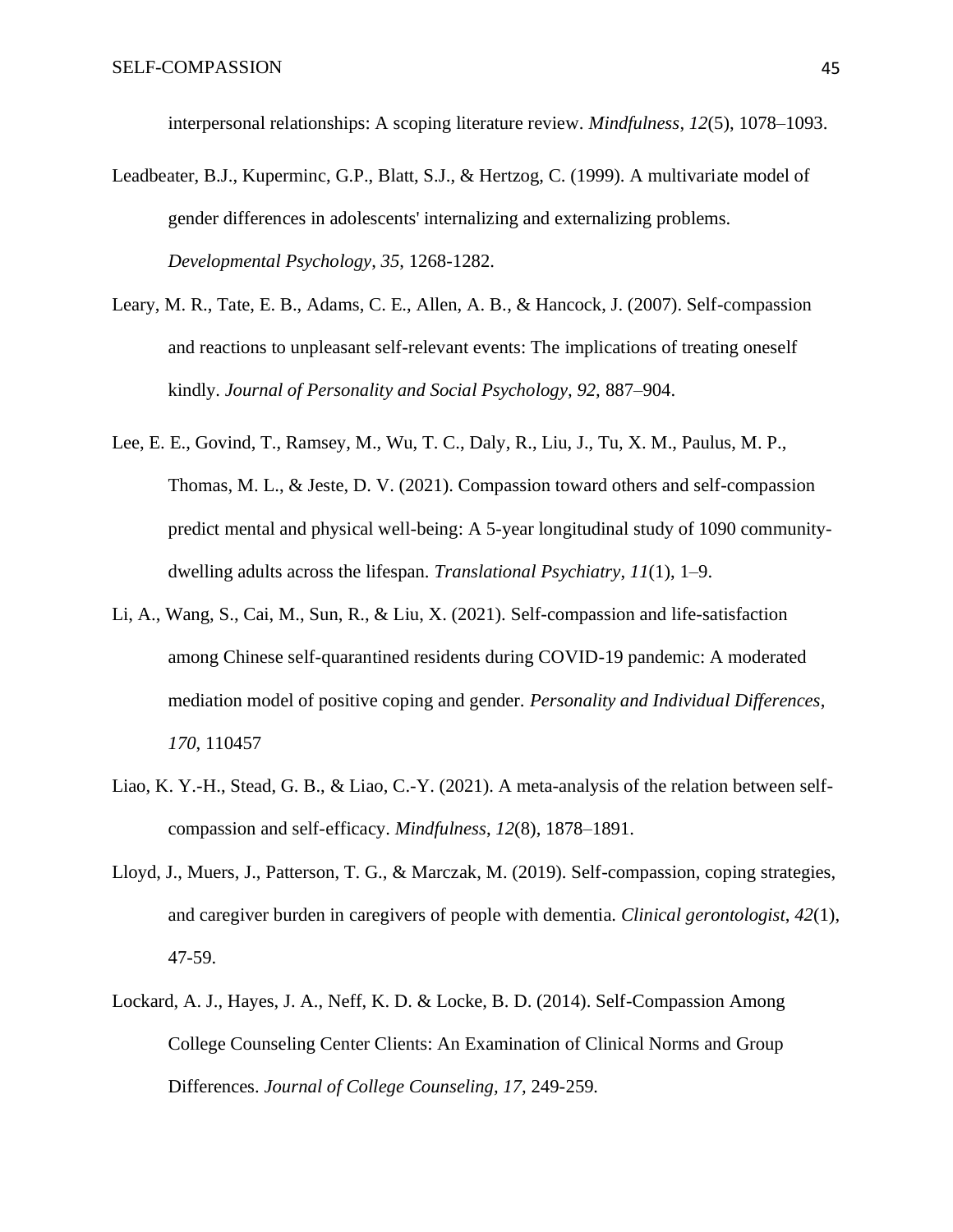- Luo, X., Che, X., Lei, Y., & Li, H. (2021). Investigating the influence of self-compassionfocused interventions on posttraumatic stress: A systematic review and meta-analysis. *Mindfulness*.
- MacBeth, A., & Gumley, A. (2012). Exploring compassion: A meta-analysis of the association between self-compassion and psychopathology. *Clinical Psychology Review, 32*, 545- 552.
- Mantzios, M., Koneva, A., & Egan, H. (2020). When 'negativity'becomes obstructive: a novel exploration of the two-factor model of the Self-Compassion Scale and a comparison of self-compassion and self-criticism interventions. *Current Issues in Personality Psychology*, *8*(4), 289-300.
- Marsh, I. C., Chan, S. W., & MacBeth, A. (2017). Self-compassion and Psychological Distress in Adolescents—a Meta-analysis. *Mindfulness*, 1-17.
- Marshall, S. L., Parker, P. D., Ciarrochi, J., Sahdra, B., Jackson, C. J., & Heaven, P. C. (2015). Self-compassion protects against the negative effects of low self-esteem: A longitudinal study in a large adolescent sample. *Personality and Individual Differences*, *74*, 116–121.
- McDonald, M. A., Meckes, S. J., & Lancaster, C. L. (2021). Compassion for oneself and others protects the mental health of first responders. *Mindfulness*, *12*(3), 659–671.
- Miyagawa, Y., Niiya, Y., & Taniguchi, J. (2020). When Life Gives You Lemons, Make Lemonade: Self-Compassion Increases Adaptive Beliefs About Failure. *Journal of Happiness Studies*, *21*(6), 2051-2068.
- Miyagawa, Y., & Taniguchi, J. (2020). Self-Compassion and Time Perception of Past Negative Events. *Mindfulness*, *11*(3), 746-755.

Miyagawa, Y., & Taniguchi, J. (2022). Self-compassion helps people forgive transgressors: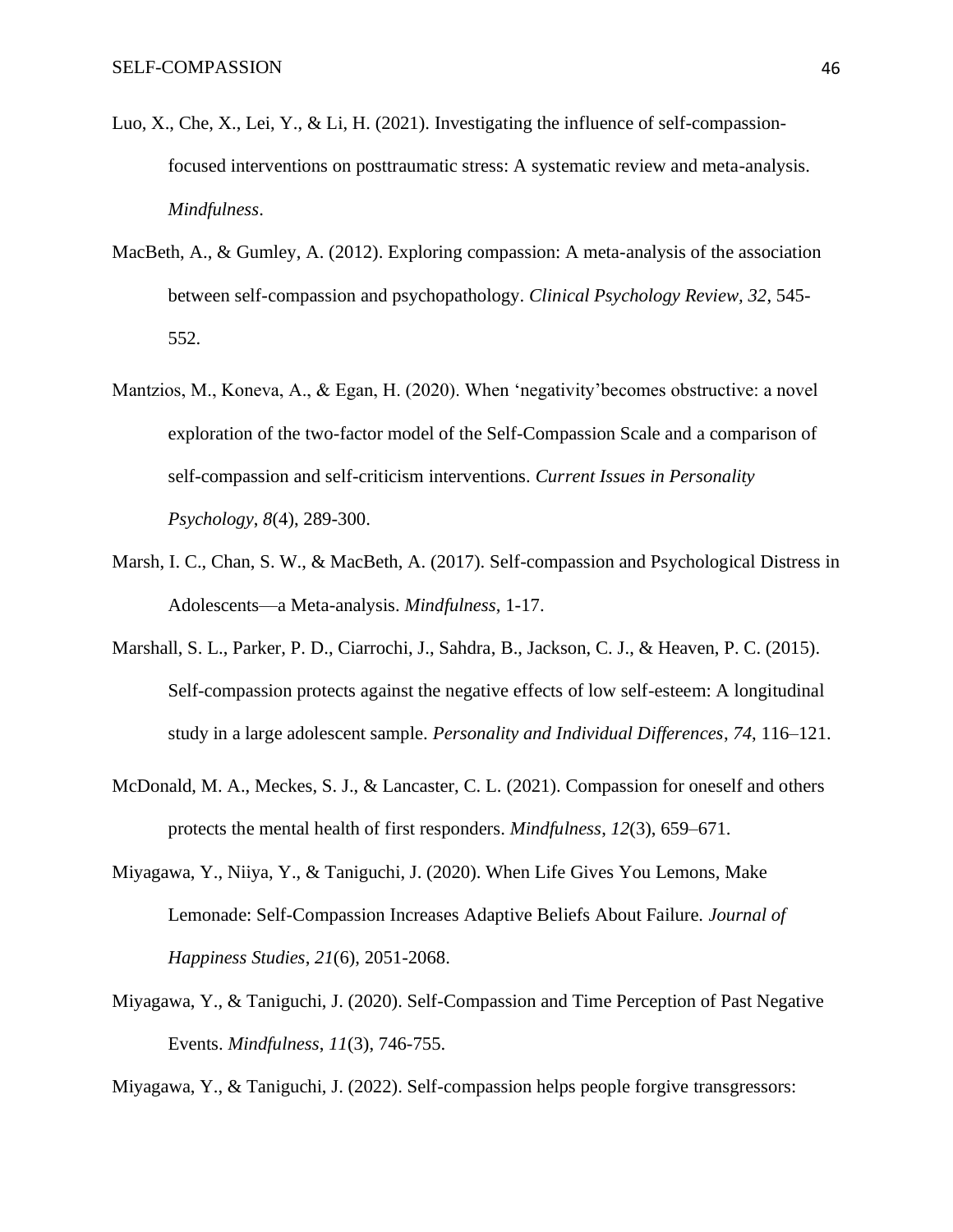Cognitive pathways of interpersonal transgressions. *Self and Identity*, *21*(2), 244-256.

- Miyagawa, Y., Tóth-Király, I., Knox, M. C., Taniguchi, J., & Niiya, Y. (2022). Development of the Japanese Version of the State Self-Compassion Scale (SSCS-J). *Frontiers in Psychology*, *12*, 779318.
- Moffitt, R. L., Neumann, D. L., & Williamson, S. P. (2018). Comparing the efficacy of a brief self-esteem and self-compassion intervention for state body dissatisfaction and selfimprovement motivation. *Body image*, *27*, 67-76.
- Morgan, T. L., Semenchuk, B. N., Ceccarelli, L., Kullman, S. M., Neilson, C. J., Kehler, D. S., ... & Strachan, S. M. (2020). Self-compassion, adaptive reactions, and health behaviours among adults with prediabetes and diabetes: A scoping review. *Canadian Journal of Diabetes*.
- Muris, P. & Otgaar, H. (2020). The process of science: A critical evaluation of more than 15 years of research on self-compassion with the Self-Compassion Scale. *Mindfulness, 11*  (6), 1469-1482.
- Muris, P., Otgaar, H., & Petrocchi, N. (2016). Protection as the mirror image of psychopathology: Further critical notes on the self-compassion scale. *Mindfulness*, *7*(3)*,*  787–790. <http://self-compassion.org/wp-content/uploads/2016/04/Muris2016.pdf>
- Muris, P., & Petrocchi, N. (2017). Protection or vulnerability? A meta-analysis of the relations between the positive and negative components of self‐compassion and psychopathology. *Clinical Psychology & Psychotherapy*, *24*(2), 373-383.
- Neely, M. E., Schallert, D. L., Mohammed, S. S., Roberts, R. M., & Chen, Y. (2009). Selfkindness when facing stress: The role of self-compassion, goal regulation, and support in college students' well-being. *Motivation and Emotion, 33,* 88–97.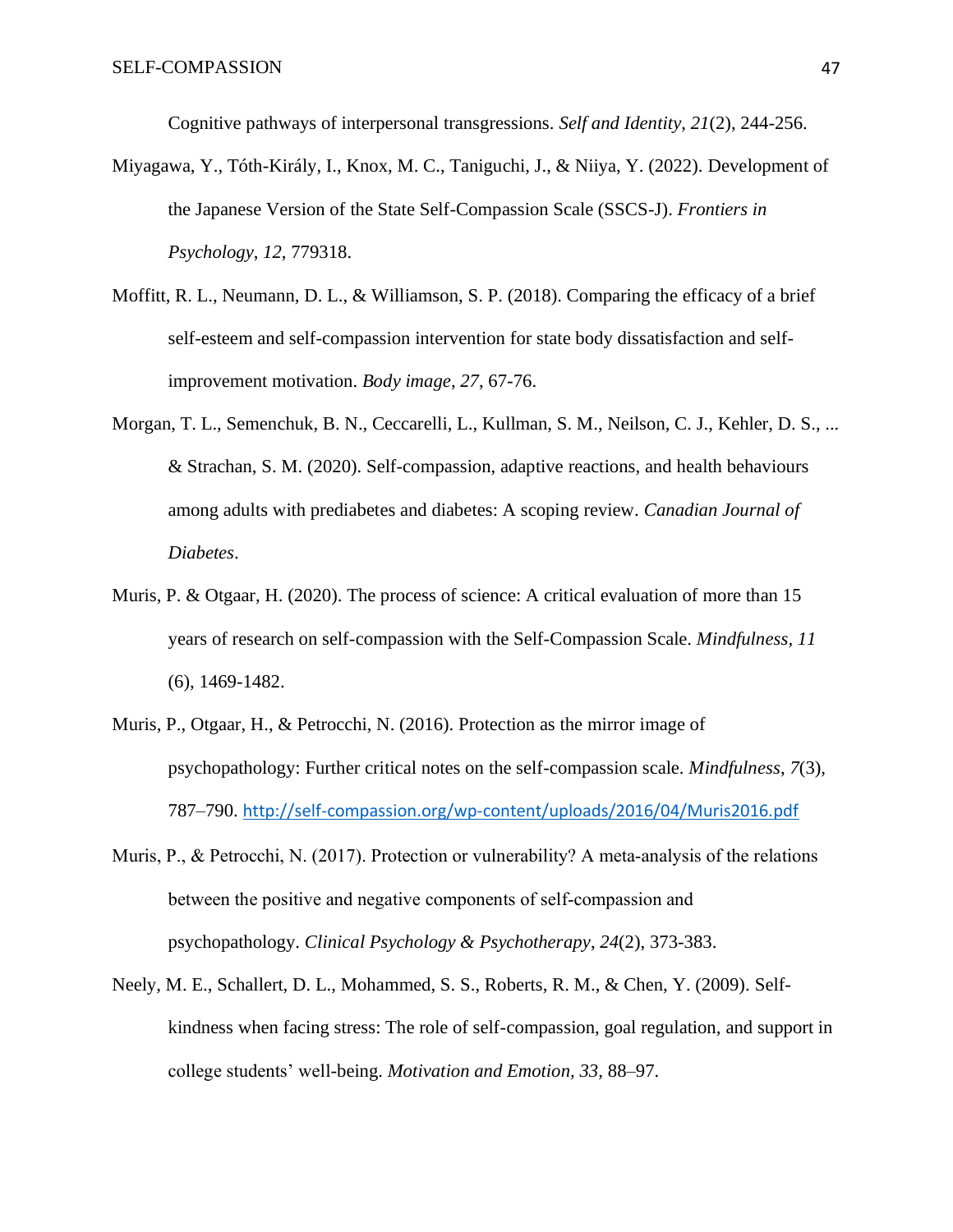- Neff, K. D. (2003a). Development and validation of a scale to measure self-compassion. *Self and Identity, 2, 223-250.*
- Neff, K. D. (2003b). Self-compassion: An alternative conceptualization of a healthy attitude toward oneself*. Self and Identity, 2,* 85-102.
- Neff, K. D. (2016). The Self-Compassion Scale is a valid and theoretically coherent measure of self-compassion. *Mindfulness*, 7(1), 264-274.
- Neff, K. D. (2021). *Fierce Self-Compassion: How Women Can Harness Kindness to Speak Up, Claim Their Power, and Thrive.* 374 pages. New York: Harper Wave.
- Neff, K. D. (2022). The differential effects fallacy in the study of self-compassion: Misunderstanding the nature of bipolar continuums. *Mindfulness*. DOI: 10.1007/s12671- 022-01832-8
- Neff, K. D. & Beretvas, S. N. (2012). The role of self-compassion in romantic relationships. *Self and Identity, 12(1),* 78-98.
- Neff, K. D., Bluth, K., Tóth-Király, I., Davidson, O., Knox, M. C., Williamson, Z. & Costigan, A. (2021a). Development and validation of the Self-Compassion Scale for Youth. *Journal of Personality Assessment*, *103*(1), 92-105.
- Neff, K. D., & Faso, D. J. (2014). Self-Compassion and Well-Being in Parents of Children with Autism. *Mindfulness*, 1-10.
- Neff, K. D., & Germer, C. K. (2013). A pilot study and randomized controlled trial of the mindful self-compassion program. *Journal Of Clinical Psychology, 69(1)*, 28-44.
- Neff, K. D., Hseih, Y., & Dejitthirat, K. (2005). Self-compassion, achievement goals, and coping with academic failure. *Self and Identity, 4,* 263-287.
- Neff, K. D., Knox, M. C., Long, P., Gregory, K. (2020). Caring for others without losing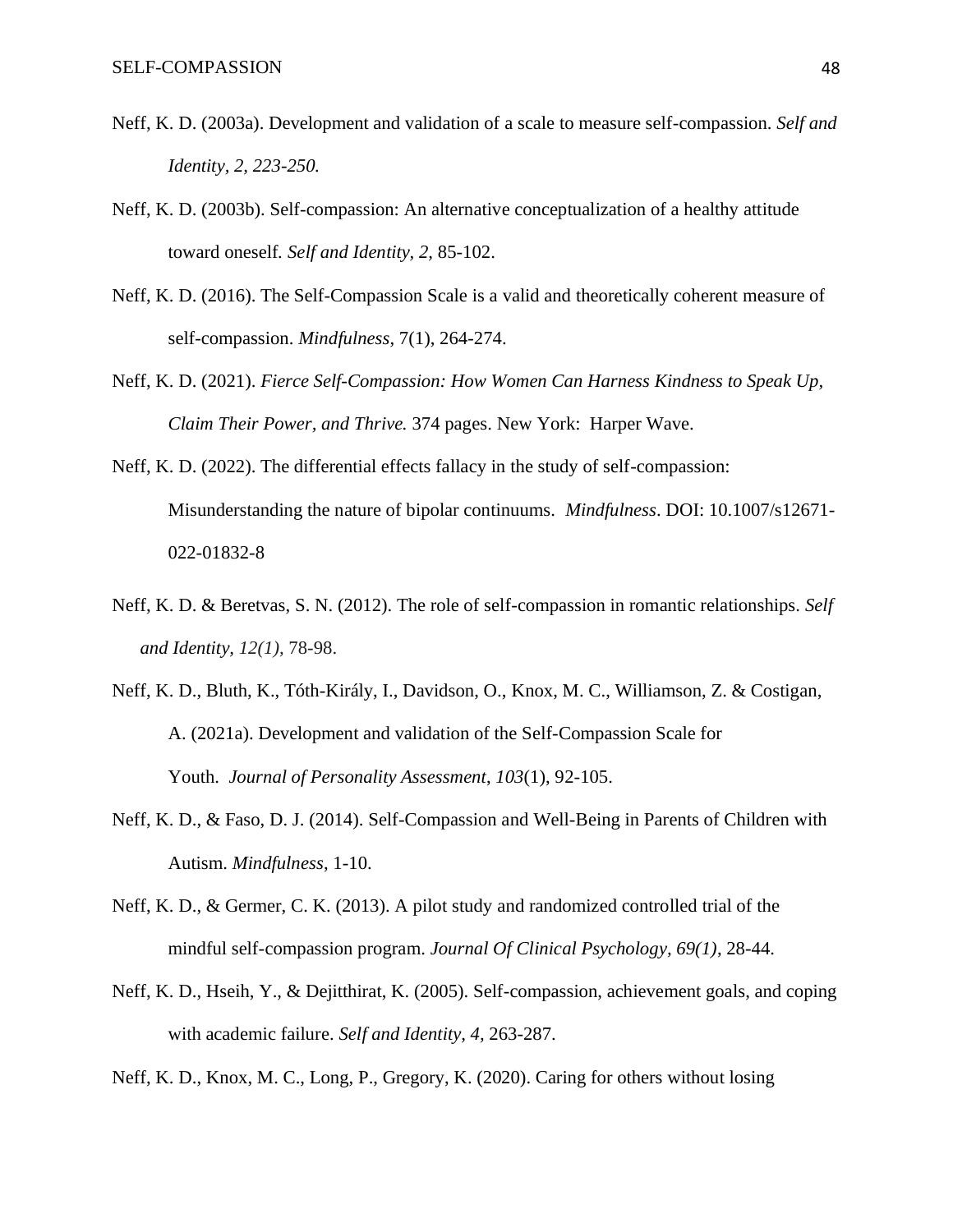yourself: An adaptation of the Mindful Self-Compassion program for healthcare communities. *Journal of Clinical Psychology,* 76, 1543–1562.

- Neff, K. D., Long, P. Knox, M., Davidson, O., Kuchar, A., Costigan, A., Williamson, Z., Rohleder, N., Tóth-Király, I., & Breines, J. (2018a). The forest and the trees: Examining the association of self-compassion and its positive and negative components with psychological functioning. *Self and Identity,* 17 (6), *627-645.*
- Neff, K. D., Pitsungkagarn, K., & Hseih, Y. (2008). Self-compassion and self-construal in the United States, Thailand, and Taiwan. *Journal of Cross-Cultural Psychology, 39,* 267-285*.*
- Neff, K. D. & Pommier, E. (2013). The relationship between self-compassion and other-focused concern among college undergraduates, community adults, and practicing meditators. *Self and Identity, 12(2),* 160-176.
- Neff, K. D., & Rude, S. S., & Kirkpatrick, K. (2007). An examination of self-compassion in relation to positive psychological functioning and personality traits. *Journal of Research in Personality, 41,* 908-916*.*
- Neff, K. D. & Tóth-Király (in preparation). *The development and validation of the Self-Compassion Scale-Revised (long and short form).*
- Neff, K. D., Tóth-Király, Kuchar, A. & Davidson, O. (in preparation). *How self-compassion works: An experimental examination of change in the components of self-compassion and their association with positive and negative affect.*
- Neff, K. D. & Tóth-Király, I (2022). Self-Compassion Scale (SCS), In N. Oleg, O. N. Medvedev, C. U. Krägeloh, R. J. Siegert, & N. N. Singh (Eds.) *Handbook of Assessment in Mindfulness.* New York: Springer. DOI: 10.1007/978-3-030-77644-2\_36-1

Neff, K. D., Tóth-Király I., Colisomo, K. (2018b). Self-compassion is best measured as a global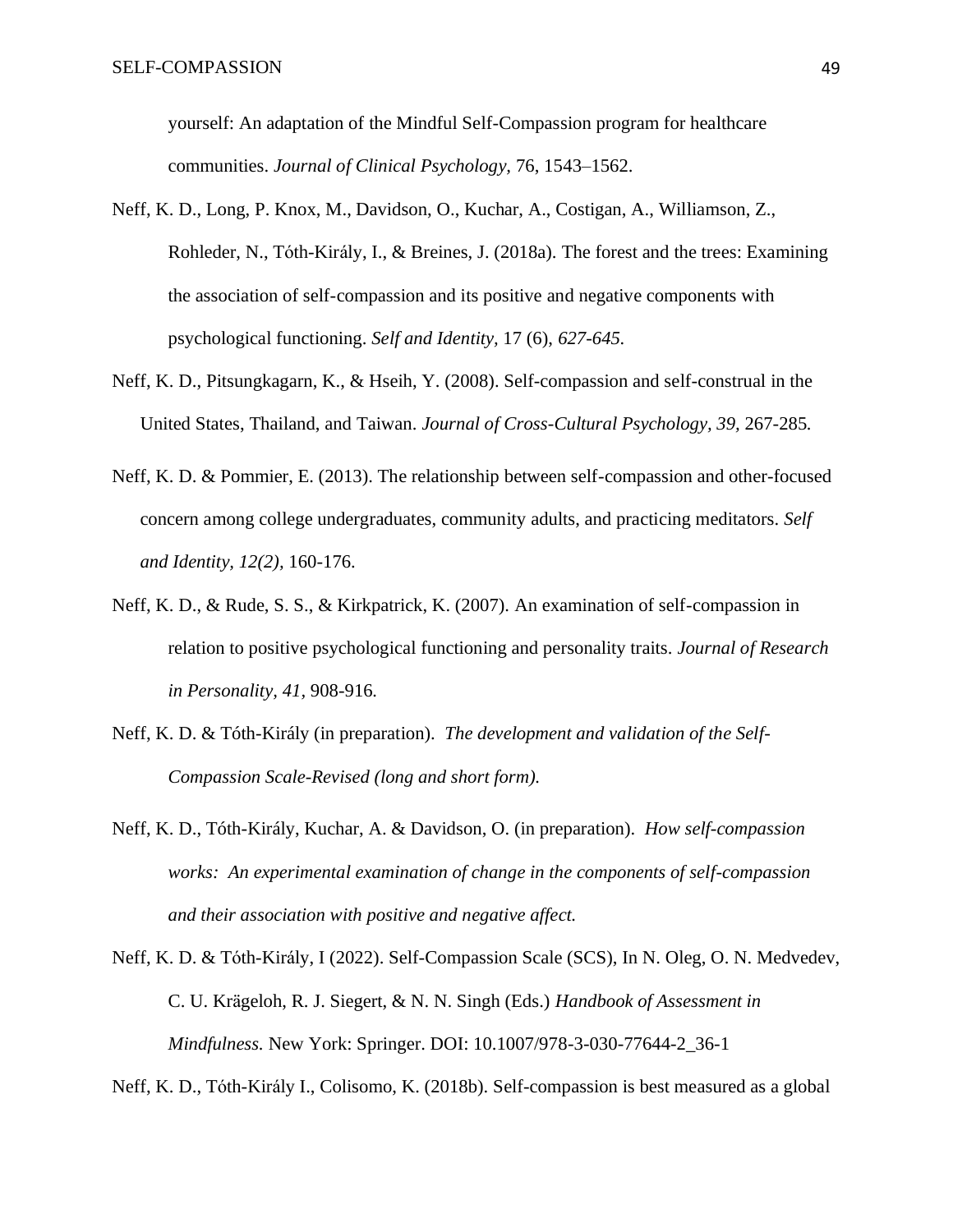construct and is overlapping with but distinct from neuroticism: A response to Pfattheicher, Geiger, Hartung, Weiss, and Schindler (2017)*. European Journal of Personality, 1-22.* DOI: 10.1002/per.2148

- Neff, K. D., Tóth-Király, I., Knox, M. C., Kuchar, A., & Davidson, O. (2021b). The Development and Validation of the State Self-Compassion Scale (Long and Short Form). *Mindfulness*, *12*(1), 121-140.
- Neff, K. D., Tóth-Király, I., Yarnell, L., Arimitsu, K., Castilho, P., Ghorbani, N., Guo, H. X., Hirsch, J., Hupfeld, J., Hutz, C., Kotsou, I., Lee, W. K., Montero-Marin, J., Sirois, F., de Souza, L., Svendsen, J., Wilkinson, R. & Mantios, M. (2019). Examining the Factor Structure of the Self-Compassion Scale using exploratory SEM bifactor analysis in 20 diverse samples: Support for use of a total score and six subscale scores. *Psychological Assessment, 31 (1), 27-45.*
- Neff, K. D. & Vonk, R. (2009). Self-compassion versus global self-esteem: Two different ways of relating to oneself. *Journal of Personality, 77, 23-50.*
- Neff, K. D., Whittaker, T. & Karl, A. (2017). Evaluating the factor structure of the Self-Compassion Scale in four distinct populations: Is the use of a total self-compassion score justified? *Journal of Personality Assessment, 99*(6), 596-607*.*
- Nolen-Hoeksema, S., Wisco, B. E., & Lyubomirsky, S. (2008). Rethinking rumination. *Perspectives on Psychological Science*, *3*(5), 400–424.
- Phillips, W. J., & Hine, D. W. (2019). Self-compassion, physical health, and health behaviour: a meta-analysis. *Health Psychology Review*, 1-27.
- Raab, K. (2014). Mindfulness, Self-Compassion, and Empathy Among Health Care Professionals: A Review of the Literature. *Journal of Health Care Chaplaincy*, *20*(3), 95-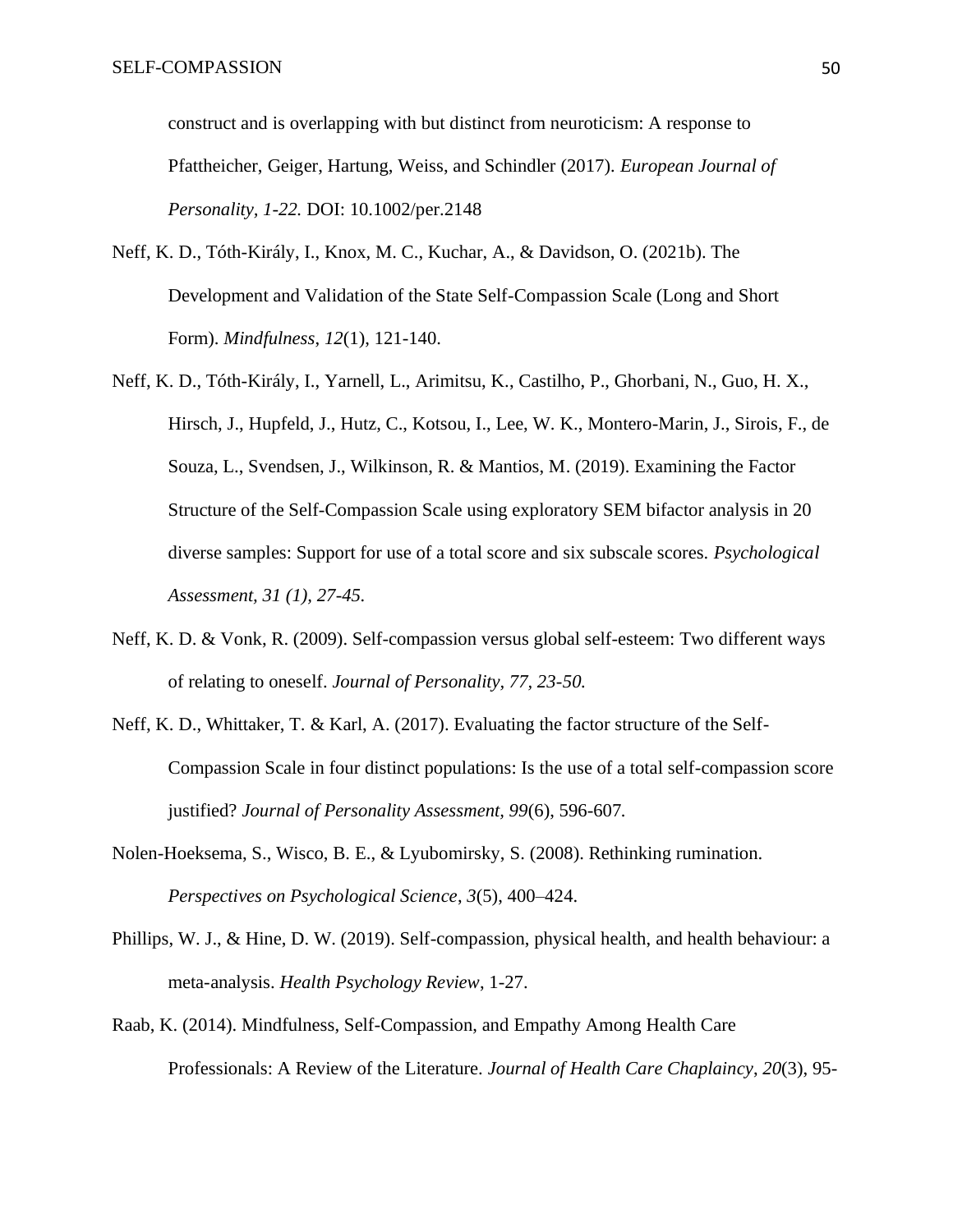108.

- Raes, F., Pommier, E., Neff, K. D., & Van Gucht, D. (2011). Construction and factorial validation of a short form of the self‐compassion scale. *Clinical Psychology & Psychotherapy*, *18*(3), 250-255.
- Robinson, K. J., Mayer, S., Allen, A. B., Terry, M., Chilton, A., & Leary, M. R. (2016). Resisting self-compassion: Why are some people opposed to being kind to themselves?. *Self and Identity*, *15*(5), 505-524.
- Sbarra, D. A., Smith, H. L. & Mehl, M. R. (2012). When leaving your Ex, love yourself: Observational ratings of self-compassion predict the course of emotional recovery following marital separation.*Psychological Science. 23(3),* 261–269.
- Schanche, E., Stiles, T. C., McCullough, L., Svartberg, M., & Nielsen, G. (2011). The relationship between activating affects, inhibitory affects, and self-compassion in patients with Cluster C personality disorders. *Psychotherapy, 48(3),* 293-303.
- Serpa, J. G., Bourey, C. P., Adjaoute, G. N., & Pieczynski, J. M. (2020). Mindful Self-Compassion (MSC) with Veterans: a Program Evaluation. *Mindfulness*, 1-9.
- Shapira, L. B., & Mongrain, M. (2010). The benefits of self-compassion and optimism exercises for individuals vulnerable to depression. *The Journal of Positive Psychology*, 5, 377-389.
- Shapiro, S. L., Carlson, L. E., Astin, J. A., & Freedman, B. (2006). Mechanisms of mindfulness. *Journal of clinical psychology*, *62*(3), 373-386.
- Sirois, F. M., Molnar, D. S., & Hirsch, J. K. (2015). Self-compassion, stress, and coping in the context of chronic illness. *Self and Identity*, *14*(3), 334–347.
- Sirois, F. M., Nauts, S., & Molnar, D. S. (2019). Self-Compassion and Bedtime Procrastination: an Emotion Regulation Perspective. *Mindfulness*, *10*(3), 434-445.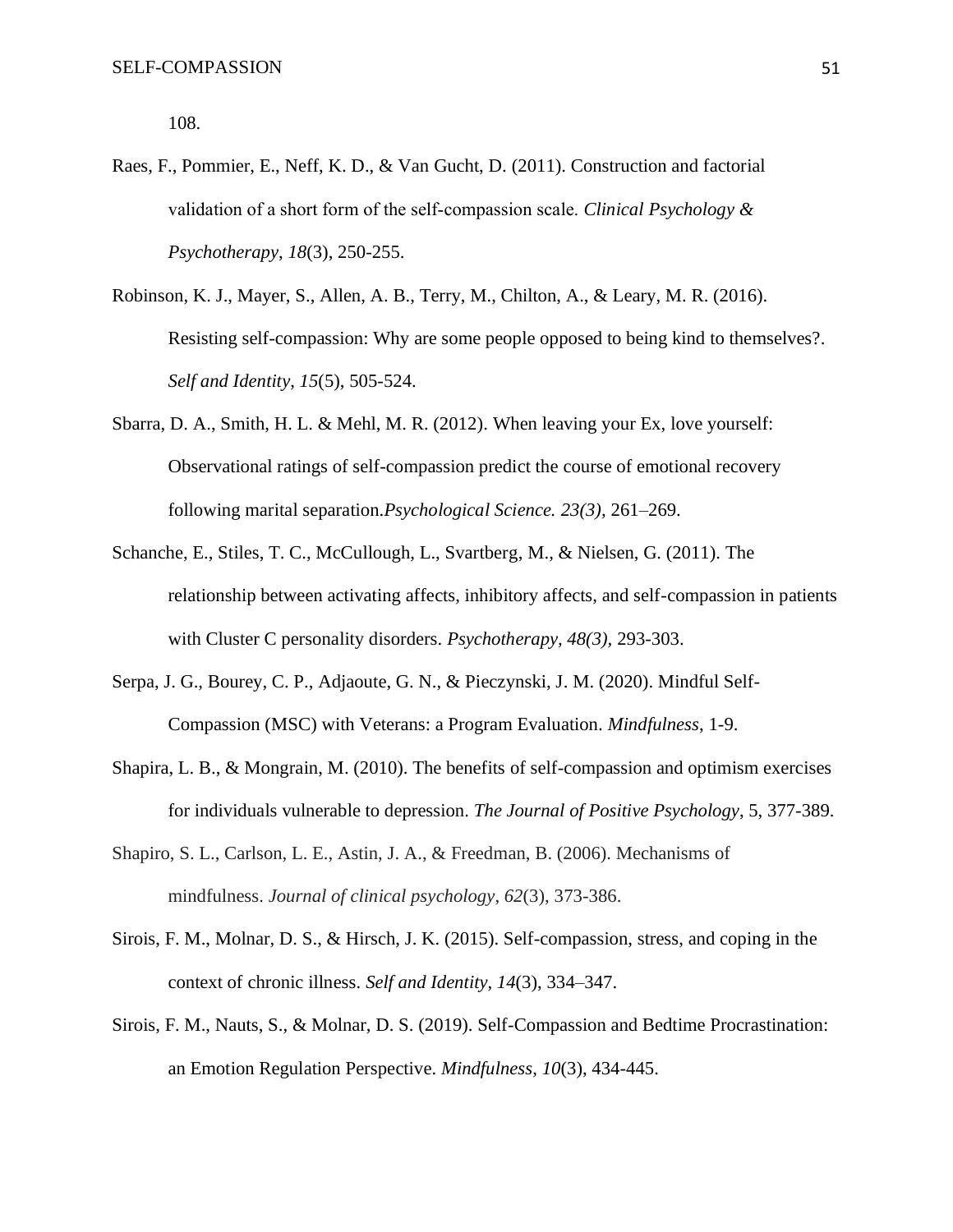- Siwik, C. J., Phillips, K., Zimmaro, L., Salmon, P., & Sephton, S. E. (2021). Depressive symptoms among patients with lung cancer: Elucidating the roles of shame, guilt, and self-compassion. *Journal of Health Psychology*, DOI: 1359105320988331.
- Strauss, C., Taylor, B. L., Gu, J., Kuyken, W., Baer, R., Jones, F., & Cavanagh, K. (2016). What is compassion and how can we measure it? A review of definitions and measures. *Clinical psychology review*, *47*, 15-27.
- Stutts, L. A., Leary, M. R., Zeveney, A. S., & Hufnagle, A. S. (2018). A longitudinal analysis of the relationship between self-compassion and the psychological effects of perceived stress. *Self and Identity*, *17*(6), 609-626.
- Suh, H., & Chong, S. S. (2021). What predicts meaning in life? The role of perfectionistic personality and self-compassion. *Journal of Constructivist Psychology*, *0*(0), 1–15.
- Suh, H., & Jeong, J. (2021). Association of self-compassion with suicidal thoughts and behaviors and non-suicidal self injury: A meta-analysis. *Frontiers in Psychology*, *12*, 1487.
- Tay, L., & Jebb, A. T. (2018). Establishing construct continua in construct validation: The process of continuum specification. *Advances in Methods and Practices in Psychological Science*, *1*(3), 375-388.
- Torrijos-Zarcero, M., Mediavilla, R., Rodríguez-Vega, B., Del Río-Diéguez, M., López-Álvarez, I., Rocamora-González, C., & Palao-Tarrero, Á. (2021). Mindful Self-Compassion program for chronic pain patients: A randomized controlled trial. *European Journal of Pain*, *25*(4), 930–944.
- Tóth-Király, I. & Neff, K. D. (2021). Is self-compassion universal? Support for the measurement invariance of the Self-Compassion Scale across populations. *Assessment*, 28(1), 169-185.

Turk, F., & Waller, G. (2020). Is self-compassion relevant to the pathology and treatment of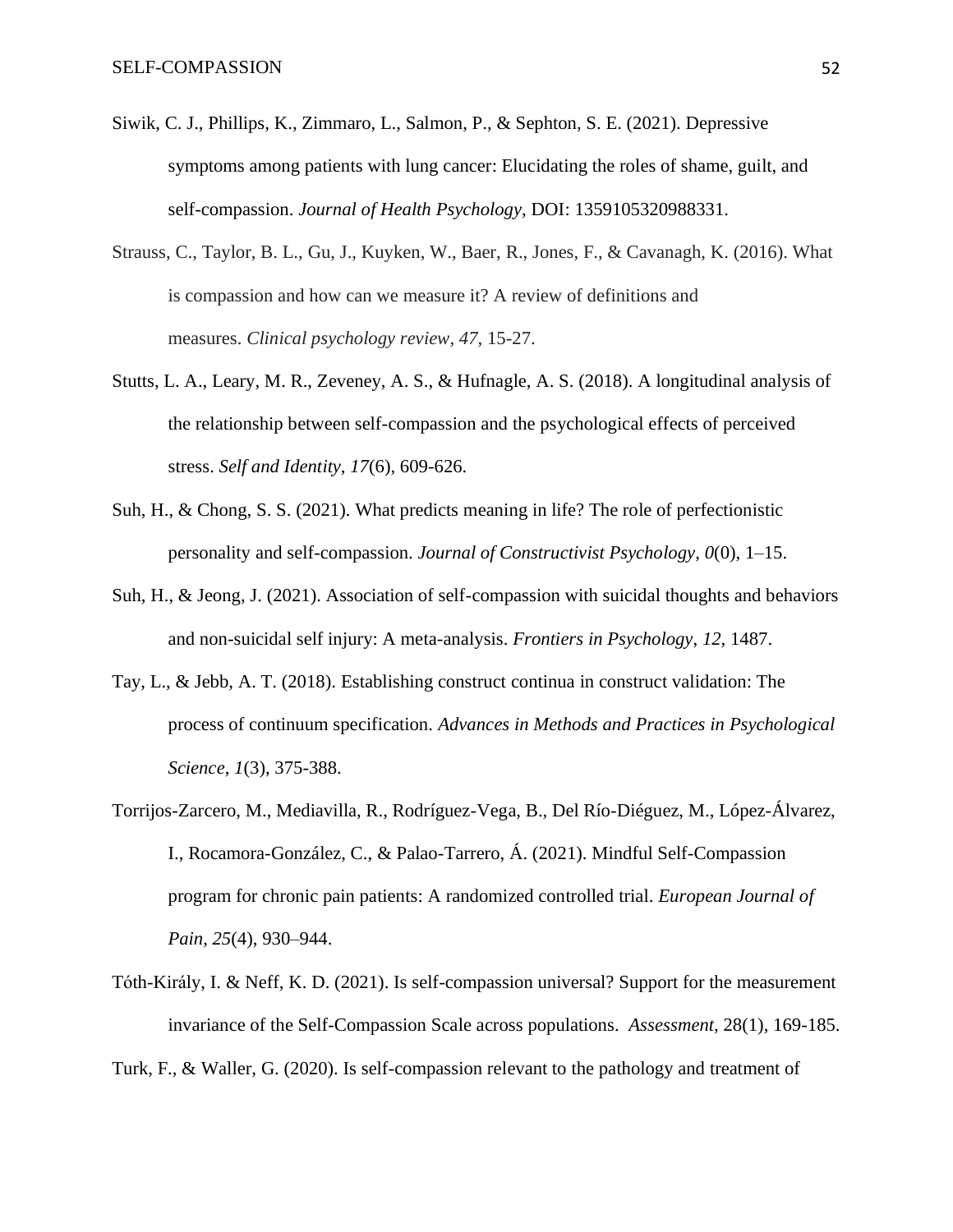eating and body image concerns? A systematic review and meta-analysis. *Clinical Psychology Review*, 101856.

- Vigna, A. J., Poehlmann-Tynan, J., & Koenig, B. W. (2017). Does Self-Compassion Facilitate Resilience to Stigma? A School-Based Study of Sexual and Gender Minority Youth. *Mindfulness*, 1-11.
- Wang, X., Chen, Z., Poon, K. T., Teng, F., & Jin, S. (2017). Self-compassion decreases acceptance of own immoral behaviors. *Personality and Individual Differences*, *106*, 329- 333.
- Wayment, H. A., West, T. N., & Craddock, E. B. (2016). Compassionate values as a resource during the transition to college: Quiet ego, compassionate goals, and self-compassion. *Journal of the First-Year Experience and Students in Transition*, *28*(2), 93–114.
- Welp, L. R., & Brown, C. M. (2014). Self-compassion, empathy, and helping intentions. *The Journal of Positive Psychology*, *9*(1), 54-65.
- Winders, S. J., Murphy, O., Looney, K., & O'Reilly, G. (2020). Self-compassion, trauma, and posttraumatic stress disorder: A systematic review. *Clinical Psychology & Psychotherapy*, *27*(3), 300-329.
- Williams, M. J., Dalgleish, T., Karl, A., & Kuyken, W. (2014). Examining the factor structures of the five facet mindfulness questionnaire and the self-compassion scale. *Psychological assessment*, *26*(2), 407-418.
- Wilson, A. C., Mackintosh, K., Power, K., & Chan, S. W. (2019). Effectiveness of selfcompassion related therapies: A systematic review and meta-analysis. *Mindfulness*, *10*(6), 979-995.
- Wong, M. Y. C., Chung, P.-K., & Leung, K.-M. (2021). The relationship between physical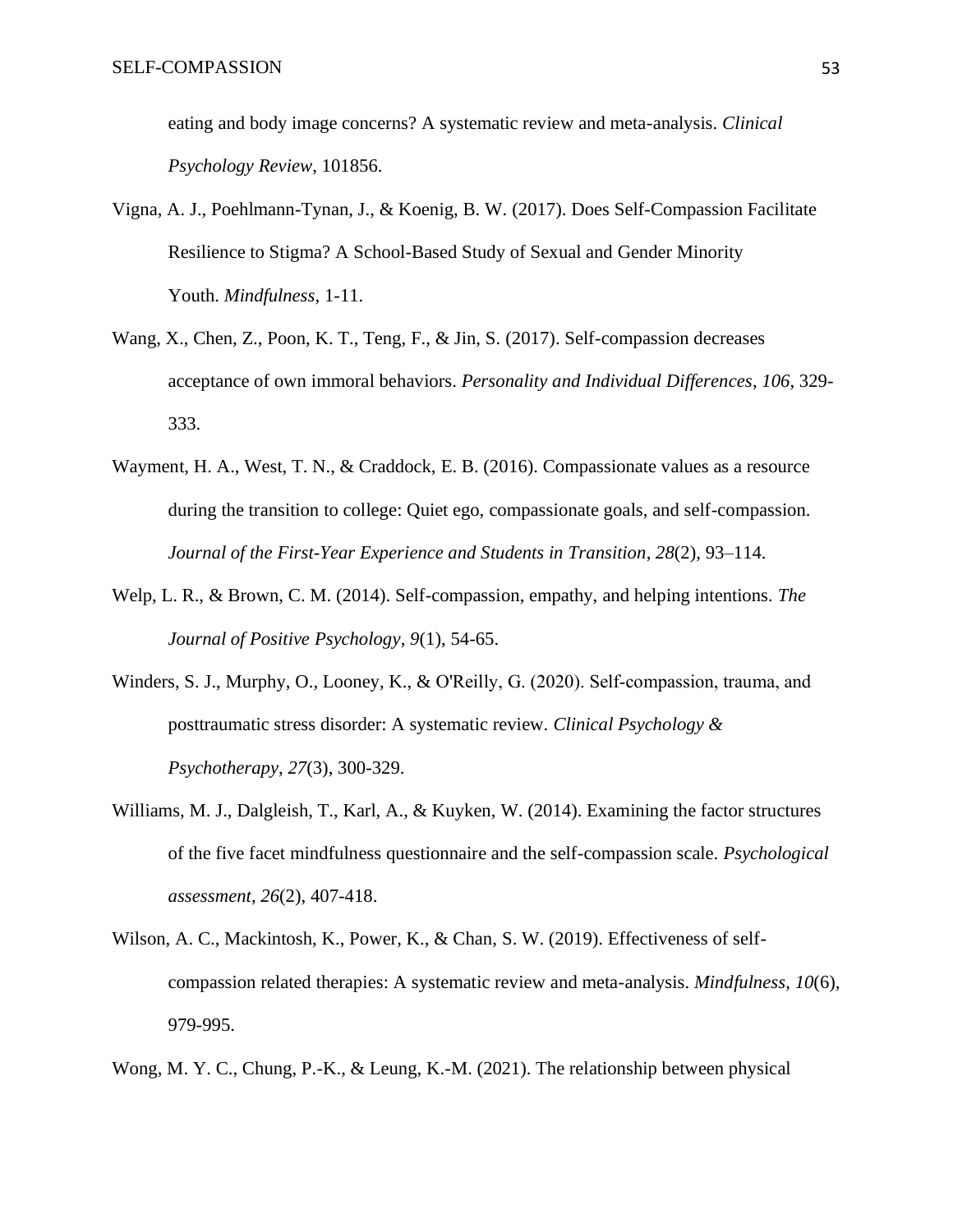activity and self-compassion: A systematic review and meta-analysis. *Mindfulness*, *12*(3), 547–563.

- Yarnell, L. M., Neff, K. D. (2013). Self-compassion, interpersonal conflict resolutions, and wellbeing. *Self and Identity.* 2:2, 146-159.
- Yarnell, L. M., Neff, K. D., Davidson, O. A., & Mullarkey, M. (2019). Gender differences in self-compassion: Examining the role of gender role orientation. *Mindfulness*, *10*(6), 1136-1152.
- Yarnell, L. M., Stafford, R. E., Neff, K. D., Reilly, E. D., Knox, M. C., & Mullarkey, M. (2015). Meta-analysis of gender differences in self-compassion. *Self and Identity*, *14*(5), 499-520.
- Yela, J. R., Crego, A., Buz, J., Sánchez‐Zaballos, E., & Gómez‐Martínez, M. Á. (2021). Reductions in experiential avoidance explain changes in anxiety, depression and well‐ being after a mindfulness and self‐compassion (MSC) training. *Psychology and Psychotherapy: Theory, Research and Practice*.
- Yeung, A., Xie, Q., Huang, X., Hoeppner, B., Jain, F. A., Tan, E. K., ... & Guo, X. (2021). Effectiveness of Mindful Self-Compassion Training Supported by Online Peer Groups in China: A Pilot Study. *Alternative therapies in health and medicine*.
- Yip, V. T., & Tong M. W., E. (2021). Self-compassion and attention: Self-compassion facilitates disengagement from negative stimuli. *The Journal of Positive Psychology*, *16*(5), 593– 609.
- Yuhan, J., Wang, D. C., Canada, A., & Schwartz, J. (2021). Growth after trauma: The role of self-compassion following Hurricane Harvey. *Trauma Care*, *1*(2), 119–129.
- Zessin, U., Dickhauser, O., & Garbade, S. (2015). The relationship between self-compassion and well-being: A meta-analysis. *Applied Psychology: Health and Well-Being, 7*(3), 340–364.